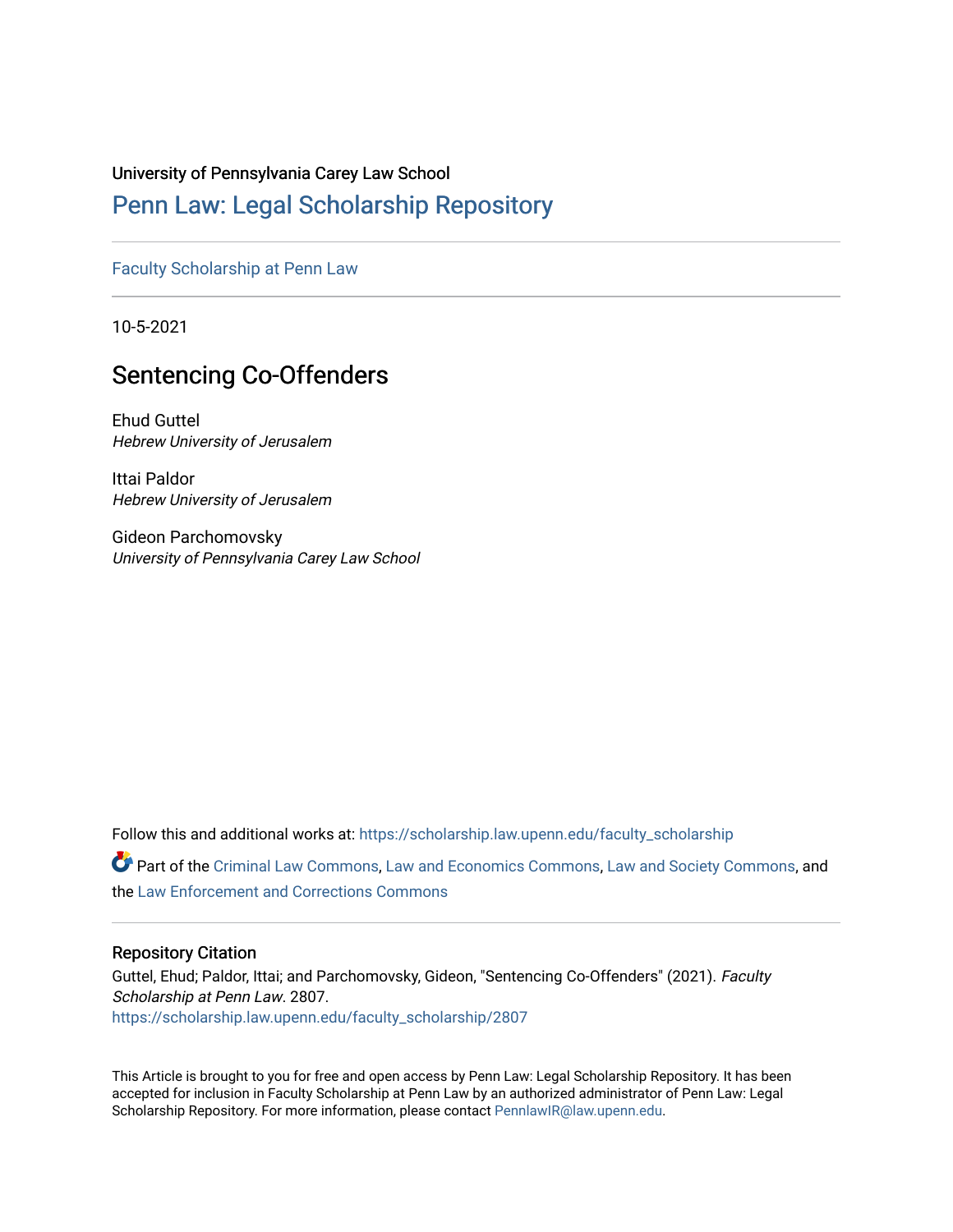# **SENTENCING CO-OFFENDERS**

*Ehud Guttel\* Ittai Paldor\*\* Gideon Parchomovsky\*\*\**

## (WASH. U. L. REV. forthcoming 2022)

*Tort law and criminal law are the two main vehicles utilized by the state to deter wrongful behavior. Despite the many similarities between the two legal fields, they differ in their treatment of collaborations. While tort law divides liability among joint-tortfeasors, criminal law abides by a nodivision rule that imposes on each co-offender the full brunt of the sanction. Thus, each of two offenders who jointly steal \$1,000, will be subject to the full corresponding penalty (rather than the divided penalty for stealing \$500).* 

*This Article demonstrates that in property and financial crimes, the no-division regime of criminal law harms both offenders and victims. Specifically, it creates three troubling distortions that have been overlooked by theorists and judges. First, the no-division rule violates the frugality principle, which mandates that sanctions be kept to the minimum level necessary to prevent the offense. Second, it disadvantages vulnerable victims, while favoring the well-to-do. Third, it prompts all potential victims to engage in excessive procurement of private precautions, to the detriment of society at large. The Article proposes two possible solutions to these prob*lems. One option is to substitute the no-division rule with a division regime *similar to the one endorsed by tort law. Alternatively, if lawmakers opt to retain the no-division rule, they can, and should, allocate greater public resources to the protection of the vulnerable.* 

<sup>\*</sup> Bora Laskin Professor of Law, Hebrew University Faculty of Law; Visiting Professor, Duke Law School.

<sup>\*\*</sup> Assistant Professor, Hebrew University Faculty of Law.

<sup>\*\*\*</sup> Robert G. Fuller, Jr. Professor of Law, University of Pennsylvania Law School, and Professor of Law, Hebrew University Faculty of Law. The authors thank Edward Cheng, Adi Leibovitch, Adi Libson and Reem Segev for helpful comments. Neta Dagan, Daniel Raas-Rothschild, Henry Scherck and Shira Solow provided excellent research assistance.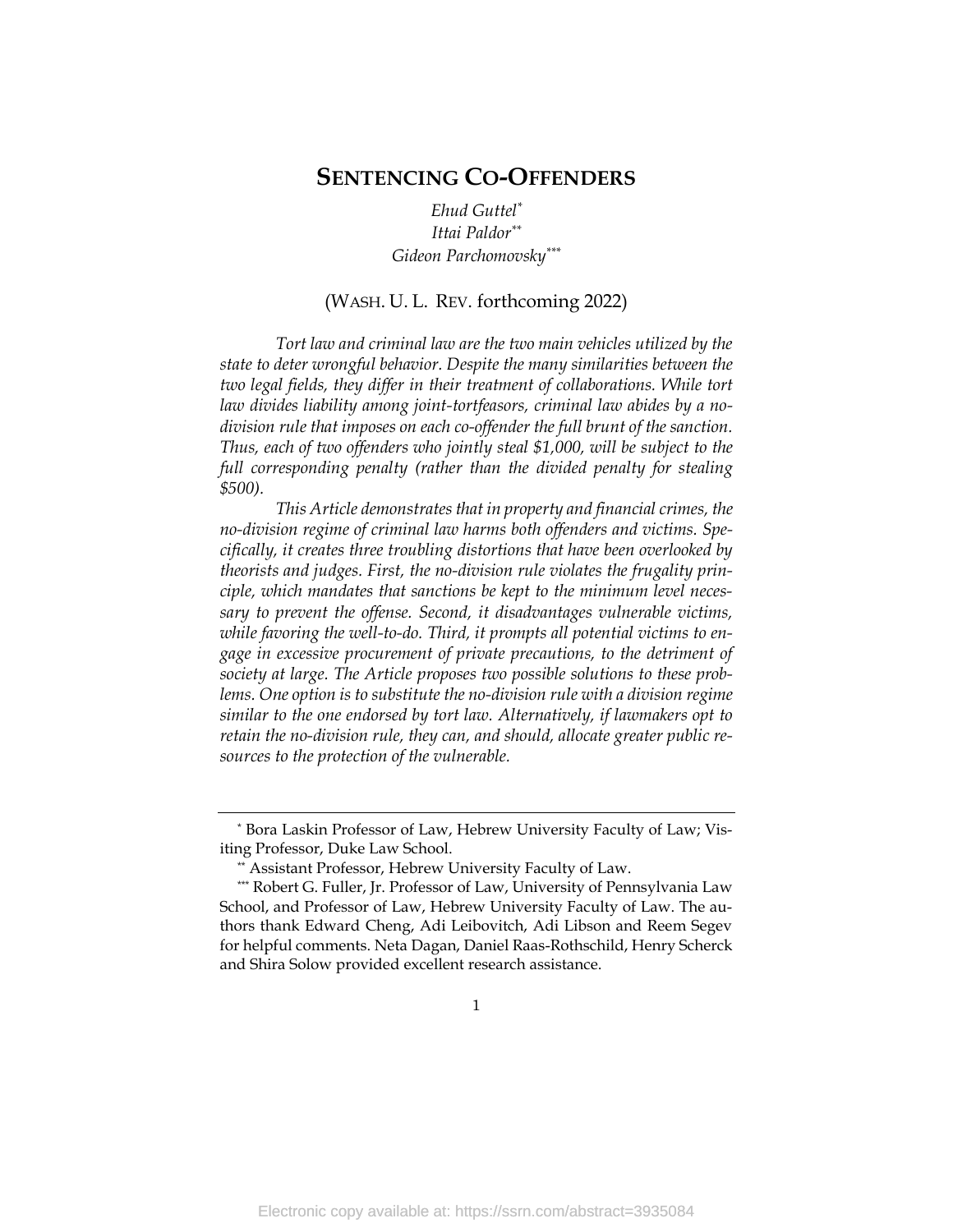| A.<br>B.<br>C.                                         | The Role of the Victim's Loss in Sentencing10<br>The Role of Offenders' Gains in Sentencing  14 |  |  |  |
|--------------------------------------------------------|-------------------------------------------------------------------------------------------------|--|--|--|
|                                                        |                                                                                                 |  |  |  |
| III. THE DISTORTIVE EFFECTS OF THE NO-DIVISION RULE 18 |                                                                                                 |  |  |  |
| A.<br>B.<br>$\mathcal{C}$ .                            | Co-Offenders and the Frugality Principle 20<br>Discrimination Against Vulnerable Victims 23     |  |  |  |
|                                                        |                                                                                                 |  |  |  |
| A.<br>В.                                               | Splitting the Sentence Between Co-Offenders33                                                   |  |  |  |
|                                                        |                                                                                                 |  |  |  |

# <span id="page-2-0"></span>**INTRODUCTION**

Criminal law bears important similarities to tort law. Both domains are designed to spur actors to behave in a socially desirable manner, by forcing them to internalize the cost of harms they inflict on others. <sup>1</sup> As Judge Posner and others have observed, the two disciplines "frequently overlap . . . the crime of

<sup>1</sup> *See, e.g*., Noah M. Kazis, *Tort Concepts in Traffic Crimes*, 125 YALE L.J. 1131, 1132 (2016) ("Legal scholars have long understood tort and criminal law as parallel mechanisms for sanctioning private behavior."); Gail Heriot, *An Essay on the Civil-Criminal Distinction with Special Reference to Punitive Damages*, 7 J. CONTEMP. LEGAL ISSUES 43, 52 (1996) ("Both [civil and criminal liability] inflict a cost on the defendant in order to alter his behavior and in that sense are punitive. Both help to educate the public as to which acts are considered inappropriate. Both help deter the public from committing those acts for fear of suffering the same fate as the defendant."); People v.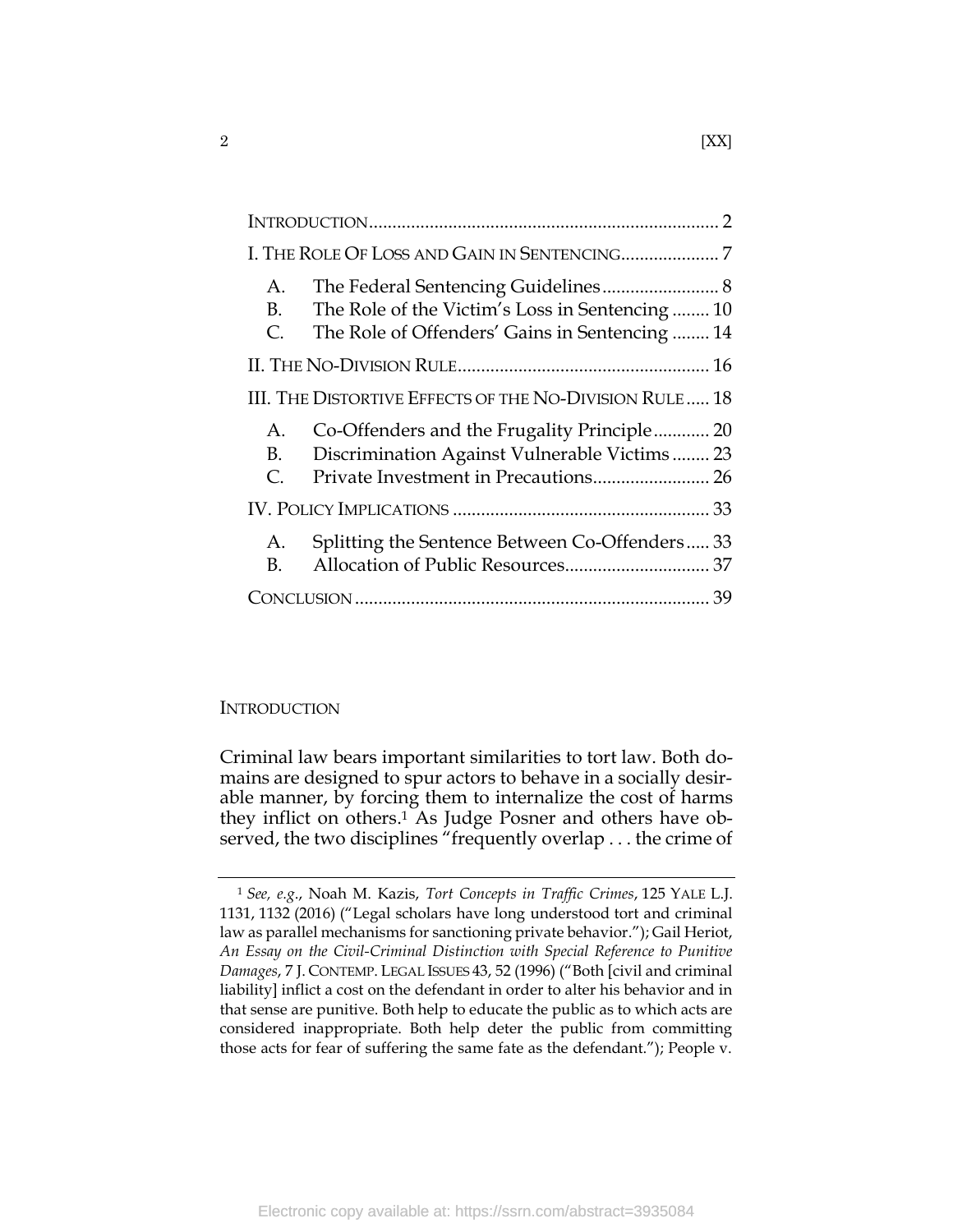theft is the tort of conversion; the crime of assault is the tort of battery—and the crime of fraud is the tort of fraud."<sup>2</sup> It is thus not surprising that there are many doctrinal commonalities be-

<span id="page-3-0"></span>Yet, tort law and criminal law critically diverge in their approach to transgressions and offenses perpetrated by more than one actor. When a crime is committed by co-offenders, criminal law ignores one of the most fundamental teachings of tort law. Under tort law, if multiple tortfeasors jointly harm a victim, their liability will be *split*. <sup>4</sup> To be sure, vis-à-vis the victim, their liability is often joint and several, meaning that the victim can recover the full amount from either of them. But their duty to compensate is shared.<sup>5</sup> Any portion of the harm paid by one tortfeasor will be deducted from the other's liability. Each of two (similar) tortfeasors jointly liable for stealing \$1,000 will ultimately pay \$500 in damages.

Criminal law, by contrast, treats co-offenders as if each inflicted the *full* harm on the victim. Insofar as punishment is concerned, criminal law treats each of the co-offenders as

<sup>4</sup> *See* DAN B. DOBBS ET AL., HORNBOOK ON TORTS (2015) § 35.1–§ 35.3 (describing the principle of apportionment among joint tortfeasors, and the modern trend of shifting from several to joint-and-several liability).

5 *Id*. (explaining the doctrinal elements of apportionment, and that under either several, or joint-and-several liability, joint tortfeasors share their responsibility to the victim).

tween the two fields.<sup>3</sup>

Singh, 2008 WL 5064918 at \*5 (Cal. Ct. App. 2008) ("criminal cases and tort cases share the concern of deterring harmful acts.").

<sup>2</sup> United States v. Bach, 172 F.3d 520, 523 (7th Cir. 1999); Thomas C. Grey, *Accidental Torts*, 54 VAND. L. REV. 1225, 1244 (2001) ("Most crimes (the ones that have victims) are also torts.").

<sup>3</sup> Gill v. Arab Bank, 893 F. Supp. 2d 474, 496 (2012) ("[T]ort law system generally tracks, and usefully tracks, criminal law doctrines."). For concrete doctrinal similarities, see, for example, Paroline v. United States, 572 U.S. 434, 444 (2015) ("The concept of proximate causation is applicable in both criminal and tort law, and the analysis is parallel in many instances."); State v. Pollander, 706 A.2d 1359, 1363 (1997) ("This Court has recognized the necessity defense in criminal cases…and in tort litigation."); Breland v. Schilling, 550 So. 2d 609, 611 (La. 1989) ("in both the criminal and tort fields, `intent` refers to the consequences of the act, rather than to the act itself.").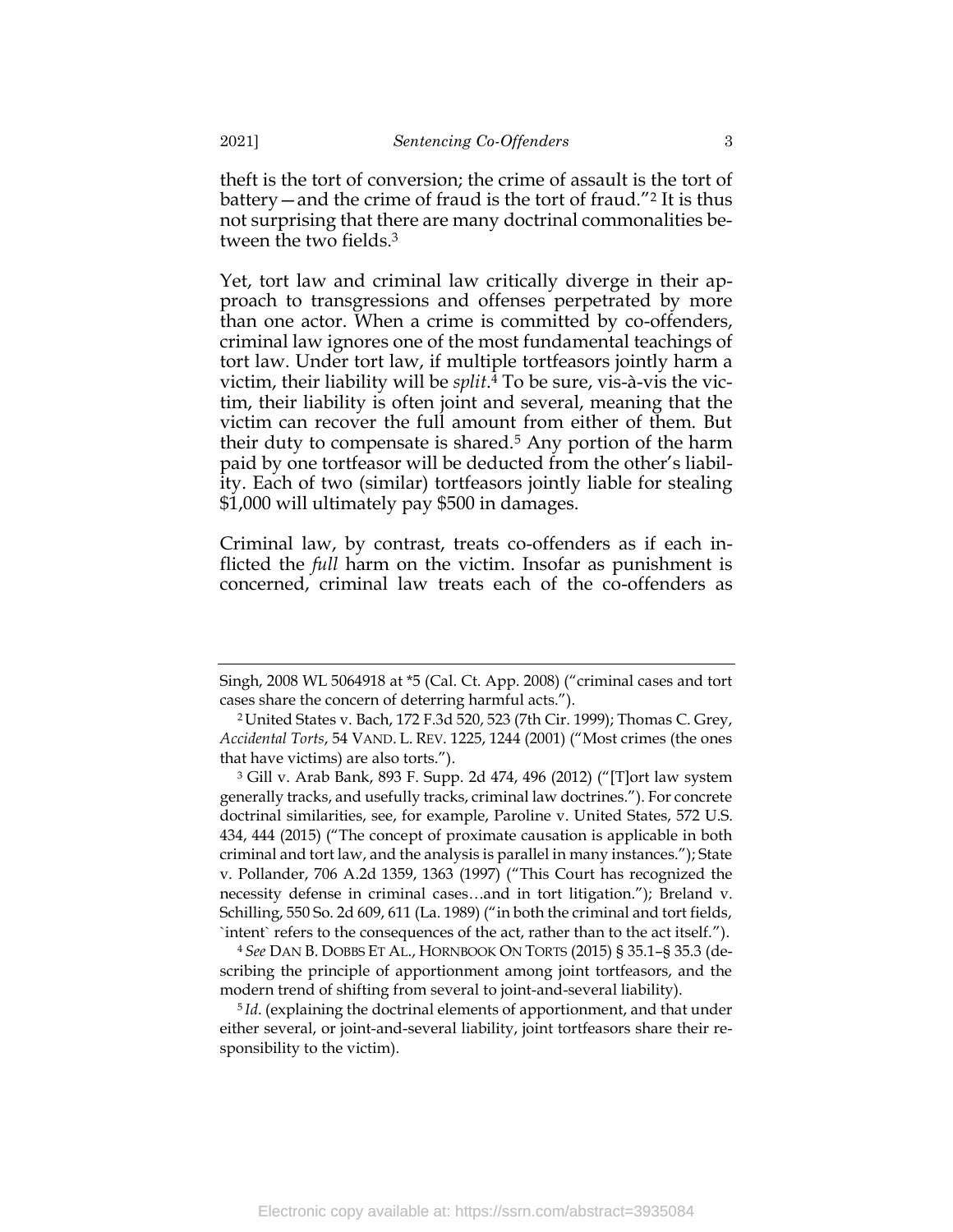though she committed the crime alone.<sup>6</sup> Accordingly, if two offenders jointly steal \$1,000, each will be subject to the penalty prescribed for stealing \$1,000 (not \$500). <sup>7</sup> Given that both criminal law and tort law are designed to deter wrongful behavior, this difference is puzzling. Why would liability for harm be indivisible under criminal law, if tort law always divides liability between joint tortfeasors? While our example focuses on theft, the question arises in a host of offenses in which the motivation for illicit behavior is the attainment of tangible goods.

<span id="page-4-0"></span>Criminal law's adherence to the no-division rule is more than a theoretical puzzle. Practically, it raises three important concerns. First, the rule of no-division is at odds with the fundamental "principle of frugality."<sup>8</sup> Moral dictates generally mandate that sanctions should not exceed the level needed to deter offenders.<sup>9</sup> As Jeremy Bentham famously explained: "[T]he punishment ought in no case to be more than what is required . . . since, if it be, all that is above that quantity is *needless*."<sup>10</sup> But the no-division rule means that co-offenders are subject to excessive sanctions. Suppose that criminal law makers—the legislator or the courts—determine that the optimal penalty for deterring stealing \$100,000 is a two-year imprisonment term, whereas the sanction for stealing \$50,000 is one year in prison.

<span id="page-4-1"></span>

<sup>6</sup> *See* Part III, *infra*.

<sup>7</sup> The offenders may also be charged for the crime of conspiracy. But with respect to *sentencing*, the charge of conspiracy has little bearing. *See* Neal Kumar Katyal, *Conspiracy Theory*, 112 YALE L.J. 1307, 1309 (2003) [hereinafter Katyal*, Conspiracy Theory*] (noting that under the Federal Sentencing Guidelines, "it is not generally possible to punish someone for conspiring to commit a crime and for committing it."). Furthermore, in an increasing number of states, as well as in the Model Penal Code, the conspiracy offense mergers with the completed crime. Katyal*, Conspiracy Theory*, at 1369. Thus, as this Article shows, it is largely the rule that each offender is sentenced for the full amount that penalizes collaboration.

<sup>8</sup> JEREMY BENTHAM, AN INTRODUCTION TO THE PRINCIPLES OF MORALS AND LEGISLATION 142 (Batoche Books 1999) (1781) (introducing the idea of the "frugality principle.").

<sup>9</sup> The "frugality principle" is sometimes referred to as "the principle of parsimony." *See* Richard S. Frase, *Punishment Purposes*, 58 STAN. L. REV. 67, 68 (2005) (discussing the principle and its moral underpinnings); Michael Tonry, *Intermediate Sanctions in Sentencing Guidelines*, 23 CRIME & JUST. 199, 206-07 (1998) (noting the wide consensus in support of the principle).

<sup>10</sup> BENTHAM, *supra* not[e 8.](#page-4-0)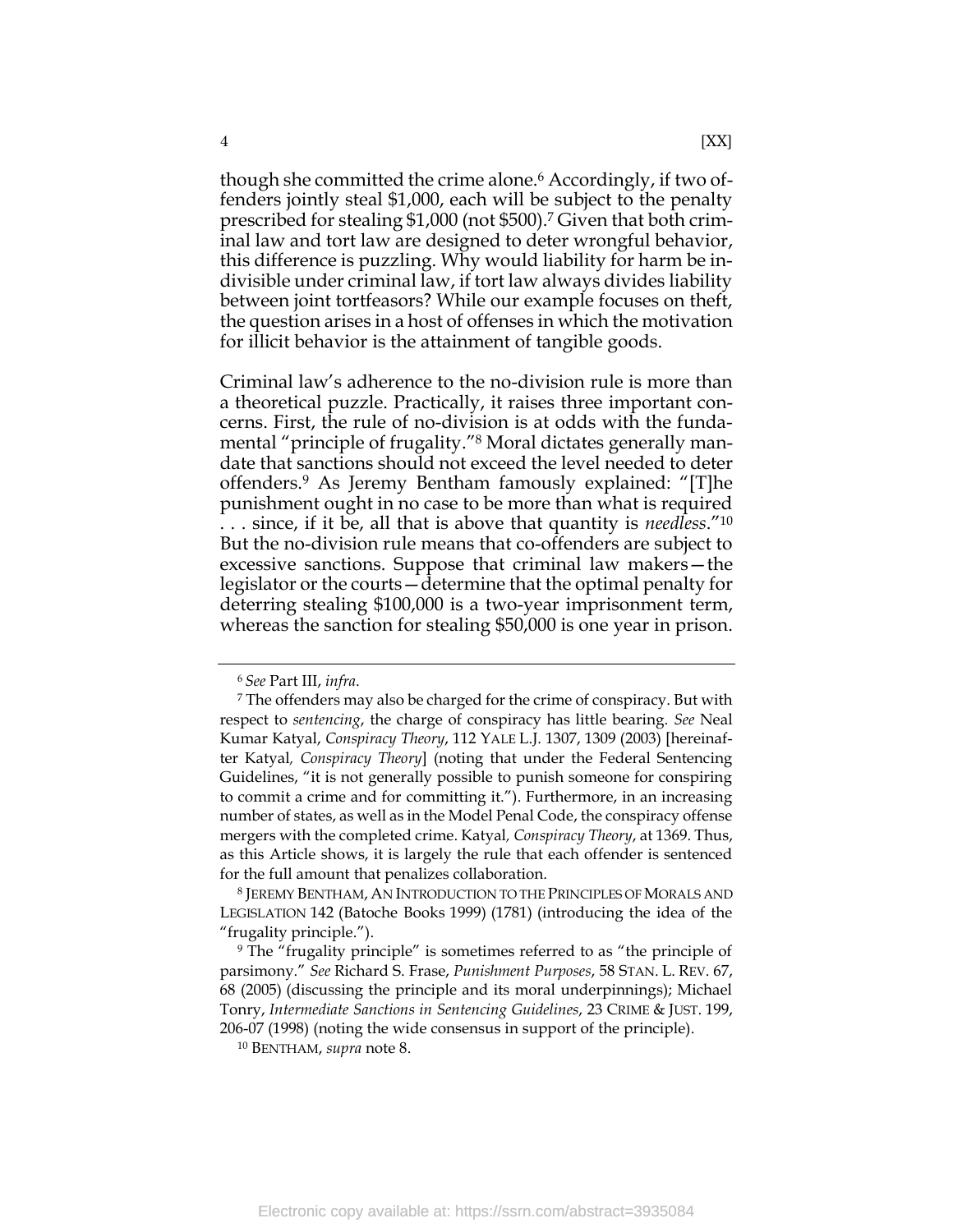Under the frugality principle, to deter two offenders from jointly stealing \$100,000, it suffices to impose a penalty of one year in prison on each of them. After all, each expects to pocket only \$50,000. Yet given criminal law's no-division rule, if they commit the crime together, each offender would be sentenced to a two-year imprisonment term.

Even more troubling, the no-division rule also disadvantages vulnerable victims. A *second* concern emerging from the no-division rule is its disparate impact on under-privileged members of society. Collaboration among offenders is often a necessity when targeting well-off victims.<sup>11</sup> However, the nodivision rule makes collaboration particularly unattractive. Offenders operating together must share their gains. Each offender only pockets some of the proceeds obtained from the crime. But under the no-division rule, an apprehended co-offender is subject to the full, undivided penalty. The no-division rule thus imposes a "tax" on offenders' collaboration, thereby providing greater protection to the well-off.

To gain a quick insight into how the no-division rule disfavors the vulnerable, consider two burglars who face the choice between stealing from a bank or from two small mom-and-pop shops. The bank is a large establishment, so a sole offender trying to break into the safe may be unable to see a police officer nearing the building until it is too late. The burglary thus requires two offenders. In the mom-and-pop shops, by contrast, a single burglar can monitor the entrance as he is breaking into the cashbox. Therefore, each offender can burglarize a momand-pop shop by himself. Suppose further that the amount deposited in the bank's safe is \$2,000, whereas the cashbox in a mom-and-pop shop contains \$1,000. From the offenders' stand point, breaking into the bank (together) or into a mom-andpop shop (alone) provides the same expected individual gain: \$1,000. But since under the no-division rule the penalty for stealing \$2,000 (together) is greater than for stealing \$1,000 (alone), breaking into the mom-and-pop shops represents a

<sup>&</sup>lt;sup>11</sup> This point has long been a key motivation for penalizing conspiracy. *See* Callanan v. United States, 364 U.S. 587, 593-94 (1961) (explaining cooffenders' benefit in carrying out crimes collaboratively, particularly when crimes are complex).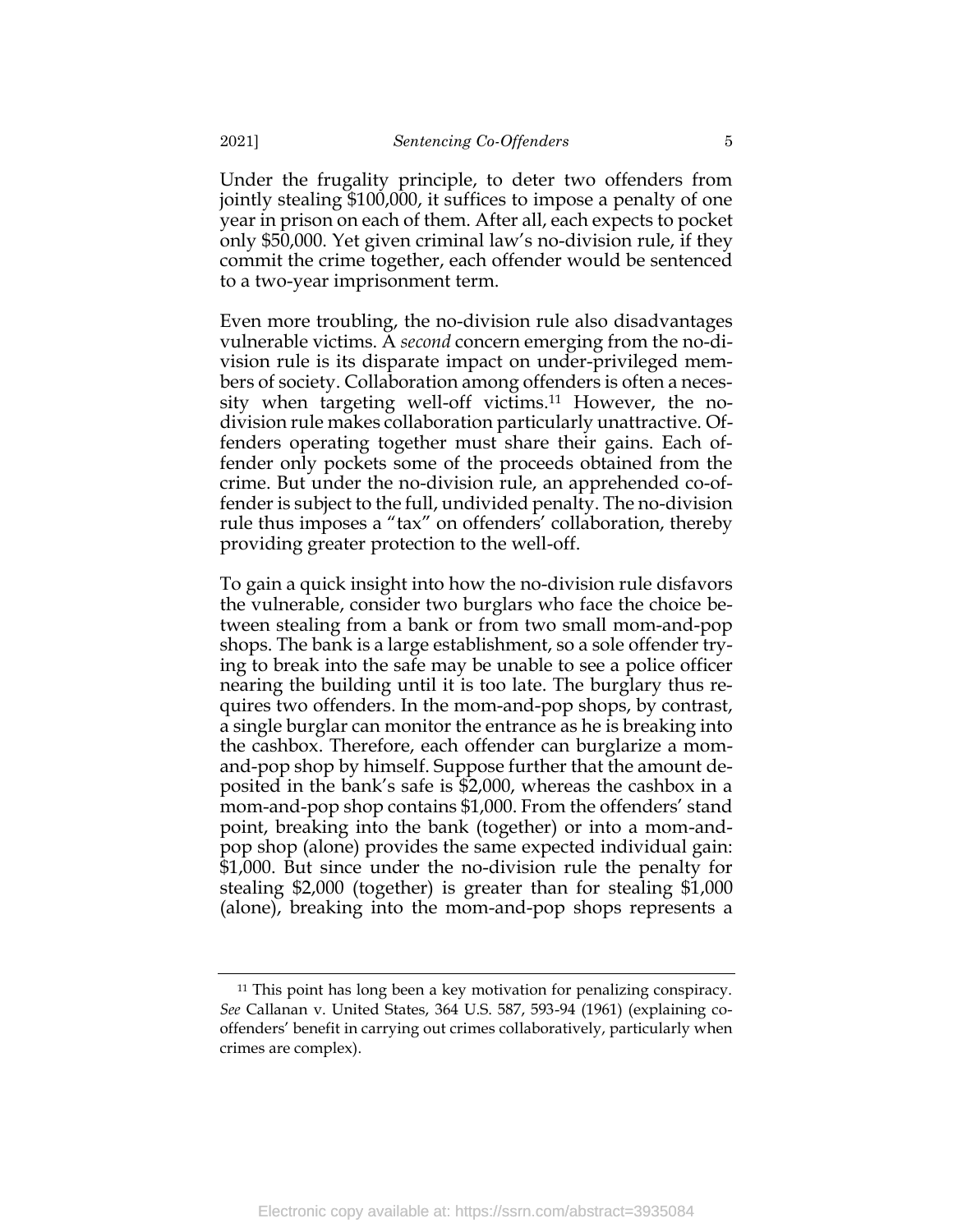more attractive option—the same payoff, with a lower sanction. The offenders will thus target the shops, leaving the bank unharmed.

This brings us to the *third* concern. Not only does the no-division rule disfavor poor victims, but it also reduces overall social welfare. Particularly, we suggest that the no-division rule induces potential victims to invest in private precautions. Current estimates evaluate victims' annual expenditures on private precautions "in the range of \$160 billion to \$300 billion," a figure exceeding "the *entire* public law enforcement budget."<sup>12</sup> But one may wonder *why* victims invest so much in precautions. After all, a home-security system does not prevent a break-in; it only makes it somewhat more complicated. We contend that the actual attractiveness of these private precautions often stems from their effect on offenders' need to collaborate. A home security system requires offenders to team up. But this in itself does not change much if the expected gain from the break-in is sufficiently large. The real bite comes from the no-division rule. As we have seen, the no-division rule renders criminal collaboration particularly unattractive. While cooffenders must share the proceeds from crime, each will bear the entire penalty alone if apprehended. Thus, investment in private precautions allows victims to significantly raise the cost of crime by forcing collaboration among offenders. Because private precautions often only *displace* crime from one victim to another, other potential victims must follow suit and similarly invest in such measures.<sup>13</sup> Ultimately, the no-division rule induces large investments that result in little social benefits. 14

Against this backdrop, this Article offers a new approach to the sentencing of co-offenders. We claim that the rule of no-division is not always justified. As we explain, splitting penalties among co-offenders in economically-motivated crimes might be desirable for both offenders and victims. Particularly, the

<sup>12</sup> Robert A. Mikos, *Eggshell Victims, Private Precautions, and the Societal Benefits of Shifting Crime*, 105 MICH. L. REV. 307, 308 (2006).

<sup>13</sup> See text accompanying note [99,](#page-27-0) *infra* (presenting empirical studies on crime displacement).

<sup>14</sup> *See* Part III.C., *infra*.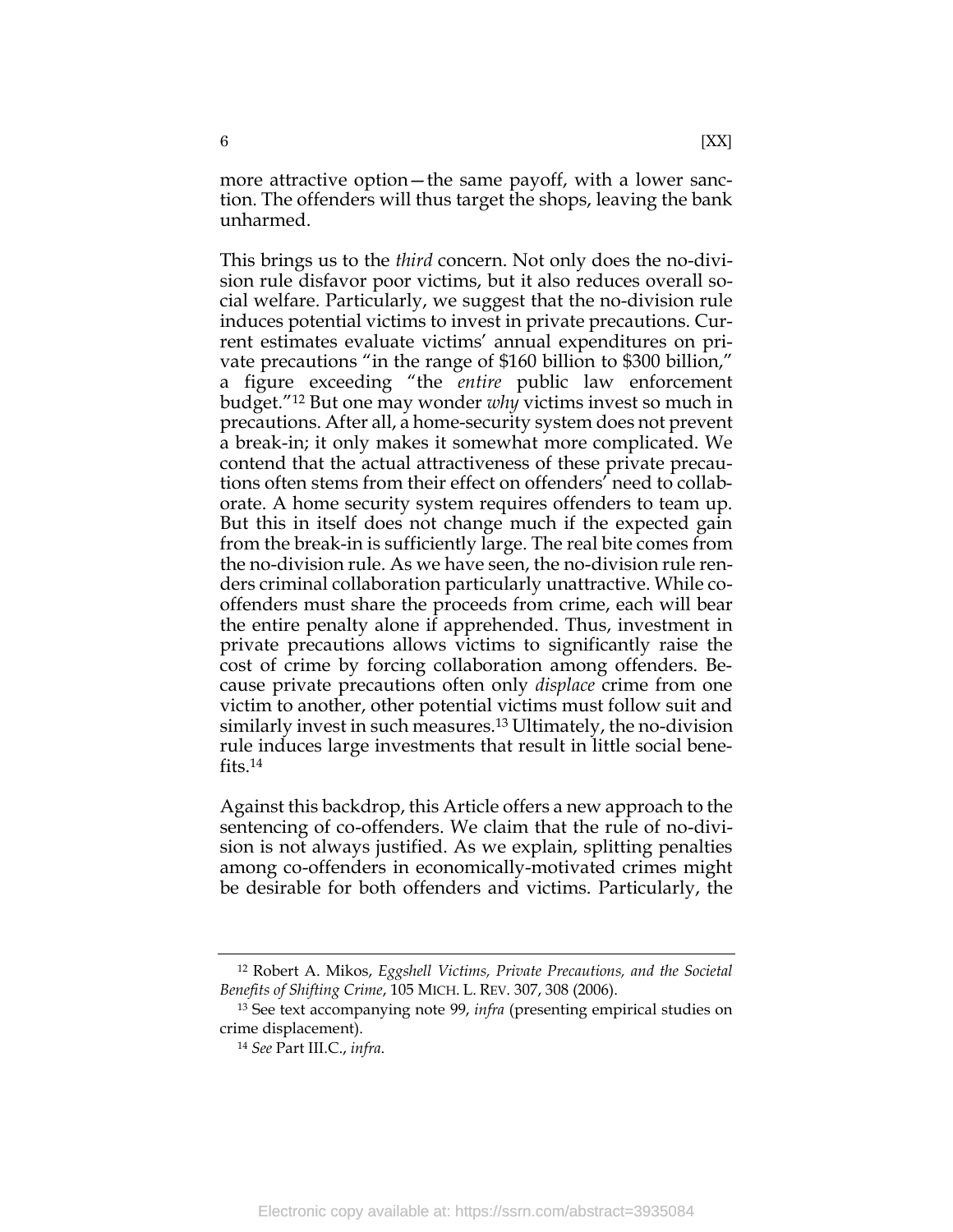sentence should be split in accordance with the offenders' individual share of the overall gains. The application of a division regime will eliminate all three distortions. We also appraise this solution in view of retributive goals, showing that these goals should not challenge our proposal. But even if the legal system chooses to retain the current no-division rule, its implications must be accounted for. We thus offer a second solution. We delineate how the government can neutralize the perverse effects of the no-division rule by allocating public resources to the economically-disadvantaged.

This Article proceeds as follows. Part I describes the sentencing process set by the Federal Sentencing Guidelines and the centrality of the victim's loss and offender's gains in meting out penalties. Part II points to the systematic adherence to the nodivision rule in property and financial crimes, showing its blanket application in both loss-based and gain-based sentences. Part III explores the implications of the no-division rule. Particularly, it shows that the rule gives rise to three distortions that harm both offenders and victims. Part IV discusses two possible ways to rectify these distortions: replacing the no-division rule with a regime that incorporates tort law's division regime, and diverting governmental efforts to the less-privileged.

# <span id="page-7-0"></span>I. THE ROLE OF LOSS AND GAIN IN SENTENCING

This Part elaborates on the principles set by the Federal Sentencing Guidelines in the context of property and financial crimes. Sentencing for such offenses is primarily driven by the loss to the victim. In some cases, the offender's gain—rather than the victim's loss—is the key determinate of the sentence. Importantly, in both categories, when offenders collaborate, each is subject to the sanction prescribed by the Guidelines for the *full* loss, or the *full* gain. The no-division rule accordingly applies in both loss-based and gain-based sentencing.

Section A begins by describing the sentencing process and its basic elements. Section B demonstrates that in the context of property and financial crimes, the victim's loss is the predom-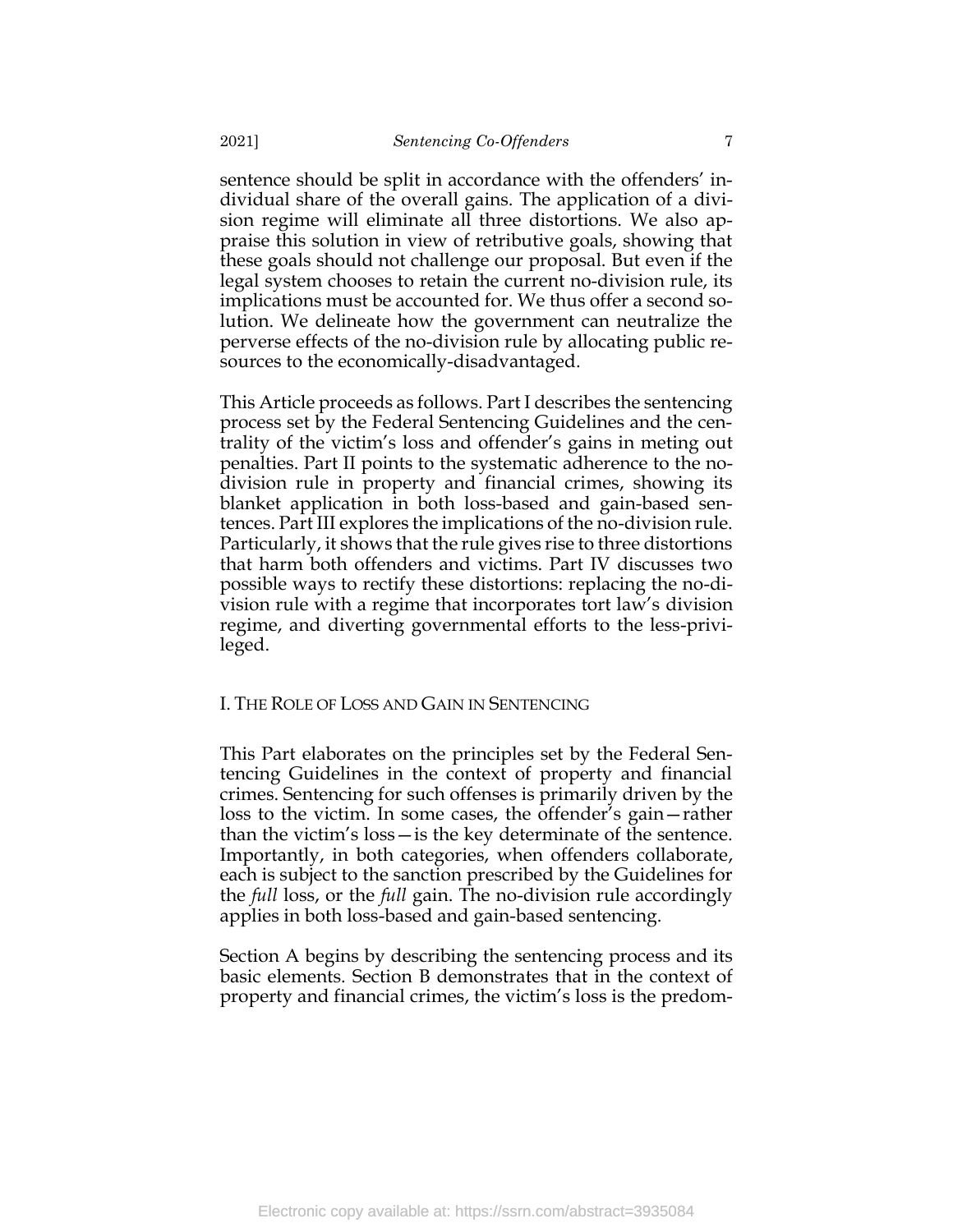inant factor determining the sentence for most offenses. Section C then surveys the instances in which the sentence hinges on offenders' gains.

# <span id="page-8-1"></span><span id="page-8-0"></span>A. The Federal Sentencing Guidelines

The organizing principle of the Federal Sentencing Guidelines,<sup>15</sup> promulgated in accordance with the Sentencing Reform Act of 1984,<sup>16</sup> is to establish a sentencing range for offenses based on two parameters: the gravity of the offense and the criminal history of the defendant.<sup>17</sup>

The Guidelines achieve this goal by referring courts to a table known as the Sentencing Table.<sup>18</sup> Each criminal offense is assigned a base offense level, which is a simple numeric value.<sup>19</sup> The graver the offense, the higher the number. The base offense level is then increased or decreased based on specific offense characteristics listed in the Guidelines, such as whether or not a dangerous weapon was brandished,<sup>20</sup> the quantity of drugs sold or manufactured, <sup>21</sup> whether the crime was intended to harm the government,<sup>22</sup> and the like. The Guidelines also prescribe offense level adjustments based on factors such as the victim's vulnerability and the defendant's role in the offense. 23

<sup>15</sup> U.S. SENT'G GUIDELINES MANUAL (U.S. SENT'G COMM'N 2018) [hereinafter USSG].

<sup>16</sup> 28 U.S.C. § 994(a).

<sup>17</sup> USSG, at 2; Frank O. Bowman III, "*Loss" Revisited: A Defense of the Centerpiece of the Federal Economic Crime Sentencing Guideline*, 82 MO. L. REV. 1, 2 (2017).

<sup>18</sup> USSG, at 407 (Ch. 5 Pt. A).

<sup>19</sup> *Id.* § 1.B1.1(a).

<sup>20</sup> *E.g., id.* § 2.A2.2(b)(2) & § 2.A5.2(b)(1).

<sup>21</sup> *Id*. § 2.D1.1(a)(5).

<sup>22</sup> *Id.* § 2.C1.3(b)(1).

<sup>23</sup> *Id*. § 3.A & 3.B. On the distinction between specific offense characteristics and adjustments, *see* U.S. SENTENCING COMM'N, AN OVERVIEW OF THE FEDERAL SENTENCING GUIDELINES, [https://www.ussc.gov/sites/de](https://www.ussc.gov/sites/default/files/pdf/about/overview/Overview_Federal_Sentencing_Guidelines.pdf)[fault/files/pdf/about/overview/Overview\\_Federal\\_Sentencing\\_Guide](https://www.ussc.gov/sites/default/files/pdf/about/overview/Overview_Federal_Sentencing_Guidelines.pdf)[lines.pdf,](https://www.ussc.gov/sites/default/files/pdf/about/overview/Overview_Federal_Sentencing_Guidelines.pdf) at 2–3.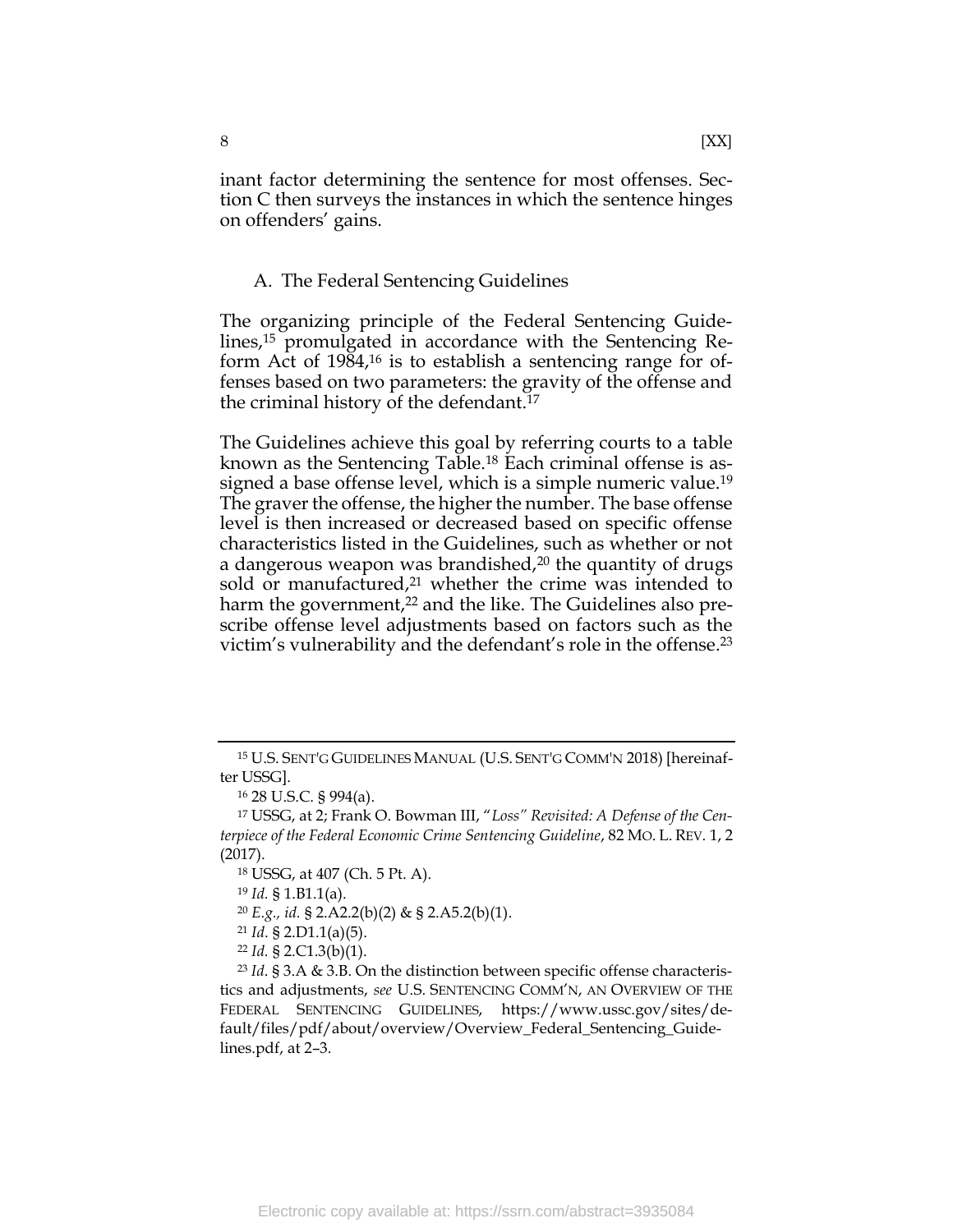After the offense level has been adjusted, the court is left with a number that reflects the seriousness of the offense. The vertical axis of the Sentencing Table contains forty-three possible offense levels—the more serious the crime, the higher the offense level.<sup>24</sup>

The horizontal axis of the Sentencing Table corresponds to the defendant's criminal history<sup>25</sup> and contains six criminal history categories. The rubric at the intersection between the vertical and horizontal axes provides a range of months of incarceration.<sup>26</sup> This is the defendant's sentencing range.

<span id="page-9-1"></span><span id="page-9-0"></span>Until 2005, courts were obligated to hand down a sentence within a properly-calculated sentencing range.<sup>27</sup> In its 2005 *United States. v. Booker* decision, the Supreme Court found this requirement unconstitutional, and made the Guidelines advisory.<sup>28</sup> Consequently, courts are currently allowed to depart from the Guidelines. Nonetheless, the Guidelines remain extremely significant in sentencing decisions.<sup>29</sup> To begin with, courts must still commence the sentencing process by calculating the applicable Guidelines' range.<sup>30</sup> This mandate was imposed "to secure nationwide consistency."<sup>31</sup> The effect of this requirement is to anchor both the trial court's discretion and the appellate review process.<sup>32</sup> Second, if a sentence is within the Guidelines range, an appellate court may apply a presumption of reasonableness.<sup>33</sup> Conversely, if the sentence is outside

<sup>29</sup> Frank O. Bowman III, *Dead Law Walking: The Surprising Tenacity of the Federal Sentencing Guidelines*, 51 HOUS. L. REV. 1226, 1227 (2014) ("The endurance of the Guidelines, but more particularly the degree to which they continue to drive actual sentences, has surprised nearly everyone.").

<sup>30</sup> Rita v. United States*,* 551 U.S. 338, 347–348 (2007).

<sup>24</sup> USSG, at 12.

<sup>25</sup> *Id.* § 1.B1.1(a)(6).

<sup>26</sup> *Id.* § 1.B1.1(a)(7).

<sup>27</sup> 18 USCS § 3553(b)(1).

<sup>28</sup> 543 U.S. 220 (2005). *See also* Jillian Hewitt, *Fifty Shades of Gray: Sentencing Trends in Major White-Collar Cases*, 125 YALE. L. J. 1018, 1026-1029 (2016) (discussing the pre-*Booker* sentencing regime, and *Booker*'s implications for the status of the Guidelines).

<sup>31</sup> Gall v. United States, 552 U.S. 38, 49 (2007).

<sup>32</sup> Peugh v. United States, 569 US 530, 549 (2013).

<sup>33</sup> *Rita*, 551 U.S. at 347.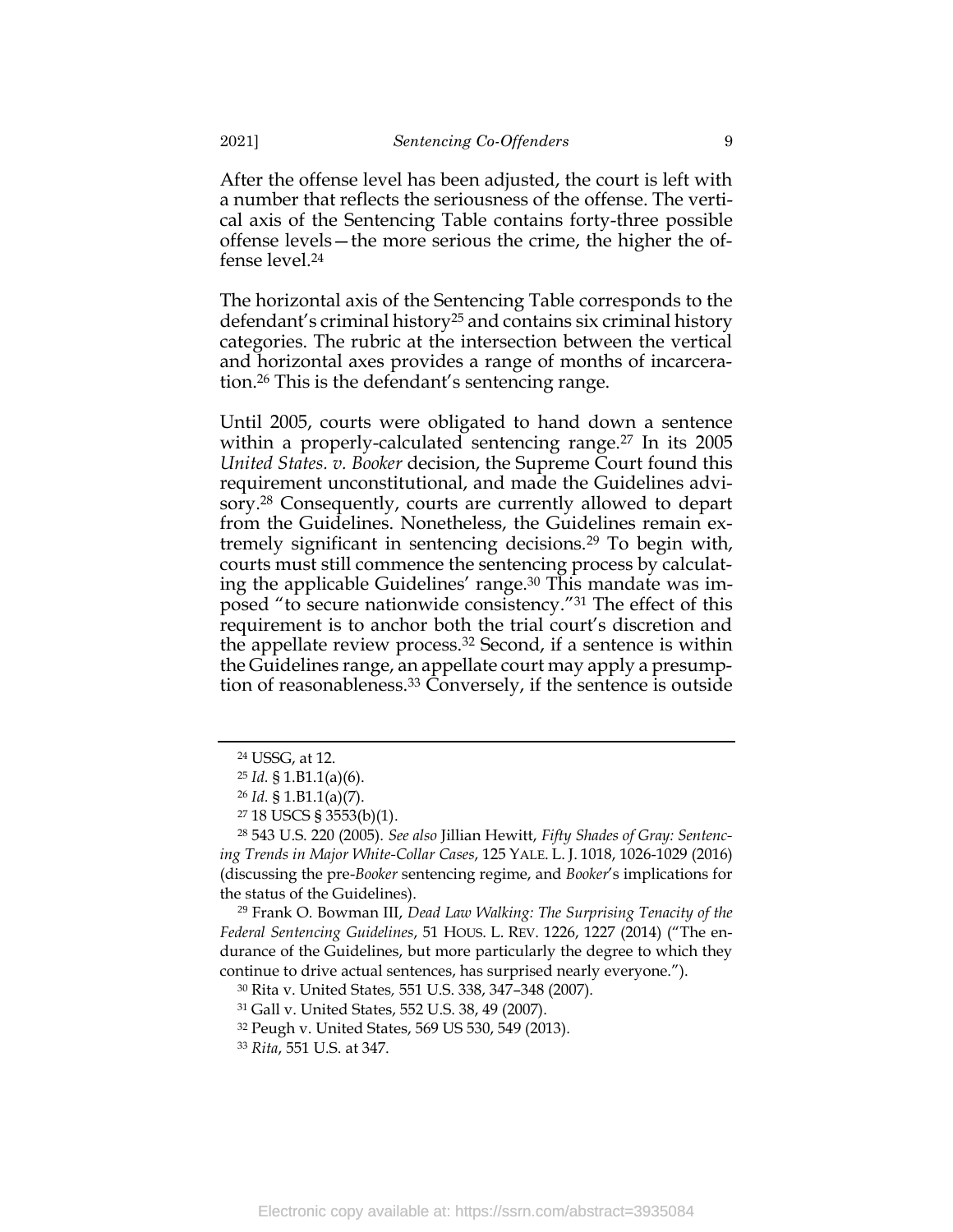the Guidelines range, an appellate court may consider the degree of variance when reviewing the reasonableness of the sentence.<sup>34</sup> Not surprisingly, the empirical evidence is clear: although courts are formally allowed to depart from the Guidelines, they adhere to them in the vast majority of cases,  $35$ and the Guidelines remain "the lodestone of sentencing."<sup>36</sup>

# <span id="page-10-1"></span><span id="page-10-0"></span>B. The Role of the Victim's Loss in Sentencing

Within the framework of the Guidelines, the most important determinant of penalties in property and financial crimes is the victim's loss.<sup>37</sup> The base offense level for such crimes is normally relatively moderate.<sup>38</sup> For example, the base offense level for larceny, embezzlement and other forms of theft is 6 or 7,<sup>39</sup> which calls for a sentence of 0–6 months (assuming the defendant has no criminal record). $40$  As the loss to the victim increases, so does the offense level. If the loss to the victim exceeds \$6,500, the offense level is increased by 2 points.<sup>41</sup> If the loss exceeds \$15,000, the offense level is increased by 4 points,<sup>42</sup>

<sup>34</sup> *Gall*, 552 U.S. at 47.

<sup>35</sup> US SENTENCING COMM'N, THE INFLUENCE OF THE GUIDELINES ON FEDERAL SENTENCING – FEDERAL SENTENCING OUTCOMES 2005–2007, December 2020, [https://www.ussc.gov/sites/default/files/pdf/research-and](https://www.ussc.gov/sites/default/files/pdf/research-and-publications/research-publications/2020/20201214_Guidelines-Influence-Report.pdf)[publications/research-publications/2020/20201214\\_Guidelines-Influence-](https://www.ussc.gov/sites/default/files/pdf/research-and-publications/research-publications/2020/20201214_Guidelines-Influence-Report.pdf)[Report.pdf,](https://www.ussc.gov/sites/default/files/pdf/research-and-publications/research-publications/2020/20201214_Guidelines-Influence-Report.pdf) at 7; *Peugh* 569 U.S. at 543.

<sup>36</sup> *Peugh* 569 U.S. at 544; Bowman, *supra* note [29,](#page-9-0) at 1227.

<sup>37</sup> Daniel S. Guarnera, *A Fatally Flawed Proxy: The Role of "Intended Loss" in the US Sentencing Guidelines for Fraud*, 81 MO. L. R. 715, 716 (2016) ("The most important driver of sentences for economic crimes under the Guidelines is the amount of pecuniary harm that the defendant either actually caused or intended to cause."); Patti B. Saris, *The 2015 Economic Crime Guideline Amendments*, 12 N.Y.U.J.L. & BUS. 1, 7 (2015) [hereinafter Saris, *The 2015 Amendments*] ("The loss table is probably the most important example of the way that particular offense level characteristics can affect the advisory guideline range."); *see also* the data presented at 16-17; Bowman, *supra* note [17,](#page-8-1) at 2, 5-6.

<sup>38</sup> Saris, *The 2015 Amendments*, at 7.

<sup>39</sup> USSG § 2.B1.1(a)(1) & § 2.B1.1(a)(2).

<sup>&</sup>lt;sup>40</sup> Or otherwise falls into Category I on the horizontal axis (Criminal History Category) of the Sentencing Table (USSG, at 407).

<sup>41</sup> USSG § 2.B1.1(b)(1).

<sup>42</sup> *Id*.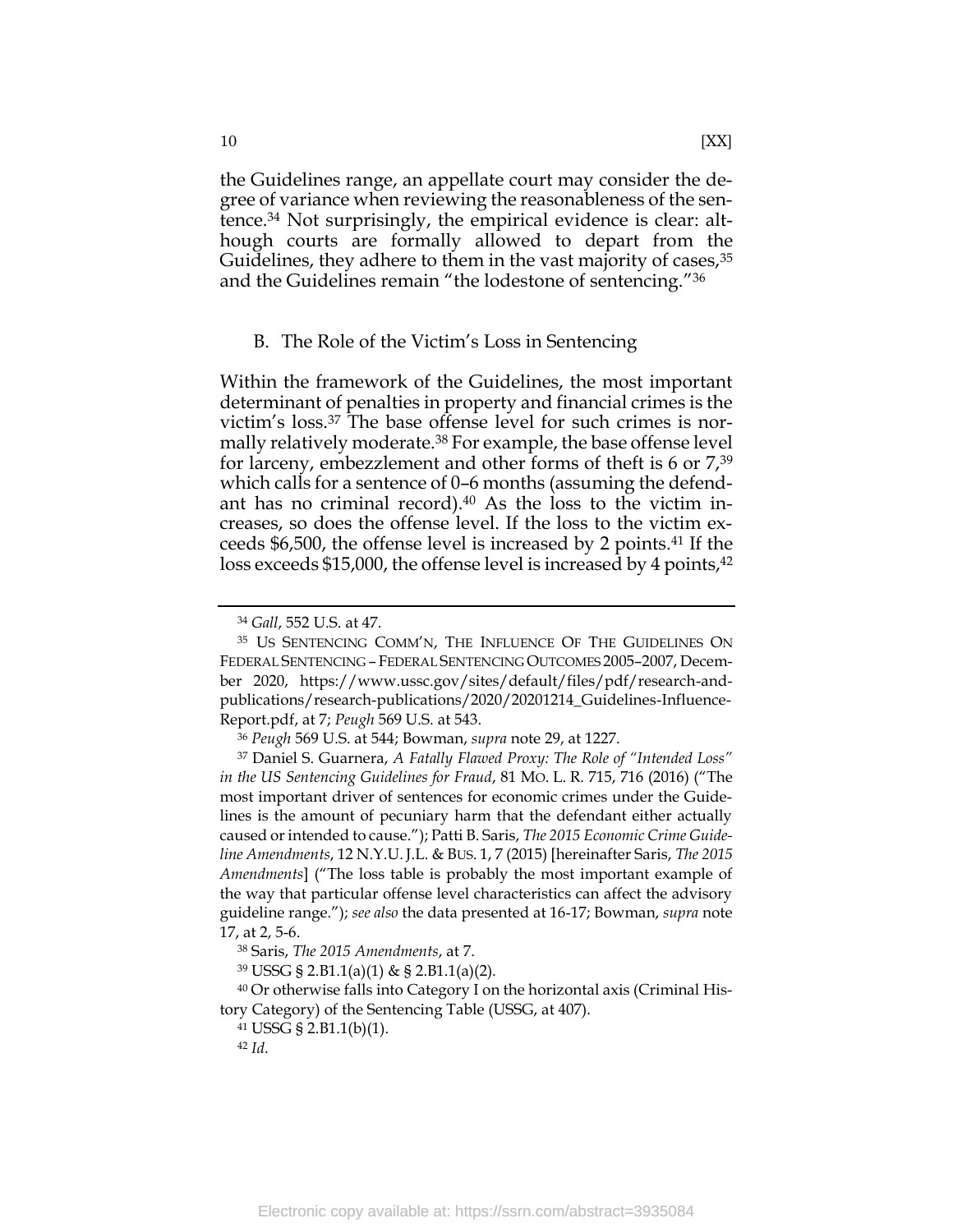and so on. There are no less than sixteen possible offense-level categories corresponding to different amounts of loss. In the highest loss category the base offense level is increased by no less than 30 points, which brings the sentencing range up to 188–262 months of incarceration.<sup>43</sup>

Similarly, the base offense level for insider trading is 8.<sup>44</sup> The corresponding sentencing range is 0–6 months.<sup>45</sup> Depending on the loss suffered, the Guidelines set sixteen different offense levels. <sup>46</sup> The largest loss amount brings the offense level to 38, calling for a sentence of between 235–293 months of incarceration.<sup>47</sup>

This pattern is the general rule for property and financial crimes: burglary, $48$  robbery, $49$  antitrust violations, $50$  and other related offenses, all have a relatively low base offense level and a large number of possible increases corresponding to the victim's loss. The ultimate sentencing range is determined predominantly by the amount of loss to the victim.

In fact, the effect of the victim's loss on sentencing is even more pronounced than the preceding analysis suggests. The reason is that the larger the victim's loss, the greater its impact on the sentence. At the lower end of the Sentencing Table, an increase of one point in the offense level only raises the sentence-range by several months. At the higher end, the same increase in offense level raises the range by several *years*. <sup>51</sup> As Professor Bowman noted: "because of the logarithmic character of the 43 level Sentencing Table, each increase in offense-level has an

<sup>51</sup> *Id.* at 407.

<sup>43</sup> *Id.* at 407*.*

<sup>44</sup> *Id.* § 2.B1.4(a).

<sup>45</sup> *Id.* at 407.

<sup>46</sup> *Id.* § 2.B1.4(b)(1).

<sup>47</sup> Assuming, again, that the defendant falls into the Category I on the horizontal axis (Criminal History Category) of the Sentencing Table (USSG, at 407).

<sup>48</sup> USSG § 2.B2.1(a) & § 2.B2.1(b)(2).

<sup>49</sup> *Id.* § 2.B3.1(a) & § 2.B3.1(b)(7).

<sup>50</sup> *Id.* § 2.R1.1(a) & § 2.R1.1(b)(2).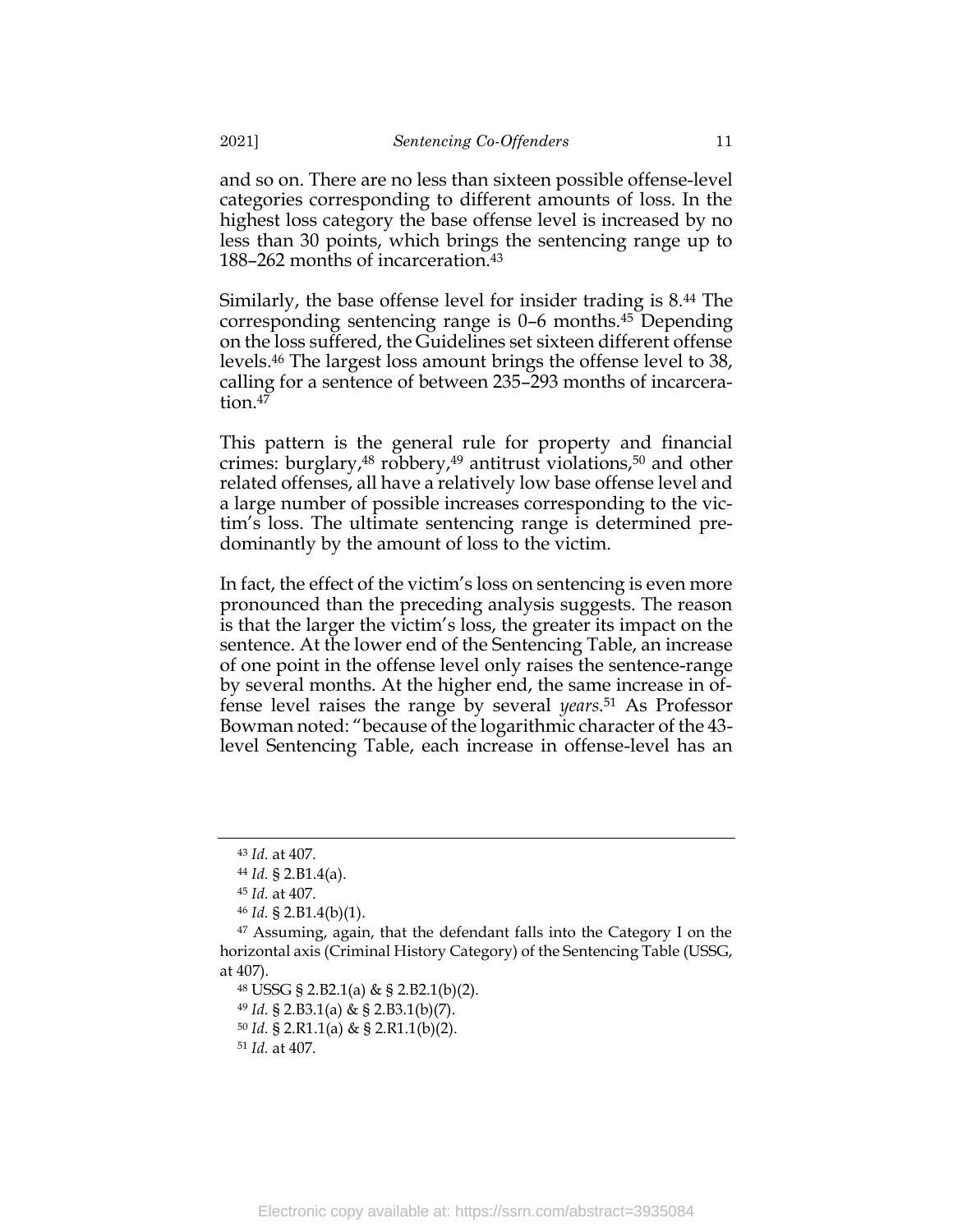even greater absolute effect on sentence length, the higher one goes up the table."<sup>52</sup>

The significance of the victim's loss is evident not only standing alone, but also in comparison to the effect of other factors that may impact sentencing. Most of the additional factors enumerated in the Guidelines, if relevant, increase the offense level by a mere 2–4 points. Others may increase the offense level by more, but no other factor carries a potential offense-level increase of anything close to 30 points.<sup>53</sup> The amount of loss to the victim overshadows all other factors in determining the sentence.

Not only is the victim's loss the factor that bears the largest effect on sentencing, it is also invoked far more often than all other factors. A recent survey found that for offenders who were convicted of committing "basic economic crimes" (i.e., property and financial offenses), more than 85% were subjected to an enhancement of the offense level based on the victim's loss. <sup>54</sup> This was by far the most common offense characteristic invoked – it was nearly four times more common than the second most-common specific offense characteristic.<sup>55</sup> For 50% of the convicted defendants, this was the *only* offense characteristic applied.<sup>56</sup> For this reason as well, the victim's loss is the key determinant of the Guidelines sentencing range.<sup>57</sup>

While the focus of this Article is on the federal regime, much of the analysis applies to state sentencing as well. States differ in their sentencing mechanisms. Some have adopted guidelines that resemble the federal ones. Others have different

<sup>52</sup> Frank O. Bowman III, *Damp Squib: The Disappointing Denouement of the Sentencing Commission's Economic Crime Project (and What They Should Do Now)*, 27 FED. SENT'G REP. 270, 271 (2015).

<sup>53</sup> USSG § 2.B1.1(b)(1)-(19).

<sup>54</sup> Saris, *The 2015 Amendments*, at 16-17.

<sup>55</sup> *Id*.

<sup>56</sup> *Id.* at 16.

<sup>57</sup> *Supra* note [37.](#page-10-1)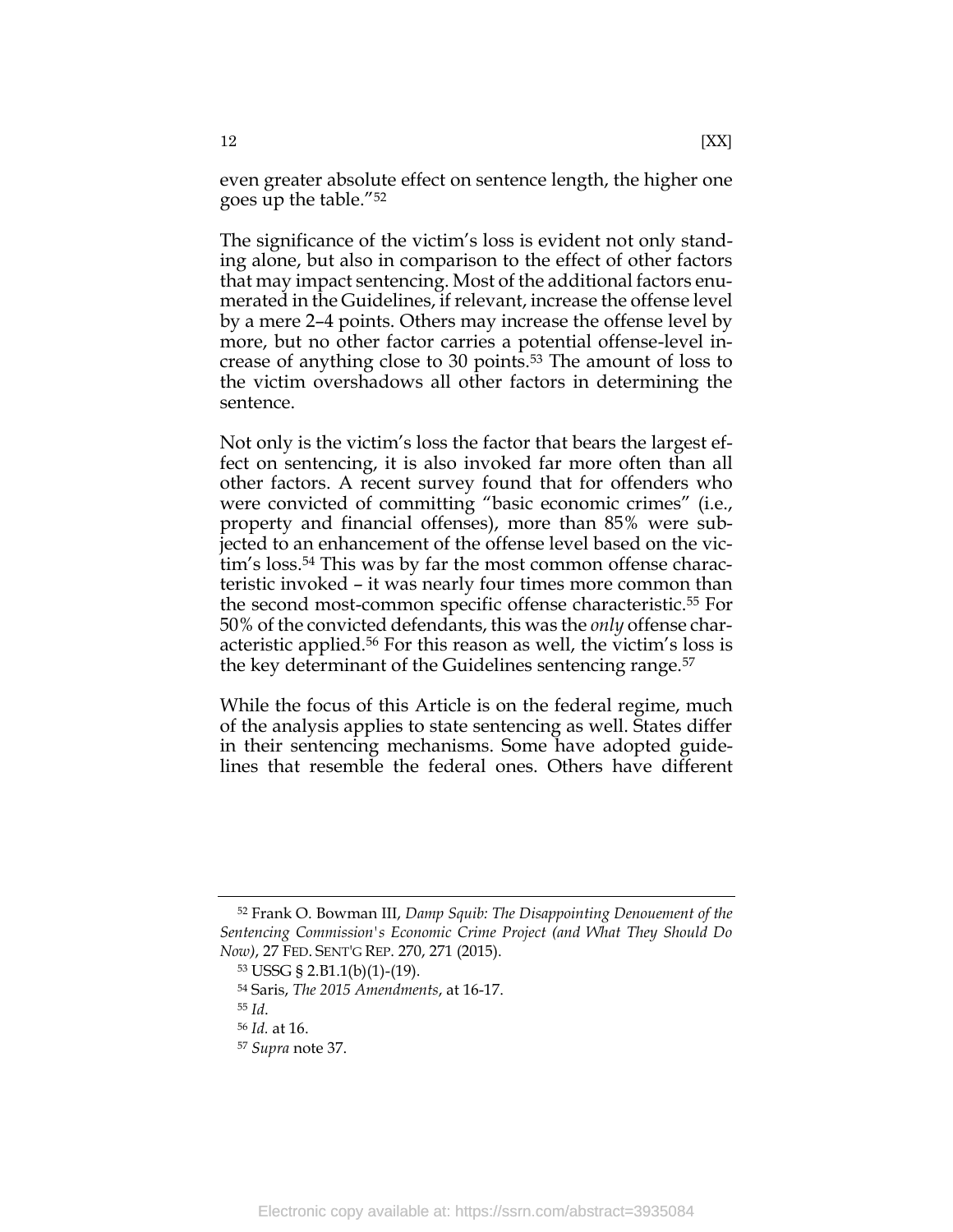mechanisms. Nevertheless, in *all* states the severity of punishment for at least some property and financial offenses hinges on the loss to the victim. 58

<sup>58</sup> For example, in all states the penalty for theft (or larceny, as it is referred to in some jurisdictions) hinges on the amount stolen. *See* ALA. CODE §§ 13A-8-3- 13A-8-23 (Lexis through 2021 Reg. Sess.); ALASKA STAT. §§ 11.46.100–11.46.150 (Lexis through 2021 legislation)**;** ARIZ. REV. STAT. § 13- 1802 (Lexis through 2021 1st Reg. Sess. ch.382); ARK. CODE ANN. § 5-36-103 (Lexis through 2021 laws); CAL. PEN. CODE § 486 (Lexis through 2021 Reg. Sess. ch.20); COLO. REV. STAT. § 18-4-401 (Lexis through 2021 Reg. Sess.); CONN. GEN. STAT. §§ 53A-122 – 53A-125. (Lexis through 2018 1st Reg. Sess.); DEL. CODE ANN. tit. 11, § 841 (Lexis through 83 Del. Laws ch.52); D.C. CODE § 22-3212 (Lexis through April.26, 2021); FLA. STAT. ANN. § 812.014 (Lexis through 2021 2d Reg. Sess.); GA. CODE ANN. § 16-8-12 (Lexis through 2021 Reg. Sess.); HAW. REV. STAT. ANN. §§ 708-830 – 708.833 (Lexis through 2021 Sess.); IDAHO CODE ANN. § 18-2407 (Westlaw through 2021 1st Reg. Sess. ch.346); 720 ILL. COMP. STAT. ANN. 5/16-1 (Lexis through 2021 Reg. Sess. Pub. Act 102-15); IND. CODE ANN. § 35-43-4-2 (Lexis through 122th G.A. Reg. Sess.); IOWA CODE § 714.2 (Lexis through 2020 Reg. Sess.); KAN. STAT. ANN. § 21-5801 (Lexis through 2021 Legis. Sess.); KY. REV. STAT. ANN. § 212.850 (Lexis through 2018 Legis. Sess.); LA. STAT. ANN. § 14:67 (Lexis through 2021 legislation); ME. REV. STAT. ANN. tit. 17-A., § 353 (Lexis through 2021 130th 1st Reg. Sess.); MD. CRIM. LAW CODE ANN., EDUC. § 7- 104 (Lexis through 2021 Reg. Sess. effective June. 1, 2021.); MASS. ANN. LAWS ch.266, §30 (Lexis through 2021 Legis. Sess.); MICH. COMP. LAWS SERV. § 750.356 (Lexis through 2021 Legis. Sess. Pub. Act 1931); MINN. STAT. § 609.52 (Lexis through 2021 Reg. Sess.); MISS. CODE ANN. §§ 97-17-41–97-17- 43 (Lexis through 2021 Reg. Sess.); MO. REV. STAT. § 570.030 (Lexis through 2020 legislation); MONT. CODE ANN. § 45-6-301 (Lexis through 2021); NEB. REV. STAT. ANN. § 28-518 (Lexis through 2021 1st. Reg. Sess. legislation); NEV. REV. STAT. ANN. § 205.0835 (Lexis through 2021 Reg. Sess.); N.H. REV. STAT. ANN. § 306:4 (Lexis through 2021 Reg. Sess.); N.J. STAT. § 2C:20-20 (Lexis through 2021 219th Ann. Sess. ch.74); N.M. STAT. ANN. § 30-16-1 (Lexis through 2021 Reg. Sess. ch.14); N.Y. PENAL LAW §§ 155.20–155.42 (Lexis through 2021 chs.1-156); N.C. GEN. STAT. § 14-70 (Lexis through 2021 Reg. Sess. 2021-55 of the Reg. Sess.); N.D. CENT. CODE § 12–40 (Lexis through 2021 Reg. Legis. Sess.); OHIO REV. CODE ANN. § 2913.02 (Lexis through legislation 134th G.A. file 27); OKLA. STAT. tit. 21, § 1704 (Lexis through 2021 1st Reg. Sess.); OR. RRV. STAT. §§ 164.045–164.055 (Lexis through 2020 3d spec. Sess.); 18 PA. STAT. AND CONS. STAT. ANN. § 3903 (Westlaw through 2021 Reg. Sess. Act 23); 44 R.I. GEN. LAWS § 11-41-5 (Lexis through Jan. 2021 Sess. ch.60); S.C. CODE ANN. § 16-13-30 (Westlaw through 2021 Act. 91); S.D. CODIFIED LAWS §§ 22-30A-17 (Lexis through 2021 Gen. Sess. June. 15, 2021); TENN. CODE ANN. § 39-14-105 (Lexis through 2021 Reg.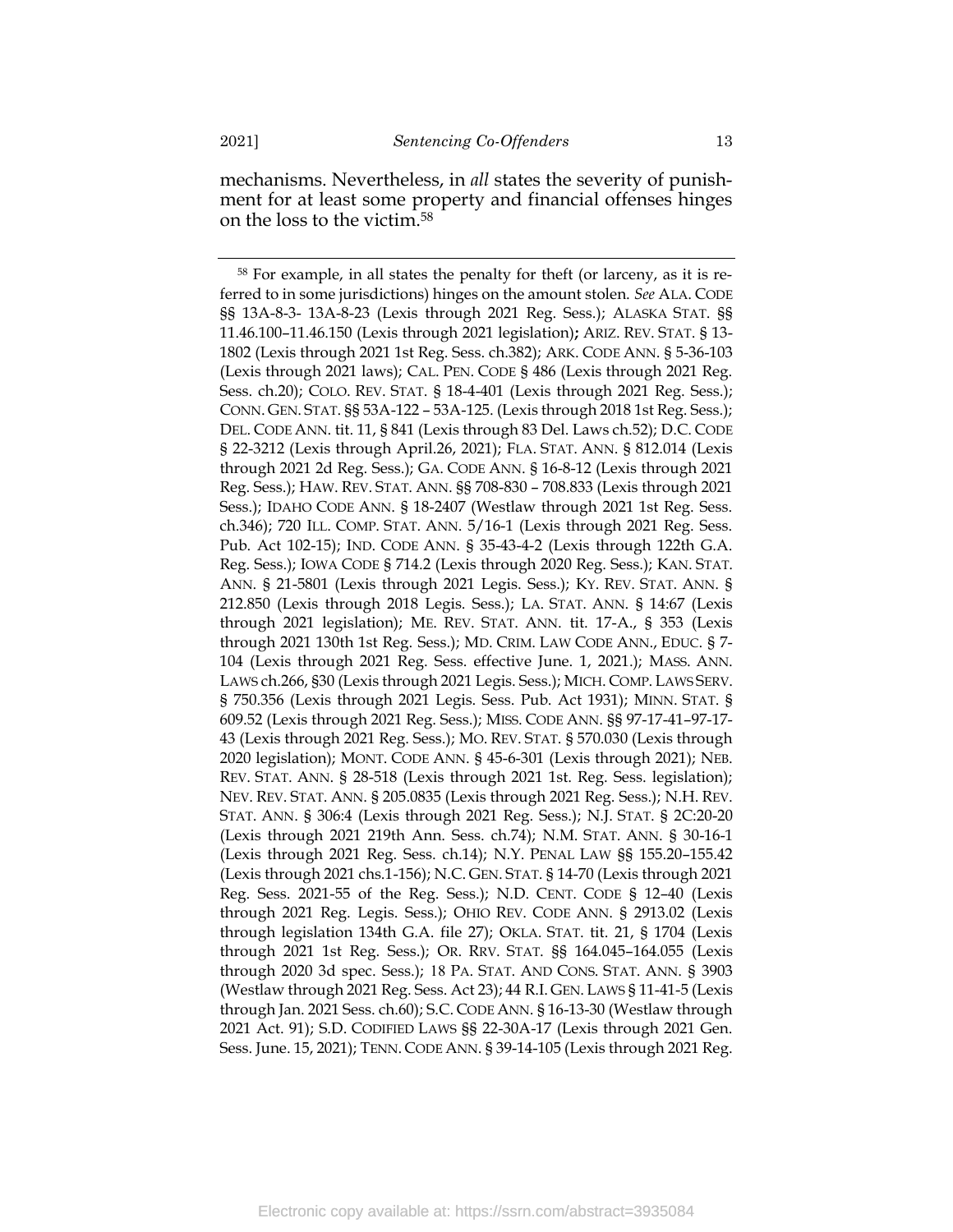### <span id="page-14-0"></span>C. The Role of the Offender's Gain in Sentencing

In some cases, the offender's gain, rather than the victim's loss, serves as the key sentencing determinant. This differing focus occurs in three different settings: first, when the victim's loss cannot be determined, the offender's gain substitutes for it as the sentencing touchstone. Second, for some property and financial offenses, the Guidelines set the offender's gain as the yardstick for the gravity of the offense. Third, the offender's gain becomes central when no tangible harm was caused to the victim, but the offender profited from an offense. We elaborate on these in order.

The first category involves settings in which loss was inflicted but cannot be assessed. Under the Guidelines, "[t]he court shall use the gain that resulted from the offense as an alternative measure of loss only if there is a loss but it reasonably cannot be determined."<sup>59</sup>

<span id="page-14-1"></span>The second category in which the Guidelines set the offender's gain as the determinant of the gravity of the offense includes a number of property and financial offenses. Gain-based sentencing is the rule for insider trading; bribery; commercial bribery, and the offering; giving; and demanding of prohibited gratuities. <sup>60</sup> Particularly, when a defendant is convicted of insider trading, the Guidelines instruct courts to determine the specific

Sess.); TEX. PENAL. CODE ANN. § 31.03 (Lexis through 2021 Reg. Sess.); UTAH CODE ANN. § 76-6-412 (Lexis through 2021 1st Spec. Sess.); VT. STAT. ANN. tit.13, §§ 2501–2502 (Lexis through 2021 Reg. Sess.); VA. CODE ANN. §§ 18.2- 95 (Westlaw through 2021 Reg. Sess. And Spec. Sess. I); WA. REV. CODE ANN. §§ 9A.56.030–9A.56.050 (Lexis through 2021 Reg. Sess.); W. VA. CODE ANN. § 61-3-13 (Westlaw through 2021 1st Spec. Sess.); WIS. STAT. ANN. § 943.20 (Westlaw through 2021 Act 8-19); WYO. STAT. ANN. § 6-3-402 (Lexis through 2021 Gen. Sess.).

<sup>59</sup> USSG § 2.B1.1, cmt. n.3(b). On the question of when offenders' gains are to be used as substitutes for the victim's loss see, *e.g.*, United States. v. Dickler, 64 F.3d 818 (2019), United States v. Schneider, 930 F.2d 555 (1993).

<sup>60</sup> USSG § 2.B1.4(b)(1) (insider trading); § 2C1.1(b)(2) (bribery); § 2.B4.1(b)(1) (commercial bribery); § 2C1.2(b)(2) (prohibited gratuities). On the distinction between bribery and commercial bribery see, for example, United States v. DeVegter, 439 F.3d 1299 (2006); United States v. Huff 609 F.3d 1240 (2013).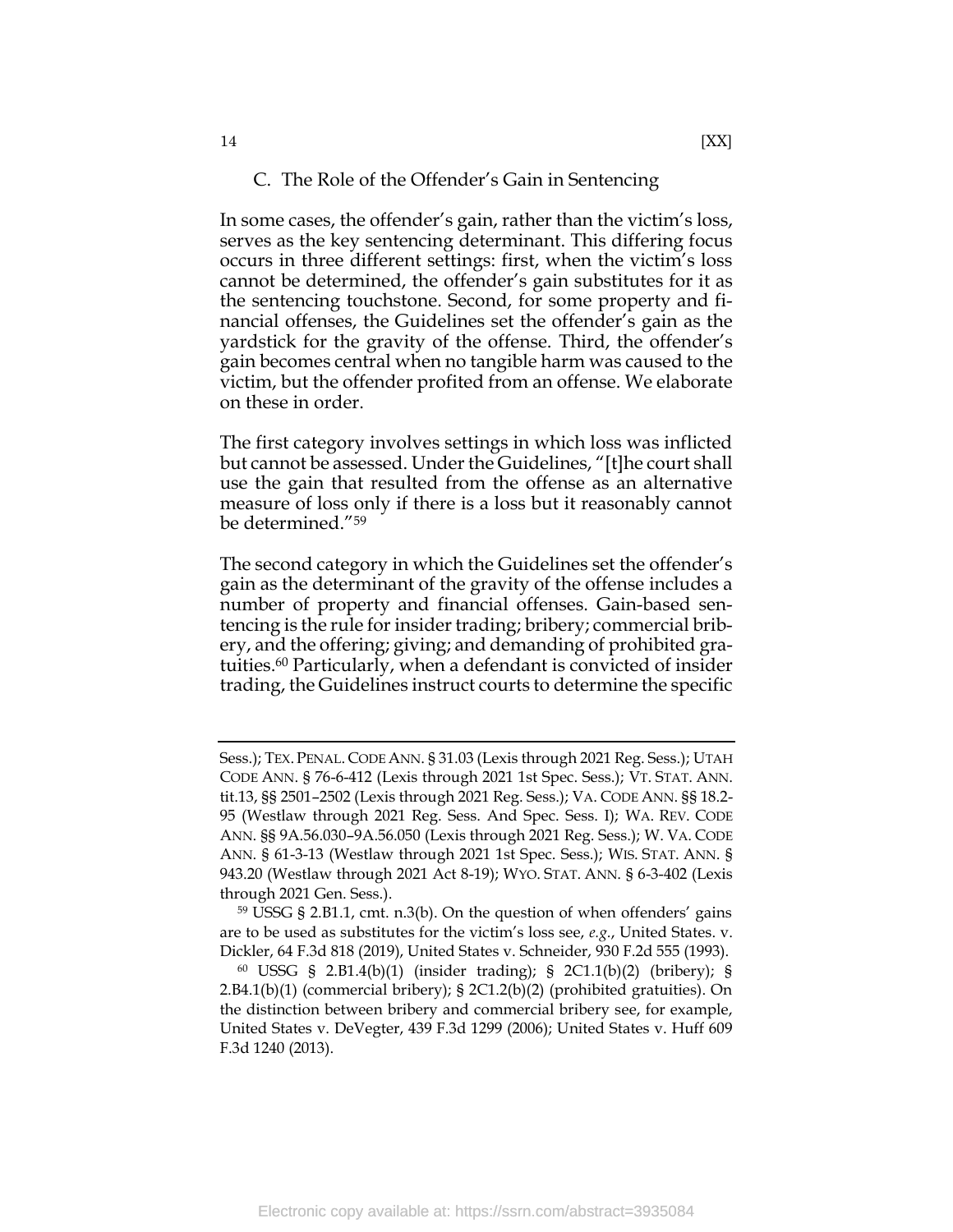offense level based on the gain resulting from the offense (irrespective of the victim's loss). <sup>61</sup> In bribery cases, the offense level may be increased by up to 30 points based on "the benefit received," when this benefit exceeds the loss to the government. <sup>62</sup> Similarly, in commercial bribery cases, the base offense level is increased based on the greater of the value of the bribe or the improper *benefit* that was to be conferred.<sup>63</sup> Likewise, when a prohibited gratuity is given, the offense level is determined based on the benefit conferred on the recipient (namely, her gain) rather than on the harm to the victim. 64

<span id="page-15-3"></span><span id="page-15-2"></span><span id="page-15-1"></span><span id="page-15-0"></span>The third category encompasses offenses that involve a fraudulent scheme.<sup>65</sup> Specifically, cases in which the offender rendered services or goods to the victim while falsely posing as a licensed professional, or while falsely representing the goods as approved by a governmental agency. In such cases, the sentence is based on the amount paid to the offender. <sup>66</sup> Note that at least from the victim's standpoint, the offender's behavior often causes no tangible harm. $67$  The victim may well have received the service, the goods, or the property for which she bargained. <sup>68</sup> The amount paid, however, is an approximation of the offender's illicit gain resulting from the fraud.

<span id="page-15-4"></span><sup>61</sup> USSG § 2.B1.4(b)(1).

<sup>62</sup> *Id.* § 2.C1.1(b)(2).

<sup>63</sup> *Id.* § 2.B4.1(b)(1).

<sup>64</sup> *Id.* § 2C1.2(b)(2). A paradigmatic case is a public official receiving a prohibited gratuity. In this case, the penalty would be based on the value of the gratuity regardless of the harm to the government.

<sup>65</sup> USSG § 2.B1.1(b)(1).

 $66$  USSG § 2.B1.1(b)(1), cmt. n.3(F)(V) (equating the "loss" with the offender's benefit).

<sup>67</sup> *See, e.g*., United States v. Anchor Foods, Inc*.*, 2020 WL 8167426, at \*6 ("In fact, there is no evidence that a single consumer indicated a preference for octopus over squid, other than the actual purchases.").

<sup>68</sup> *See* Thaler v. United States, 706 F. Supp. 2d 361, 370 (S.D.N.Y. 2009) ("[A] fraudulently induced purchase of certain assets does not cause loss equaling the entire purchase price if the assets actually have some value greater than zero.") (citing United States v. Leonard, 529 F.3d 83 (2008)).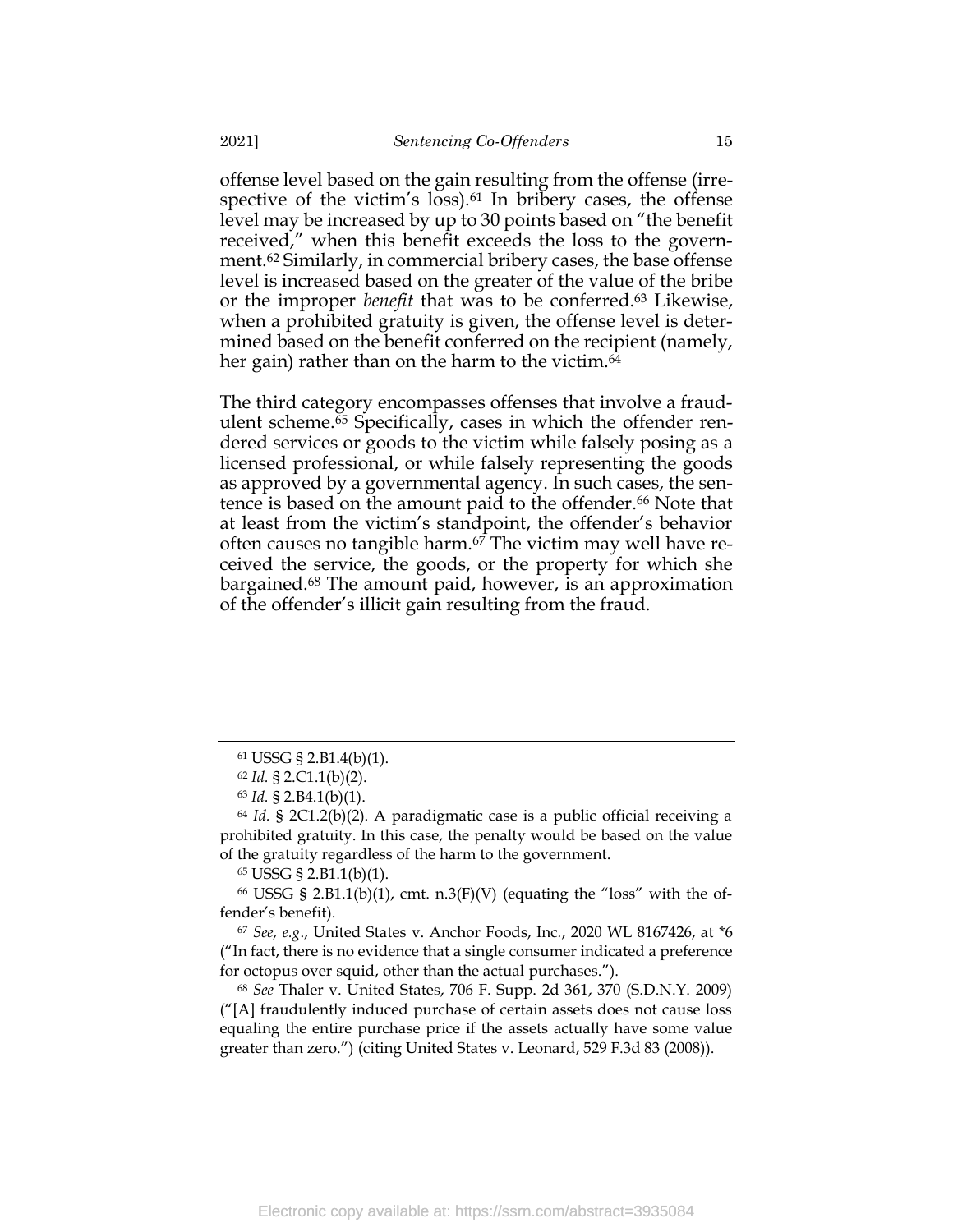# <span id="page-16-0"></span>II. THE NO-DIVISION RULE

The preceding Part explained the dominance of the victim's loss and the offender's gain in determining sentences for property and financial crimes. Given the importance of the loss or gain, a crucial question in the sentencing context is whether losses and gains should be divided between co-offenders. If four co-offenders steal \$100, to be split among them equally, should each be sentenced as if she stole \$100, or as if she stole \$25? Under the no-division rule, each co-offender will be sentenced as if she alone stole the full \$100.

The Guidelines endorse the no-division rule explicitly. Per the Guidelines, the defendant's sentence is to be determined based on the overall harm (or, when applicable, the overall gain) that resulted from the defendant's conduct or from that of her cooffenders.<sup>69</sup>

In accordance with the Guidelines' instructions, courts have consistently held that losses and gains are indivisible in the sentencing context. The issue was explicitly addressed in *United States v. Allen*. <sup>70</sup> In *Allen*, the defendant and two co-defendants engaged in a fraud, selling insurance policies, without actually purchasing the policies from insurers. Instead, they pocketed the premiums paid by the victims. <sup>71</sup> Allen, the defendant, argued that he was to receive only a third of the proceeds, as the earnings were to be divided with his co-offenders. The Eighth Circuit rejected the argument, reiterating the Guidelines' no-division rule:

 $69$  USSG § 3.B1.3(a)(3) (referring to § 1.B1.3(a)(1)(A) & (B)). When the defendant is accountable for an amount that greatly exceeds his or her gain, the Guidelines allow for a "minimal-participant" or "minor participant" adjustment (USSG § 1.B1.3, § 3.B1.2 cmt. n.3(A)). But this does not undermine the general no-division principle. To begin with, a*ll* co-offenders who did not play a minor role in the offense will be sentenced based on the full gain or loss. Second, the offense-level decrease for a minor participant is only 2-4 points. This adjustment is trivial compared to most enhancements associated with the amount of loss or gain.

<sup>70</sup> 75 F.3d 439 (1996).

<sup>71</sup> *Id*. at 441.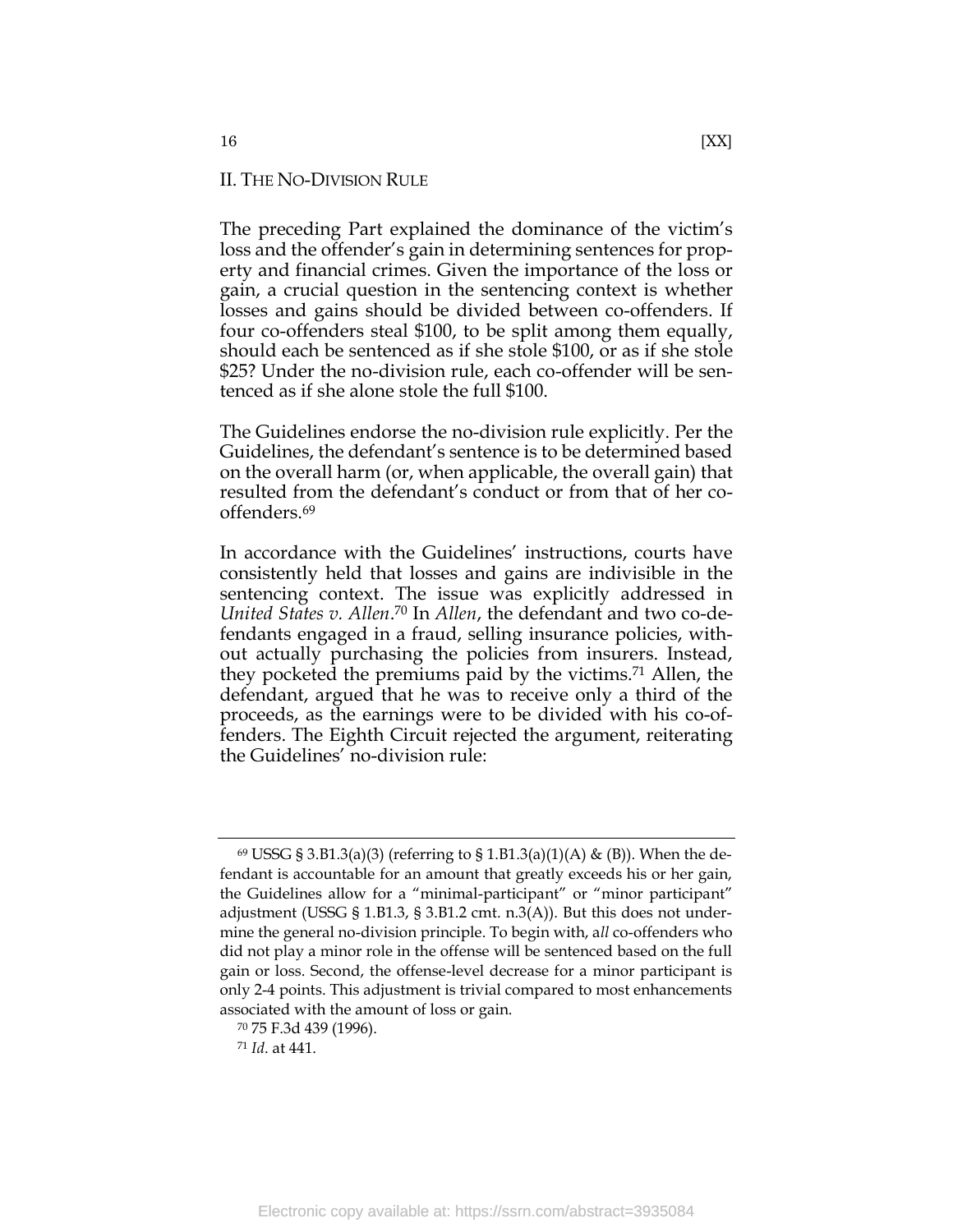It appears to us that Mr. Allen's second `objection' was actually an inquiry with respect to a question of law *i.e.*, whether the amount of loss to the victims, for purposes of determining his offense level, depended on how much of the proceeds he personally received. Under the sentencing guidelines, the answer to that question . . . was that the amount of money paid by the victims . . . plus the amount of money owed to the victims for outstanding claims—and not the amount of money received by Mr. Allen individually—were the critical figures.<sup>72</sup>

The no-division principle has been applied even in cases involving a large number of defendants. For example, in *United States v. Riley* seven individuals conspired to pass fictitious financial instruments.<sup>73</sup> The court sentenced the defendant, Riley, based on the *total* amount of loss, rather than on a fraction of this amount.<sup>74</sup> And in *United States v. Gaye*, each of the twenty-two defendants were sentenced for the full amount of loss resulting from their fraud.<sup>75</sup>

The no-division rule has been similarly followed in gain-based sentencing. For example, in *United States. v. DeVegter*, the Eleventh Circuit ruled that each of the two defendants were to be sentenced based on the full amount of the benefit accruing to them as a result of the bribe.<sup>76</sup> Similarly, in *United States v. Anchor Foods, Inc.* the court sentenced each of the four defendants based on the total amount of gains from the fraudulent scheme.<sup>77</sup>

There is one exception, however, to the no-division rule—antitrust violations. <sup>78</sup> The Guidelines deal with a single kind of antitrust violation—cartelistic agreements; that is, agreements

<sup>78</sup> There are also two cases in which the defendant's individual gain is considered (*see* § 2.B1.1(b)(17)(A) & cmt. n.13(A) & § 2.B4.1(b)(2)(A) & cmt. n.4(A)). But these are not an exception to the no-division rule. In both of

<sup>72</sup> *Id*.

<sup>73</sup> 335 F.3d 919 (2003).

<sup>74</sup> *Id*. at 928.

<sup>75</sup> 902 F.3d 780 (2018).

<sup>76</sup> *Supra* note [63.](#page-15-0)

<sup>77</sup> *Supra* note [67.](#page-15-1)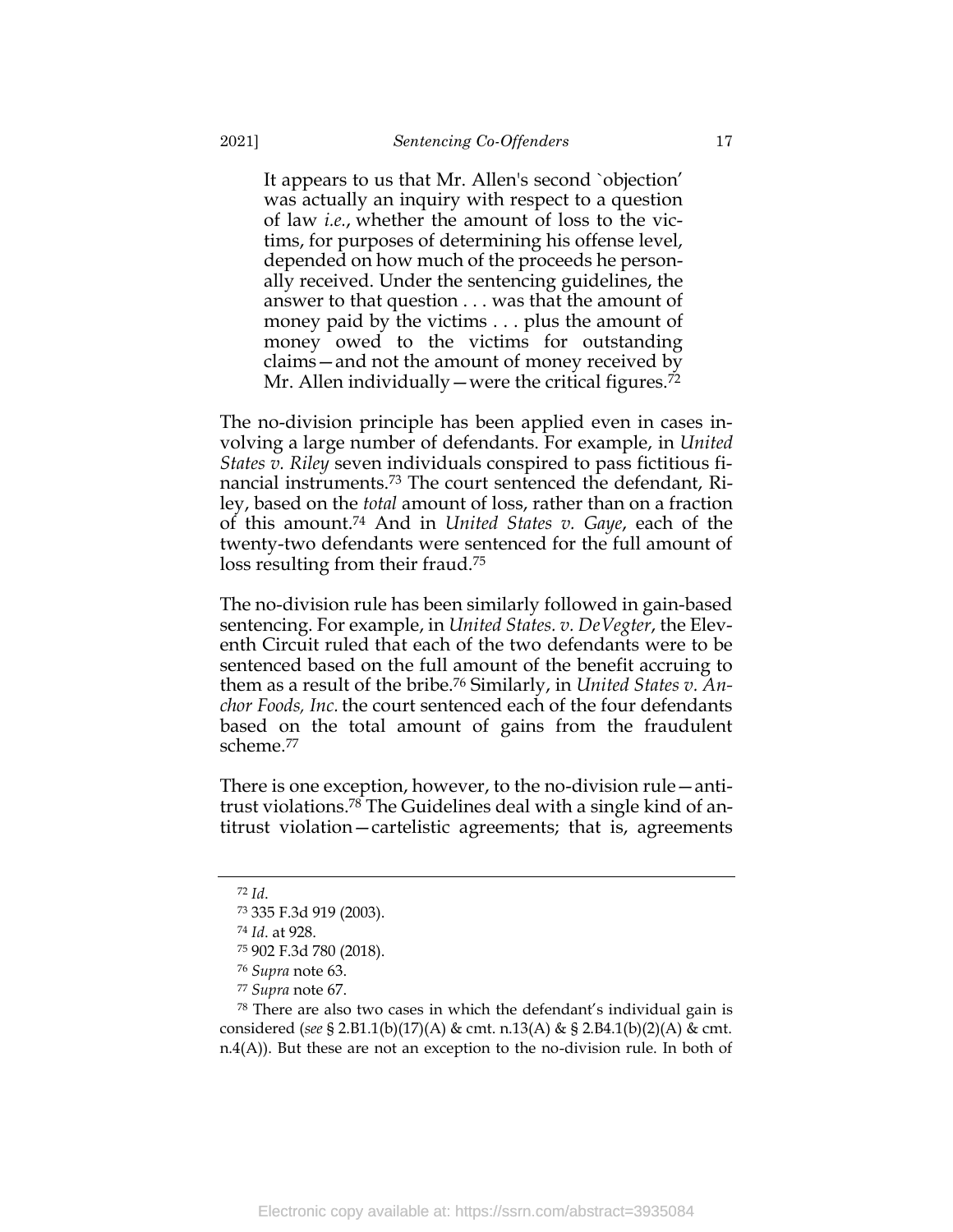<span id="page-18-1"></span>whereby competitors agree to restrain or eliminate competition between themselves. <sup>79</sup> When antitrust offenders are sentenced, each defendant's offense level is set based on the "the volume of commerce done by him or his principal in goods or services that were affected by the violation."<sup>80</sup> Thus, each cartel member's offense level is based not on the overall harm caused by the cartel, but rather on her individual market share. For example, if five cartel members jointly inflict a loss of \$10 million on consumers, each cartel member will be sentenced as if she caused a loss of \$2 million. If cartel members have different market shares, the sentence will be calibrated accordingly.

With the exception of antitrust offenses, the no-division rule underlies the sentencing for all property and financial offences. Whether focusing on losses or on gains, each offender is sentenced as if she committed the crime alone. Furthermore, the total loss emanating from the offense or the offenders' overall gains significantly overshadow all other factors in determining the sentence.

### <span id="page-18-0"></span>III. THE DISTORTIVE EFFECTS OF THE NO-DIVISION RULE

In Part II, we established that the no-division rule is a cornerstone of the Guidelines. The rule makes sense as applied to offenses such as assault, battery, defamation, and manslaughter, in which the satisfaction of one co-offender does not detract from that of the others. If two offenders kill a witness who is supposed to testify in their respective trials, each nets the full gain from the crime. Or to take another example, if three co-

these cases individual gain is an *additional* factor, to be considered alongside loss to the victim (which remains indivisible). And the individual gain (which comes into play only if it exceeds \$1 million) increases the offense level by 2 points, while the loss to the victim may increase the offense level by up to 30 points (*see also* Hewitt, *supra* note [28,](#page-9-1) at 1033-1034, noting that these characteristics are insignificant compared to loss).

<sup>79</sup> USSG § 2.R1.1 comment (backg'd): "There is no consensus, however, about the harmfulness of other types of antitrust offenses, which furthermore are rarely prosecuted and may involve unsettled issues of law. Consequently, only one guideline, which deals with horizontal agreements in restraint of trade, has been promulgated."

<sup>80</sup> USSG § 2.R1.1(b)(2).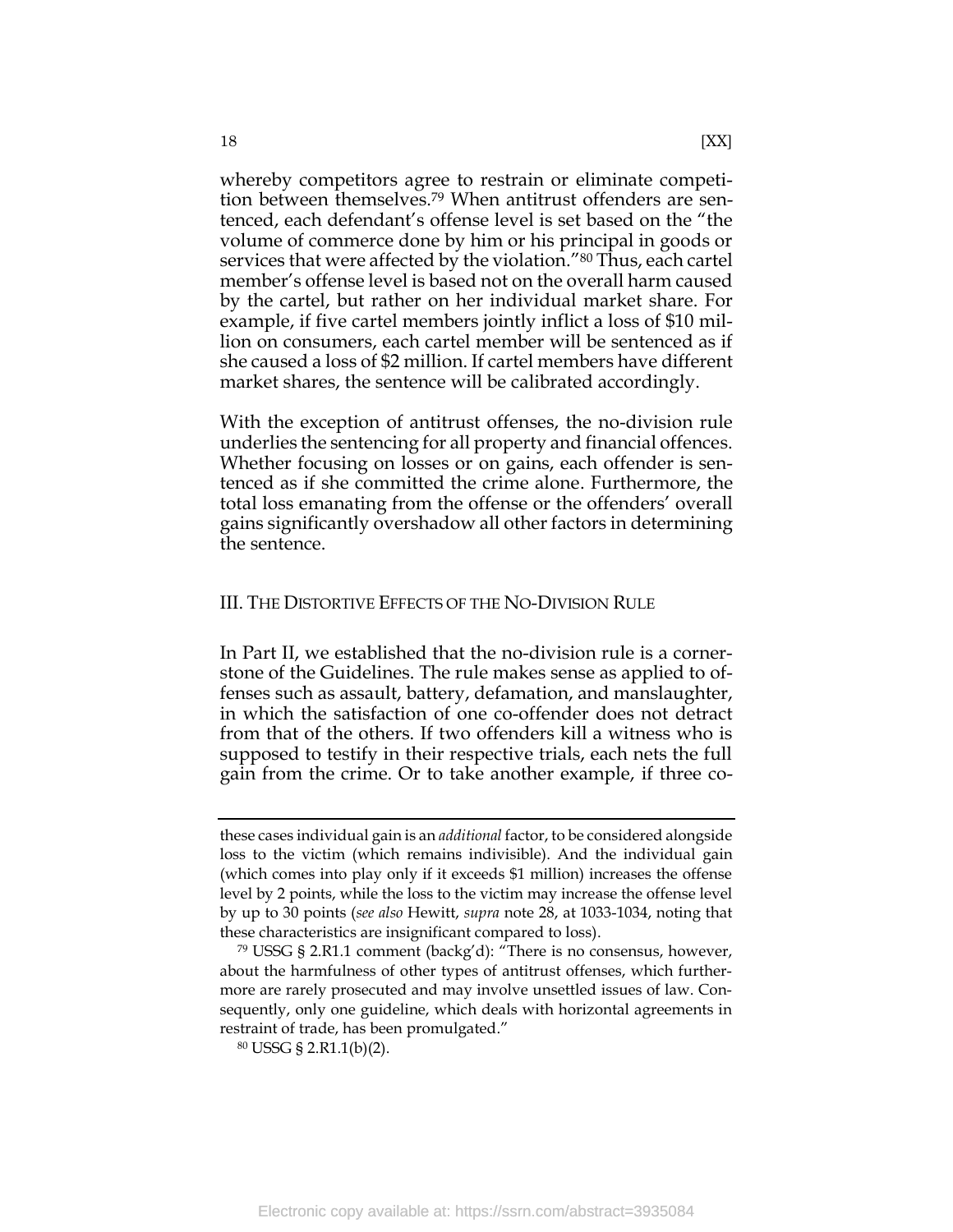offenders defame a person, each offender's benefit (whatever that may be) is not affected by that of the others. In such cases, there is absolutely no reason to divide the sanction between the offenders. Splitting the sanction would lead to under-deterrence.

The analysis changes dramatically, though, in the case of property and financial offenses. In these crimes, the offenders' benefits have the structure of a zero-sum game. Each offender's benefit comes at the expense of the other co-offenders. For example, if four offenders steal \$100 together, the net gain of each will be \$25.<sup>81</sup> Yet, as shown in Part II, the no-division rule applies with equal force in this case, as well. Each offender will be sentenced as though she stole \$100 from the victim and will be subject to the corresponding sanction.

This contrast is not a purely theoretical anomaly. We demonstrate that criminal law's no-division rule, as applied to property and financial crimes, has several undesirable efficiency and distributive effects that have been overlooked by legislatures, courts and criminal-law theorists.

First, the no-division rule is at odds with the frugality principle, according to which the sanction imposed on offenders should be the minimal penalty necessary to prevent the crime. Excessive penalties are particularly undesirable as they typically involve imprisonment. Disproportionate incarceration terms unduly deprive individuals of their freedom and consume valuable societal resources. Second, the no-division rule discriminates against vulnerable victims. It raises the cost of collaboration among offenders since they must split the proceeds from the offense, but each is subject to the full penalty under the law. Offenses against impecunious victims, which can be carried out alone, allow the perpetrator to keep the entire gain. Thus, all things being equal, the no-division rule renders property crimes against economically-disadvantaged victims more attractive. Third, from a societal standpoint, the nodivision rule spurs excessive investment in private precautions

<sup>&</sup>lt;sup>81</sup> Of course, there is no reason to assume equal division of the gains. It is entirely possible that one of the four co-offenders will receive \$40 and the other three \$20 each. This, however, does not affect the basic point that a dollar pocketed by one of the offenders cannot be appropriated by others.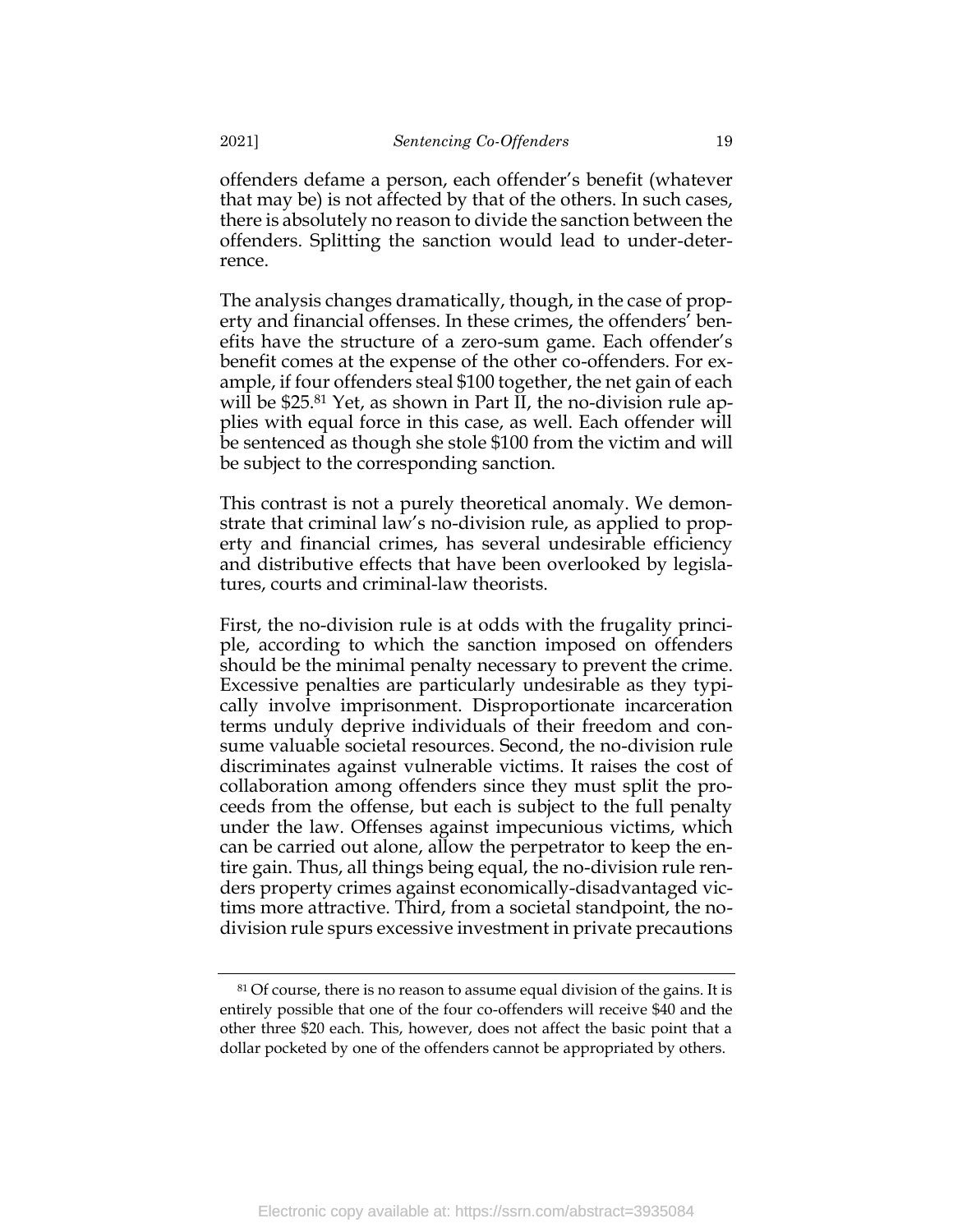by victims. Private precautions often force offenders to collaborate. The no-division rule effectively allows potential victims to levy a tax on offenses against them. This, in turn, spikes similar investments by other potential victims, who fear that offenders will now target them. The ensuing arms race is a social waste. Hence, the no-division rule is a principal driver of excessive investment in private precautions.

# <span id="page-20-0"></span>A. Co-Offenders and the Frugality Principle

The frugality principle is a foundational tenet of criminal law. It originated with Jeremy Bentham, who famously annunciated that criminal sanctions should, as much as possible, be calibrated to the minimum necessary to prevent crime.<sup>82</sup> For example, if a penalty of one year in prison suffices to prevent offenders from committing a crime that is expected to generate a gain of \$1000, criminal law should not impose a stricter penalty. Excessive penalties are cruel to offenders and produce no benefit to society.<sup>83</sup> *Prima facie,* therefore, there is no reason to deny a person her liberty for a long period of time when a shorter incarceration term can achieve the same result. Yet, under the no-division rule, this is exactly what the legal system does. If in the previous example the offense were committed by two co-offenders, each of whom had an expectation to gain \$500 from the activity, a six-month imprisonment term should have sufficed to discourage them from breaking the law. Nonetheless, the no-division rule mandates an excessive sentence of one year in prison for each of the offenders.

To be sure, the loss to the victim is an important factor in sentencing decisions. A theft of \$1000 cannot be subject to the same penalty as a theft of \$1 million. A loss of \$1 million is obviously more harmful to the victim than a loss of a \$1,000. Hence, marginal deterrence requires a stricter penalty in the

<sup>82</sup> Bentham, *supra* note [8.](#page-4-0)

<sup>83</sup> *See, e.g.*, Samuel B. Lutz, *The Eighth Amendment Reconsidered: A Framework for Analyzing the Excessiveness Prohibition*, 80 N.Y.U. L. REV. 1862, 1862 (2005) ("[I]t is widely accepted that the Eighth Amendment operates as a broad prohibition against excessive criminal sanctions . . . .").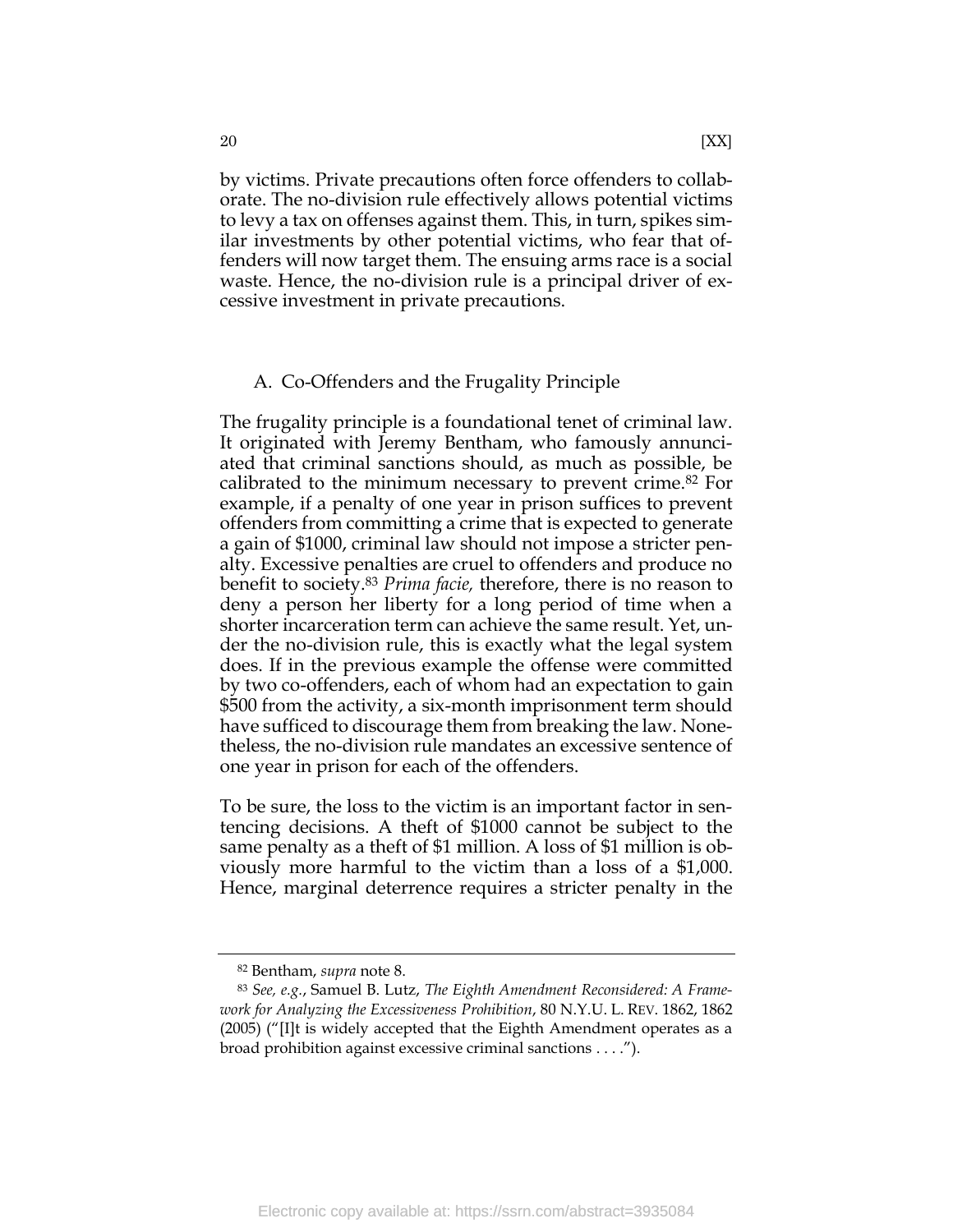former case. Unsurprisingly, criminal law often focuses on the harm to the victim in meting out penalties.

In the case of co-offenders, however, focusing exclusively on the harm to the victim distorts the perspective. While marginal deterrence still requires imposing a stricter penalty as the harm to the victim increases, it does not follow that sanctions should remain uniform irrespective of the number of offenders. Cooffenders who steal \$1 million should be penalized more harshly than co-offenders who steal \$1,000. Yet, under the frugality principle, they should *not* each bear the full penalty – each should bear a penalty corresponding to her personal gain.

Nonetheless, it is possible to argue that the no-division rule is justified since co-offenders face a lower probability of detection.<sup>84</sup> Acting in tandem, so the argument goes, allows offenders to benefit from division of labor. It permits certain members of the group to focus on committing the main illegal act (for example, breaking into the safe), while others stand guard and inspect their surroundings. One way to offset the benefit of lower detection is to step up the penalty on joint-offenses. The no-division rule, so one could argue, counter-balances the benefits of division of labor.

While this explanation has surface appeal, it does not withstand scrutiny. To begin with, although co-offenders may face a lower probability of *detection*, they are subject to a higher probability of *conviction* when apprehended. This increased likelihood of conviction is due to the famous Prisoner's Dilemma.<sup>85</sup> When a group of offenders is interrogated by the police, there is a higher chance that individual members will rat

<sup>&</sup>lt;sup>84</sup> "The conventional understanding of conspiracy law regards group crime as significantly more dangerous than individual crime because criminal organizations can take advantage of greater resources, economies of scale, specialized labor, and perhaps greater commitment to the criminal enterprise on the part of their members." Daryl J. Levinson, *Collective Sanctions*, 56 STAN. L. REV. 345, 399 (2003).

<sup>85</sup> *See* Katyal, *Conspiracy Theory*, *supra* not[e 7](#page-4-1), at 1312 ("The more conspirators, the more witnesses there are to flip and the more ominous the prisoners' dilemma for a conspirator."). Furthermore, in some cases, criminal collaboration may even increase the prospects of apprehension, since "conspiracy is more vulnerable to being detected because of the scale of its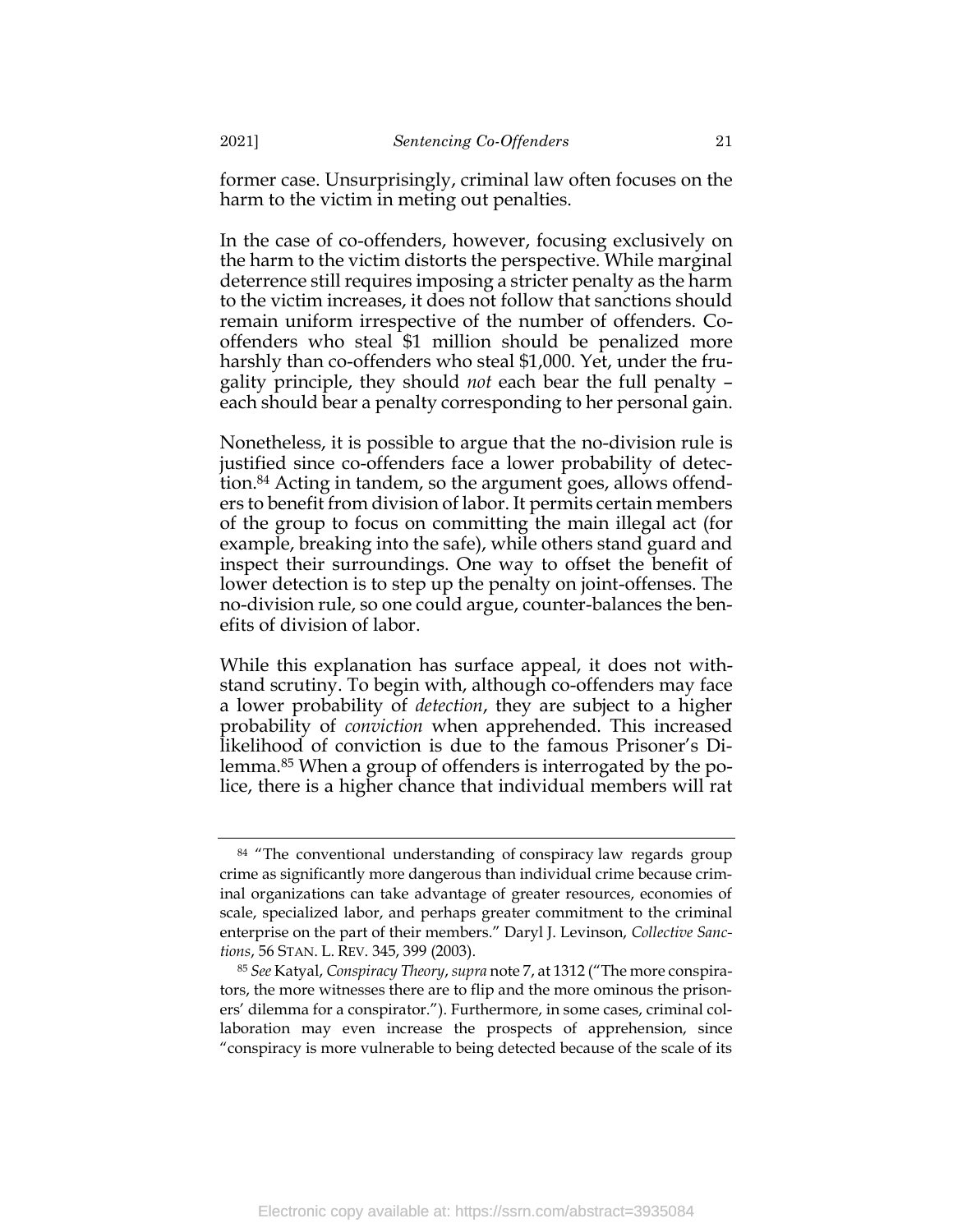In addition, there is no *a priori*reason to assume that the steeper penalties imposed on co-offenders perfectly offset the reduction in the probability of apprehension. For there to be a perfect offset, there must always be a symmetry between the increase in the penalty and the decrease in the probability of detection. Yet, the "tax" on collaboration remains uniform across the board, irrespective of the number of co-offenders and its effect on detection.

Furthermore, the lower-probability-of-apprehension argument fails to account for the interplay between collaboration and offenders' individual gains across offenses. Recall that in offenses such as battery and assault, each perpetrator nets the *full* benefit of the crime. Accordingly, the full penalty for each offender in such crimes is mandated regardless of the benefit of collaboration. If collaboration decreases the chances of apprehension, the penalty for such offenses should be further enhanced and must exceed the full penalty for committing the crime alone. Yet, no such enhancement exists. Therefore, the lower-probability-of-apprehension argument fails to provide a general justification for the no-division rule.

Finally, the no-division rule comes with a significant price tag to society. Imprisonment terms are extremely costly from a societal standpoint. Reports estimate the average annual cost of incarceration per person at \$37,449. <sup>87</sup> In 2019, the number of

activities." Richard A. Posner, *An Economic Theory of the Criminal Law*, 85 COLUM. L. REV. 1193, 1219 (1985).

<sup>86</sup> The prospects of co-offenders incriminating one another are attenuated when they are members of a criminal organization. But even in this case, there is no inherent justification for the no-division rule. Offenders already face an increased expected sanction under the Racketeer Influenced and Corrupt Organizations Act, 18 U.S.C. §§ 1961.

<sup>87</sup> DEPARTMENT OF JUSTICE – BUREAU OF PRISONS, ANNUAL DETERMINATION OF AVERAGE COST OF INCARCERATION FEE (COIF), NOTICE, 84 FEDERAL REGISTER 223 (2019). For a state-by-state comparison *see* Vera, Prison Spending in 2015 (2015) (Table 1), https://www.vera.org/publications/price-of-prisons-2015-state-spending-trends/price-of-prisons-2015 state-spending-trends/price-of-prisons-2015-state-spending-trends-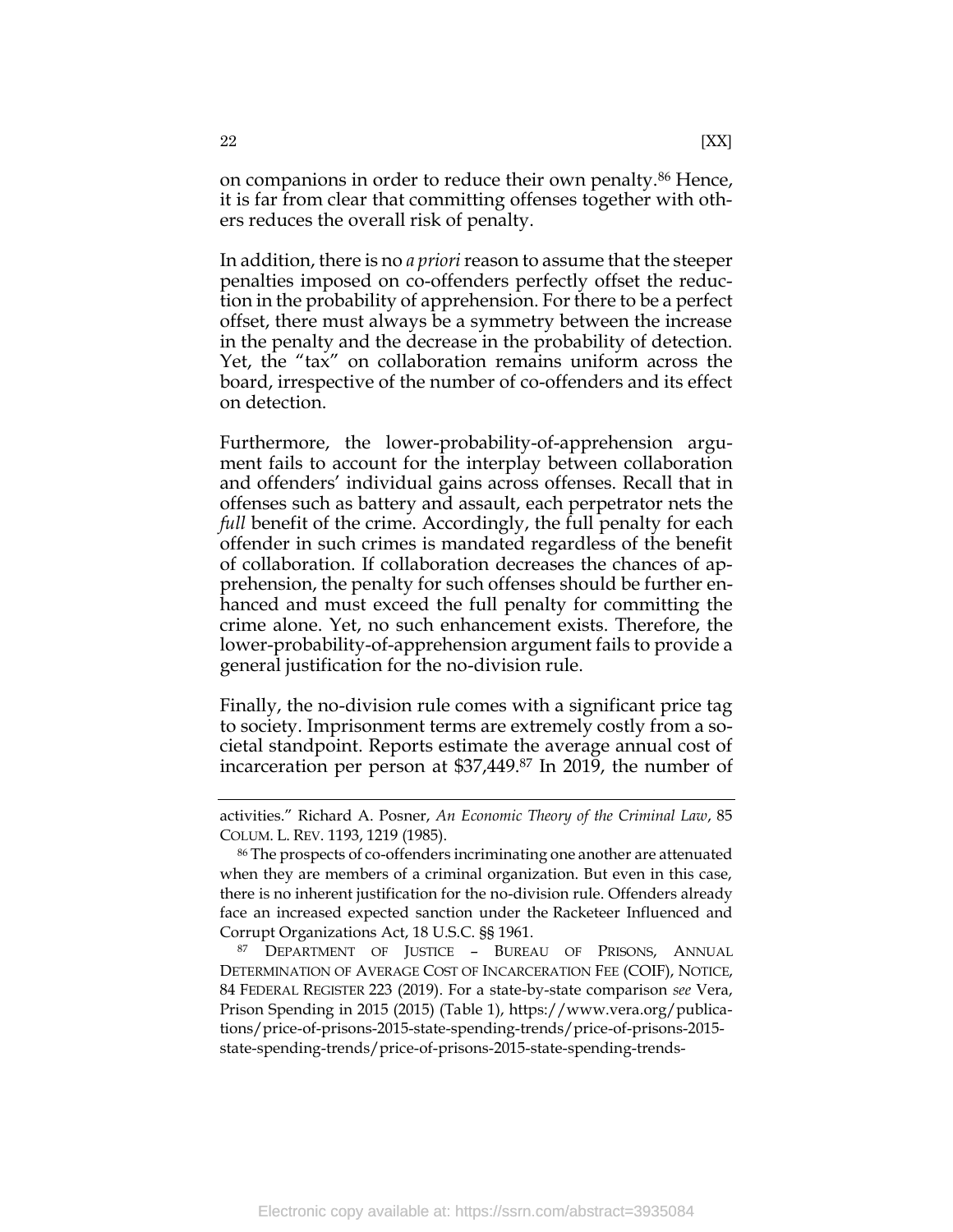inmates in the U.S. was 2.115 million. <sup>88</sup> Co-offending, or group crime, is common in the U.S. Although it is difficult to estimate the precise percentage of co-offenders out of the entire inmate population, data show that "more than one-quarter of all federal criminal prosecutions and a large number of state cases involve prosecutions for conspiracy."<sup>89</sup> A back-of-the-envelope calculation reveals the potential contribution of the no-division rule to imprisonment costs. Even if one assumes that the number of co-offenders in each such case is only two, the cost of the no-division rule to society approaches \$32 billion per year.<sup>90</sup> The share of this amount attributable to property and financial offenses could have been allocated to other, socially more desirable, activities. This calculation only captures the quantifiable costs of the no-division rule. It does not account for the unnecessary suffering and emotional harms inflicted by the rule on inmates, their families, and communities.

### <span id="page-23-0"></span>B. Discrimination Against Vulnerable Victims

In Section A, we studied the effect of the no-division rule on offenders. In this section, we turn the spotlight to the distributive effects of the rule on victims.

Property crimes in the U.S. are disproportionately committed against poor victims.<sup>91</sup> The no-division rule creates strong incentives to commit property crimes against impecunious vic-

prison-spending.

<sup>88</sup> JACOB KANG-BROWN, CHASE MONTAGNET, & JASMINE HEISS, PEOPLE IN JAIL AND PRISON IN 2020, VERA INSTITUTE OF JUSTICE (2021). The number of inmates dropped in 2020, as individuals were released from jails and prisons in an attempt to prevent the COVID-19 virus from spreading (*see id.* at 3).

<sup>89</sup> Katyal, *Conspiracy Theory*, *supra* note [7,](#page-4-1) at 1310.

<sup>&</sup>lt;sup>90</sup> If a fourth of the cases involve co-offenders, then even if there are only two co-offenders per such case, co-offenders would comprise 40% of the inmate population (of 100 cases, the 25 conspiracy cases would result in 50 inmates, while the remaining 75 cases would result in 75 inmates; accordingly, co-offenders would account for 50/125, or 40%, of the inmate population). Total annual incarceration costs are in the tune of \$80 billion  $($37,449 \times 2.115 \text{ million})$ .  $40\%$  of the annual costs are \$32 billion.

<sup>91</sup> See text accompanying notes [92](#page-24-0)[-96,](#page-25-0) *infra*.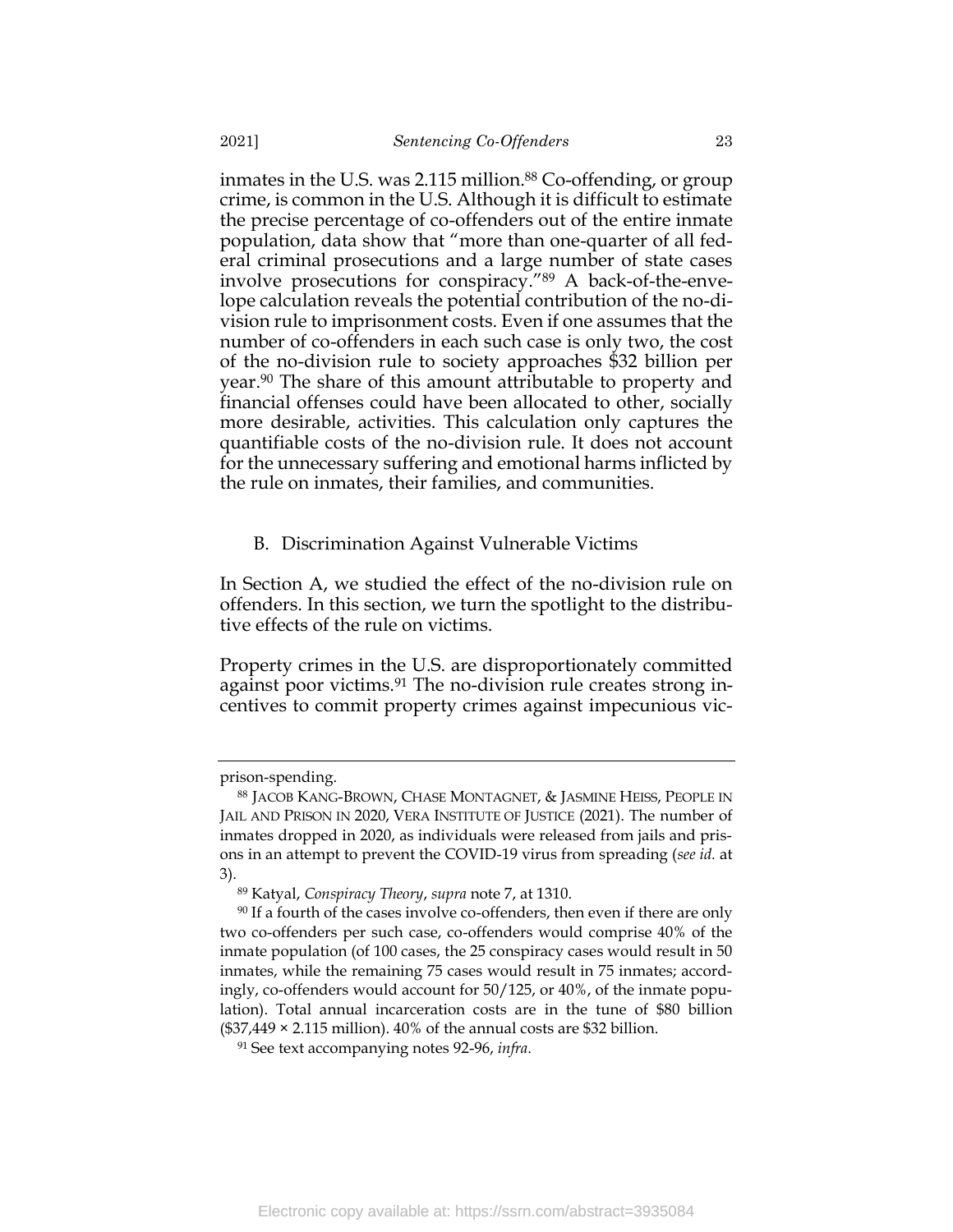<span id="page-24-0"></span>tims. While other factors, such as spatial proximity, accessibility, and familiarity with one's surroundings affect the choice of target,<sup>92</sup> we contend that the no-division rule renders poor victims vulnerable to property crimes.

To see why, let's return to the example from the Introduction. Assume an offender who contemplates breaking into a small mom-and-pop shop or a bank. Breaking into a mom-and-pop shop can be carried out without a partner, with an expected gain of \$1000. Breaking into a bank requires help from a partner and the expected gain is \$2000. In the relevant jurisdiction, the penalty for stealing \$1000 is one year in prison and the penalty for stealing \$2000 is two years. From the standpoint of the offender, the expected gain from each option is the same— \$1000 (since in the second case, the gain of \$2000 must be split with a partner). Yet, because of the no-division rule, the penalty is twice as harsh in the second case (a two-year imprisonment term for each co-offender). The mom-and-pop shop thus represents a much more appealing opportunity for potential offenders. Consequently, it is far more likely to be burglarized. The no-division rule thus disadvantages poor victims.

It is important to note that the regressive effect of the no-division rule only intensifies as the number of co-offenders increases. In the above example, if breaking into the bank necessitated three or four perpetrators, rather than just two, under the no-division rule the bank would hardly ever be targeted, while the mom-and-pop shop would fall prey to burglaries time and time again.

<span id="page-24-1"></span>Empirical data bear out this prediction. As the renowned economist Steven Levitt has shown, crime distribution exhibits an unusual pattern.<sup>93</sup> While homicides are largely distributed

 $92$  For a recent review of the literature, see Badi Hasisi, Simon Perry, Yonatan Ilan & Michael Wolfowicz, *Concentrated and Close to Home: The Spatial Clustering and Distance Decay of Lone Terrorist Vehicular Attacks*, 36 J. QUANT. CRIM. 607, 610-611 (2020).

<sup>93</sup> Steven D Levitt, *The Changing Relationship Between Income and Crime Victimization*, ECONOMIC POLICY REVIEW - FEDERAL RESERVE BANK OF NEW YORK 87 (Sept. 1999).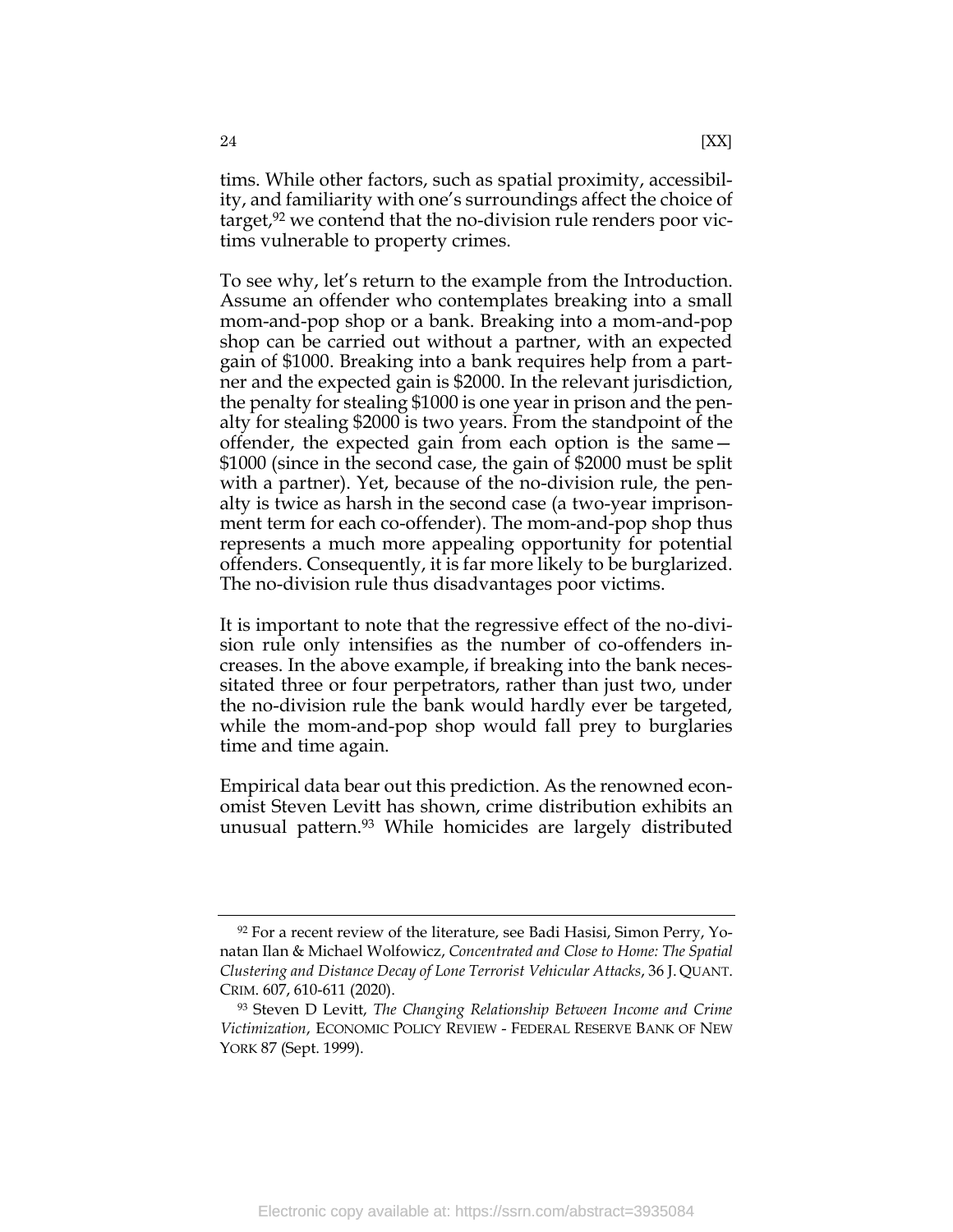evenly among members of different segments of society, property offenses sadly fall disproportionately on the poor. <sup>94</sup> This result poses a challenge to the standard explanations, that emphasize the role of geographic proximity, accessibility, and familiarity with one's surroundings. If these factors were indeed dispositive, arguably there should have been greater uniformity in the distribution of property crimes and murders (namely, one would expect homicides to be committed disproportionately against the poor). Yet, as noted, the data reveal a different picture.

Levitt's findings are supported by recent data. According to the National Crime Victimization Survey (a leading source for statistics concerning crime distribution), low-income households are over-represented as victims of financial and property crimes. <sup>95</sup> For the ten most recent years in which data are available (2010–2019), households with an annual income of less than \$15,000 constitute approximately 12%–13% of all households, but account for roughly 28% of domestic-burglary and trespass victims. By contrast, homes in the upper band of annual income (above \$75,000), represent approximately 35% of the population, but account for a mere 17% of victims of these crimes. This pattern exists across all income-levels and in all three property crimes included in the survey (burglary-trespass, theft, and motor-vehicle theft). 96

<span id="page-25-0"></span>The no-division rule can account for the observed pattern. As we explained, in the case of property crimes the gains are split

<sup>&</sup>lt;sup>94</sup> *Id.* at 87 (finding that "[b]y 1994, the poor households were 60% more likely to be burglarized than the rich households," while finding no similar pattern for violent crimes). More recent reports on the distribution of burglary victims corroborate this finding. *See, e.g*., JENNIFER HARDISON WALTERS ET AL., HOUSEHOLD BURGLARY, 1994-2011 - BUREAU OF JUSTICE STATISTICS (2013) (finding that "from 1994 to 2011, households with an income of \$14,999 or less were victimized at a higher rate than households with higher incomes.").

<sup>&</sup>lt;sup>95</sup> We produced these figures based on two sources of information. The National Crime Victimization Survey provides data on the distribution of crimes across households: https://www.bjs.gov/index.cfm?ty=nvat. The percentage of these households in the population is retrieved from the Population Census for the same years: https://www.census.gov/data/tables/time-series/demo/income-poverty/cps-hinc/hinc-06.2010.html. <sup>96</sup> *Id.*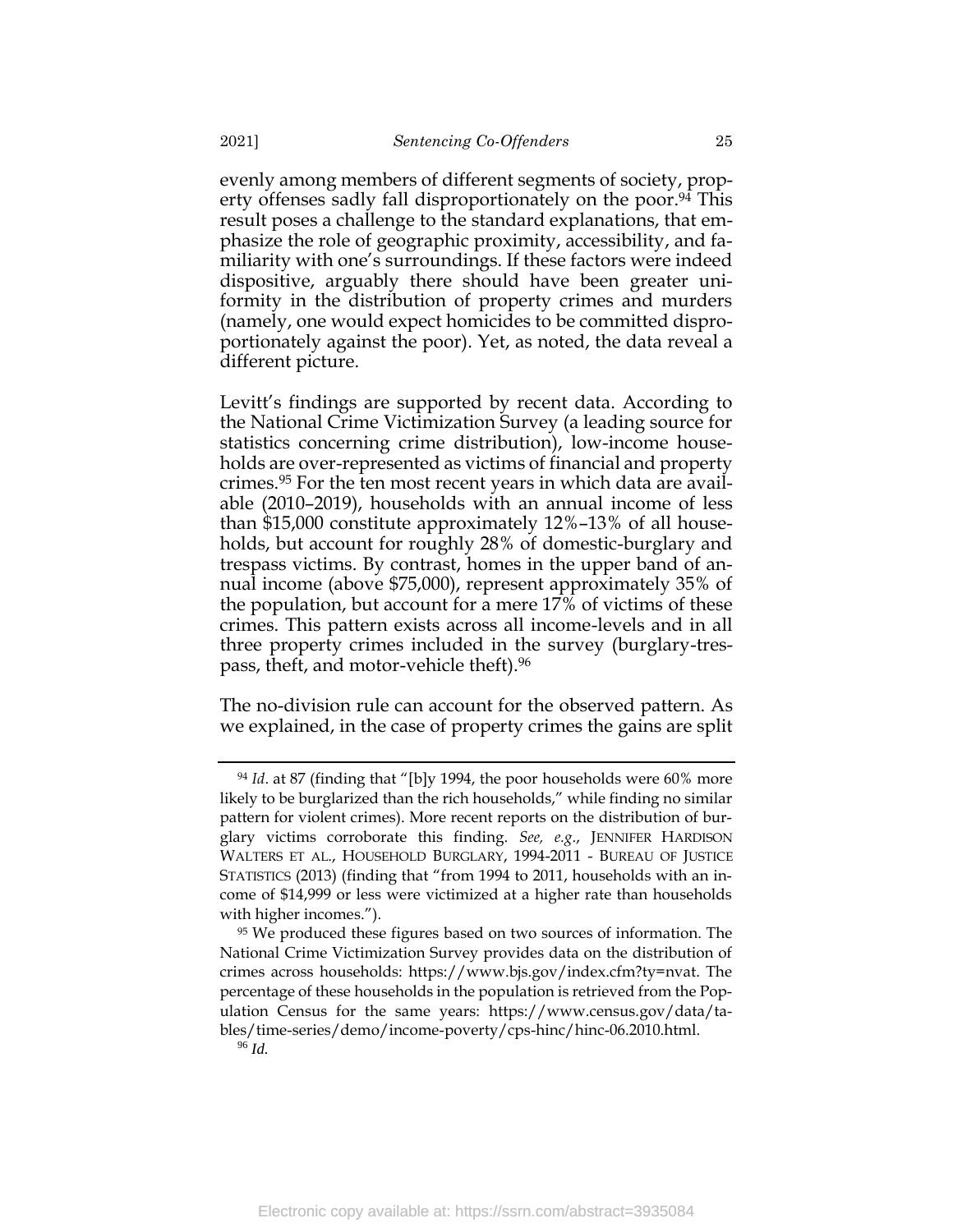between the co-offenders, while in cases of murder they are not; each perpetrator receives the full ill-gotten gain from committing this heinous crime.<sup>97</sup> While conventional analysis in criminology has focused on situational and circumstantial factors as the main determinants of crime distribution, we suggest that legal doctrine also affects the selection of victims. The nodivision rule makes marginalized members of society a far more attractive target of property crimes.

### <span id="page-26-0"></span>C. Private Investment in Precautions

In the two previous sections, we explained how the no-division rule affects offenders and *actual* victims. In this section, we turn to examine the effect of the no-division rule on *potential* victims. To explore this effect, attention must be focused on the pre-crime stage, at which potential victims invest in precautions in order to avoid being targeted.

Potential victims can reduce their exposure to crime by investing in a variety of preventive measures. For example, a homeowner can erect a fence around her property, install bars on the windows, purchase an alarm system, or place a security camera. These, and other measures, lower the risk that her home will be burglarized. While private precautions benefit the individual homeowner, they do not necessarily reduce crime altogether. The reason for this is displacement.

A variety of private precautions have the effect of shifting criminal activity from one potential victim to another, or from one place to another, without lowering overall crime rates.<sup>98</sup> In the previous example, burglars may simply break into the nearest home whose owner has not invested in similar preventive measures. As should be clear to the reader, crime displacement has the effect of creating an arms race among potential

<sup>&</sup>lt;sup>97</sup> Interestingly, Levitt suggested that the high percentage of low-income victims in the context of property crimes may relate to financial inability to invest in private precautions. Levitt, *supra* note [93](#page-24-1) at 91. As we claim, private precautions are particularly effective because of the no-division rule.

<sup>98</sup> For an explanation of the phenomenon, see Omri Ben-Shahar & Alon Harel, *The Economics of the Law of Criminal Attempts: A Victim-Centered Perspective*, 145 U. PA. L. REV. 299, 309-310 (1996).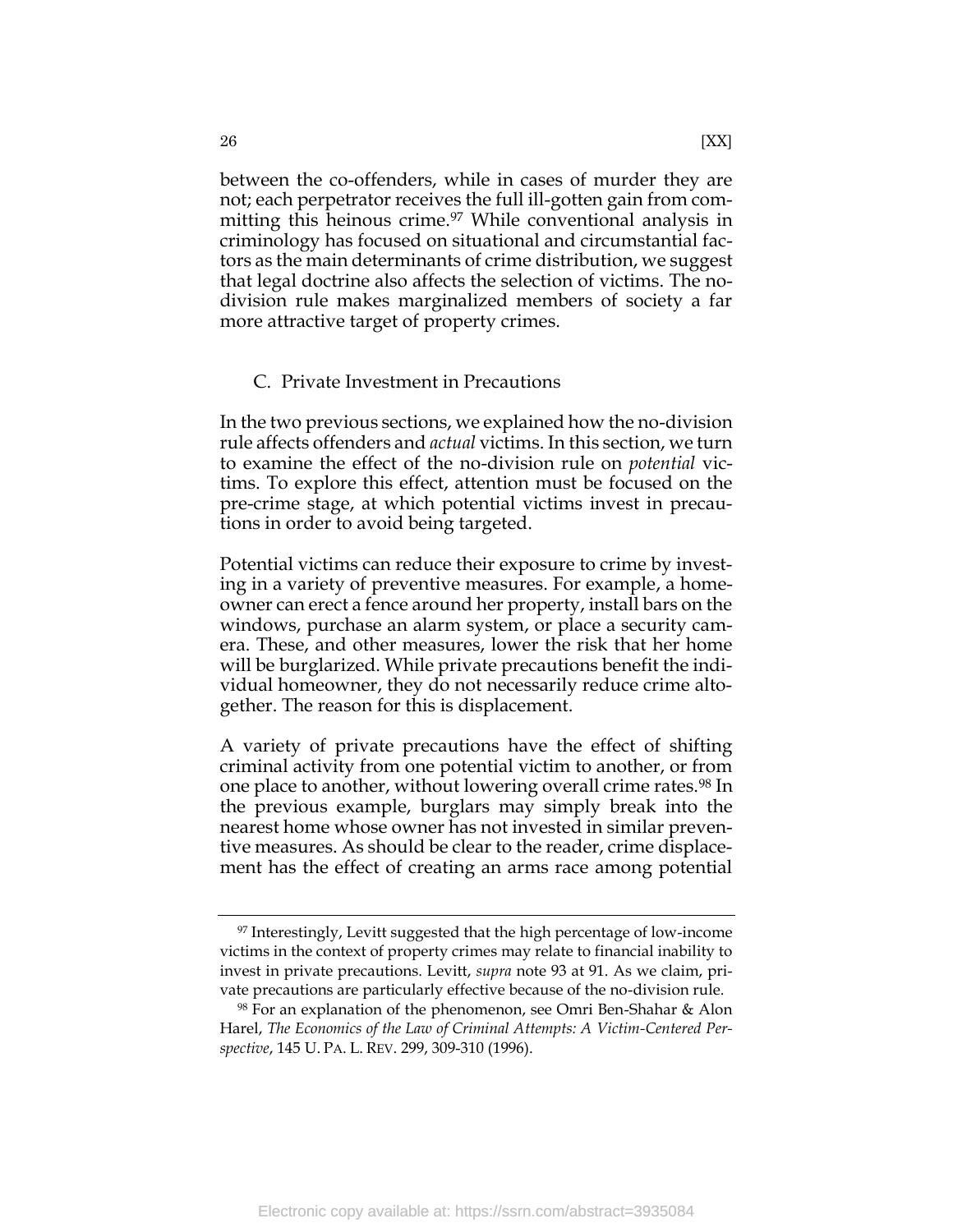victims. The understanding that being less protected than one's neighbors makes one more susceptible to crime, creates an incentive not to fall behind. In this case, one does not only want to "keep up with the Joneses," but one's clear desire is to stay ahead of them.

<span id="page-27-0"></span>That precautionary measures can result in the displacement of crime has been documented extensively. Numerous empirical studies have shown that for a variety of crimes, when commission of the offense against specific victims or in specific locations becomes more difficult, offenders tend to shift their illicit activity to other victims or places. <sup>99</sup> Thus, rather than reducing crime, precautions may only displace it. While benefiting the specific potential victims who have taken the precautions, these investments in crime "prevention" are often socially wasteful.

An important, yet overlooked, effect of the growing expenditure on private precautions concerns its influence on collaboration among offenders. As private properties become increasingly fortified, individual offenders acting alone might not succeed in targeting them.<sup>100</sup> Moving to the next available target may likewise prove impossible. When all homeowners invest in private precautions, there will be no attractive or easy targets. The only viable option left for offenders is to collaborate with others. This brings us back to the no-division rule.

<sup>99</sup> For a literature review, see, John E. Eck, *The Threat of Crime Displacement,* 15 CRIM. JUST. ABSTRACTS 527 (1993); Rene B.P. Hesseling, *Displacement: A Review of the Empirical Literature,* 3 CRIME PREVENTION STUD**.** 197-230 (Ronald V. Clarke ed., 1994); Kate J. Bowers & Shane D. Johnson, *Measuring the Geographical Displacement and Diffusion of Benefit Effects of Crime Prevention Activity*, 19 J. QUANT. CRIM. 275 (2003)*; see also* Jerry H. Ratcliffe and Clairissa Breen, *Crime Diffusion and Displacement: Measuring the Side Effects of Police Operations*, 63 PROF. GEOGRAPHER 230, 231–34 (2011) (reviewing studies on displacement).

<sup>100</sup> Precautions may also increase offenders' chances of being caught, or otherwise make the commission of the crime less attractive. *See, e.g*., Matthew T. Clements, *Precautionary Incentives for Privately Informed Victims*, 23 INT'L REV. L. & ECON. 237, 239 (2003). As we point out, however, even in cases in which offenders can overcome these effects by teaming up, the nodivision still makes investments in precautions beneficial for victims.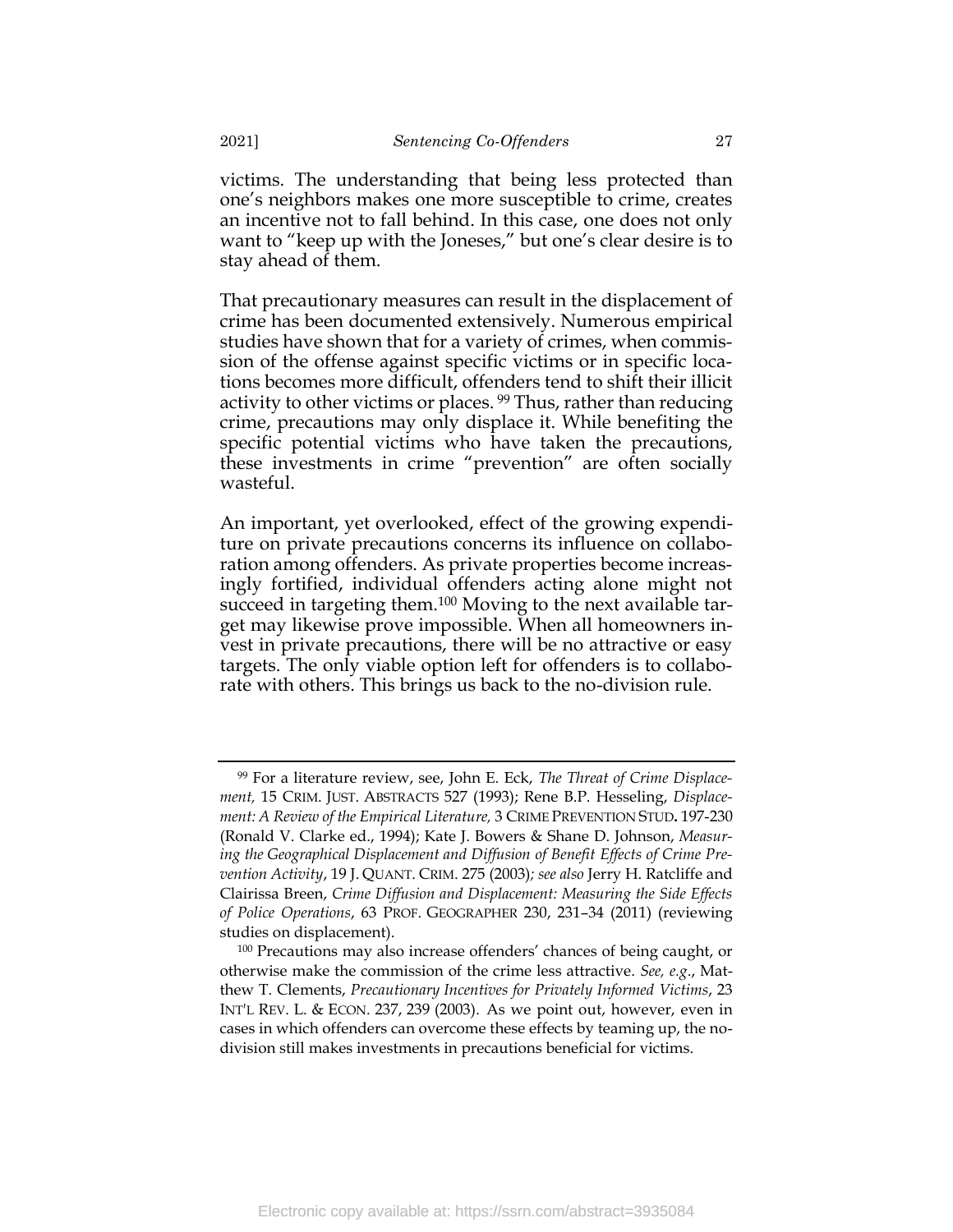As we will show, the no-division rule makes investment in private precautions attractive. To see why, assume a legal regime that *divides* the penalty for property crimes among co-offenders. Under such a division regime, investment in private precautions would have little effect on offenders' incentives. Offenders operating under said regime would share both the profits and the sanction. The two effects would cancel each other out.

The following hypothetical is illustrative. Consider an offender who can break into a house by himself and gain \$100 if not apprehended. The probability of apprehension is 10% and the sanction is \$800. Under these assumptions, the offender's expected gain is \$90 (90%  $\times$  \$100) and the expected sanction is \$80 (10% × \$800). Since the expected gain exceeds the expected sanction, the offense would be committed.

Suppose now that the homeowner can maintain a security system for an annual cost of \$50. The system cannot be overcome by a single offender; only two individuals working in tandem can commit the burglary. As the two co-offenders must share the proceeds, each co-offender's expected gain would be \$45 (90% × \$100 × ½). Under a *division* rule, the expected sanction to be imposed on each co-offender would be \$40 (10% × \$800 × ½). Note that the cost-benefit ratio *did not change* as a result of the security system. In both scenarios, the offense has a positive expected value and would therefore be committed. In the absence of a security system, the expected gain was \$90 and the expected cost was \$80. With the system in place, the expected gain for each offender stood at \$45, while the expected cost equaled \$40. The homeowner, thus, derives little benefit from her investment in private precautions. Particularly, as the offenders' cost-gain ratio remains intact, the homeowner's investment in precautions did not reduce the risk of burglary.

This result changes, however, under existing law's no-division rule. In the previous example, the offenders would still split the gains (such that each pockets \$45), yet each would now bear the *full* sanction if apprehended. Accordingly, each of them faces an expected sanction of  $$80$  (10%  $\times$  \$800). This expected sanction far outweighs the expected gain, rendering the offense unprofitable. The following table summarizes the difference in offenders' cost-benefit ratio under both regimes: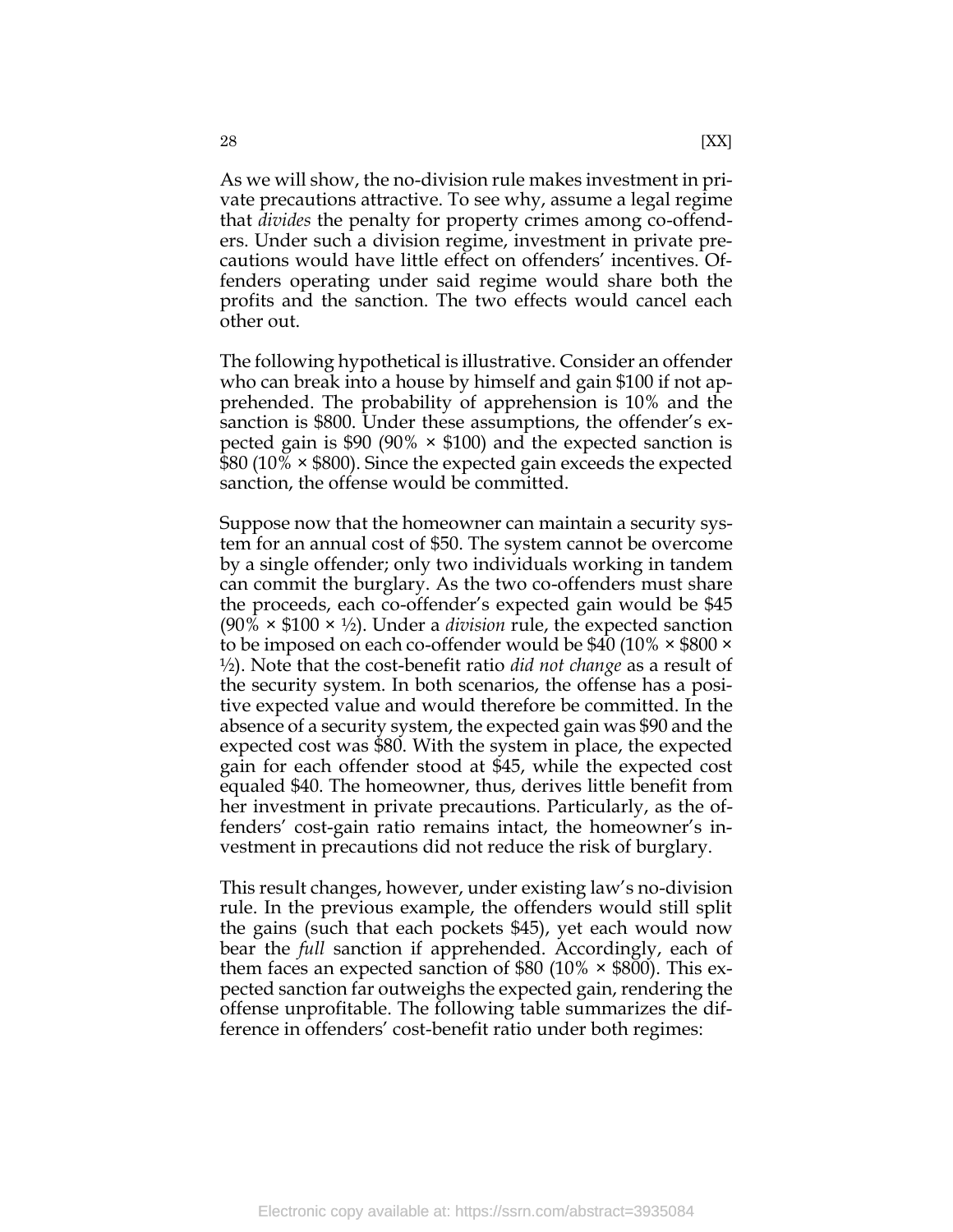# **Table 1: Offenders' Cost-Benefit Ratio**

(Benefit: 100; Sanction: 800; Probability of Apprehension: 10%)

|                    | <b>No Security System</b><br>(offender acts<br>alone) | <b>Security System</b><br>(offenders must<br>collaborate) |
|--------------------|-------------------------------------------------------|-----------------------------------------------------------|
| <b>Division</b>    | 80:90                                                 | 40:45                                                     |
| <b>No-Division</b> | 80:90                                                 | 80:45                                                     |

As is evident, the homeowner will invest in a security system only under the *no-division* regime. The system, under this rule, renders the expected penalty greater than the expected benefit. Ostensibly, maintaining the security system is desirable: a potential crime was averted. It would thus seem that the no-division rule maximizes social welfare. But this conclusion is premature. As we explained earlier, investment in precautions does not prevent crime, but may simply displace it.

The possibility of displacement acts as a one-way ratchet, prompting potential victims to increase their investment in private precautions. If one homeowner invests in a security system, her neighbors would follow suit and invest in such a system too. The no-division rule greatly intensifies the incentive to invest in socially undesirable precautions. The reason is simple: by increasing the potential sanction for collaboration, the no-division rule makes private precautions more beneficial from an individual perspective. From a social perspective, the expenditure is actually harmful.

To demonstrate this point, consider again the previous example with a slight tweak. As before, the payoff from a successful burglary into a home is \$100, and the probability of detection is 10%. The sanction remains \$800. Again, as before, in the absence of a security system, an offender can burglarize a property singlehandedly; if such a system is in place, two offenders must collaborate.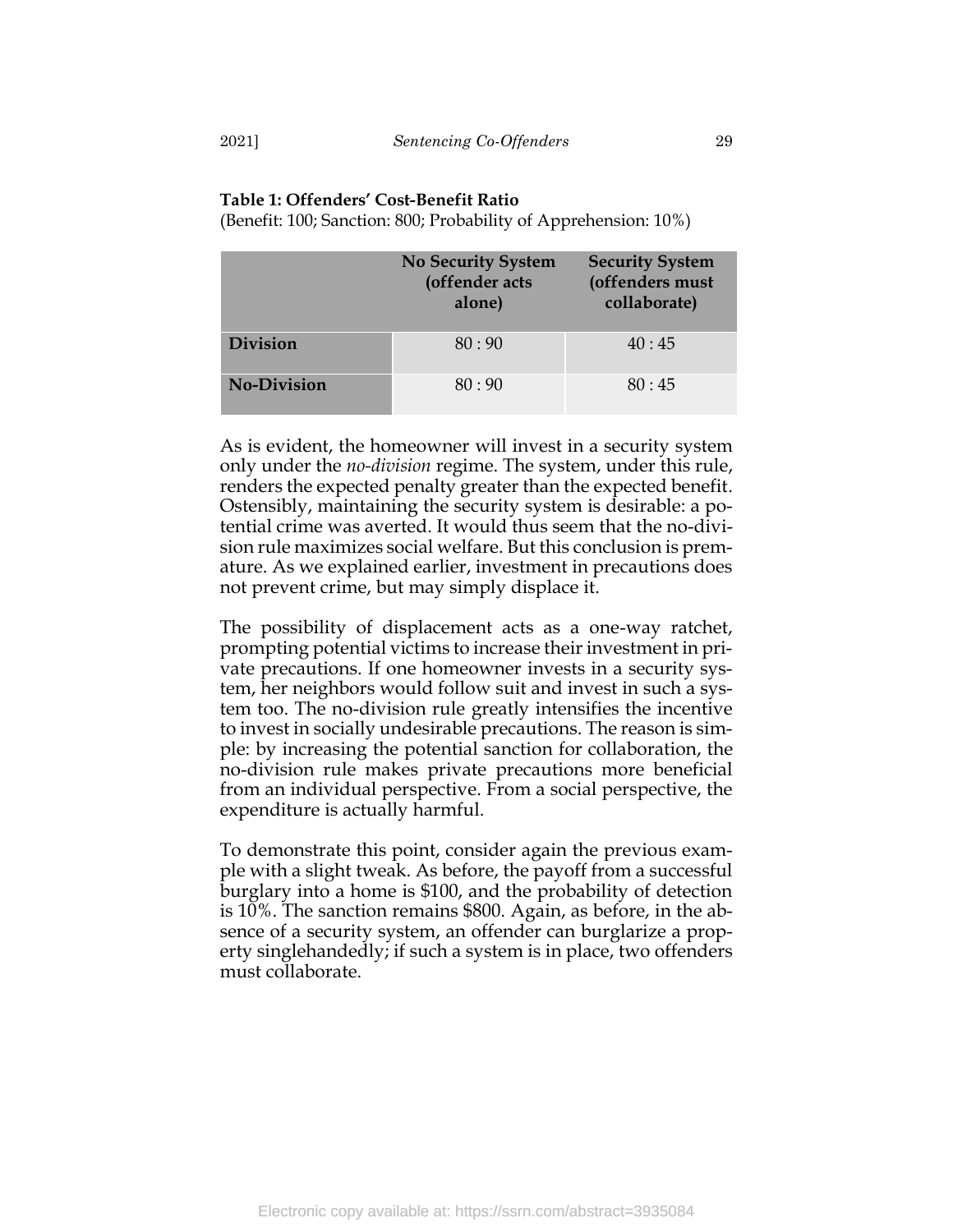Suppose now that there are three homeowners and two offenders. One home has fewer windows than the other two. Accordingly, the annual cost of maintaining the security system for the homeowner is \$50, while the annual cost for the other two is \$70 each.

For ease of exposition, suppose that a burglar targets one house per year.<sup>101</sup> In this case, victims' precautions are in fact socially undesirable. The annual aggregate costs of maintaining the security systems in all three homes is  $$190 ($50 + $70 + $70)$ . This figure *exceeds* the annual loss resulting from burglaries; each of the two burglars will break into one house—a total expected  $\cos$  of \$180 (\$90 + \$90).

Under a *division* rule, the socially desirable outcome will prevail. As we have shown (Table 1), homeowners do not gain from maintaining the security systems, since those have no effect on offenders' incentive to commit the crime. Offenders will simply team up, and burglarize together (sharing both the proceeds and the sanction).

But turn now to the *no-division* rule. Given that there are three houses and two offenders, if none of the homeowners maintain the security system, each faces a  $\frac{2}{3}$  probability of being victimized. The expected harm to each of the homeowners is, therefore, \$60  $(2/3 \times$  \$90). Table 2 contrasts the homeowners' expected harm from burglary with their respective costs of maintaining a security system:

|                    | <b>Expected Loss from</b><br><b>Burglary</b> | <b>Cost of Security</b><br>System |
|--------------------|----------------------------------------------|-----------------------------------|
| <b>Homeowner 1</b> |                                              | 50                                |
| Homeowners 2, 3    |                                              | 70                                |

**Table 2: Expected loss from burglary, and cost of precautions** (Benefit: 100; Sanction: 800; Probability of Apprehension: 10%)

<sup>101</sup> Of course, we may assume that burglars may target homes more or less frequently. This will not change the analysis. It will only imply a higher or lower annual investment in the security system.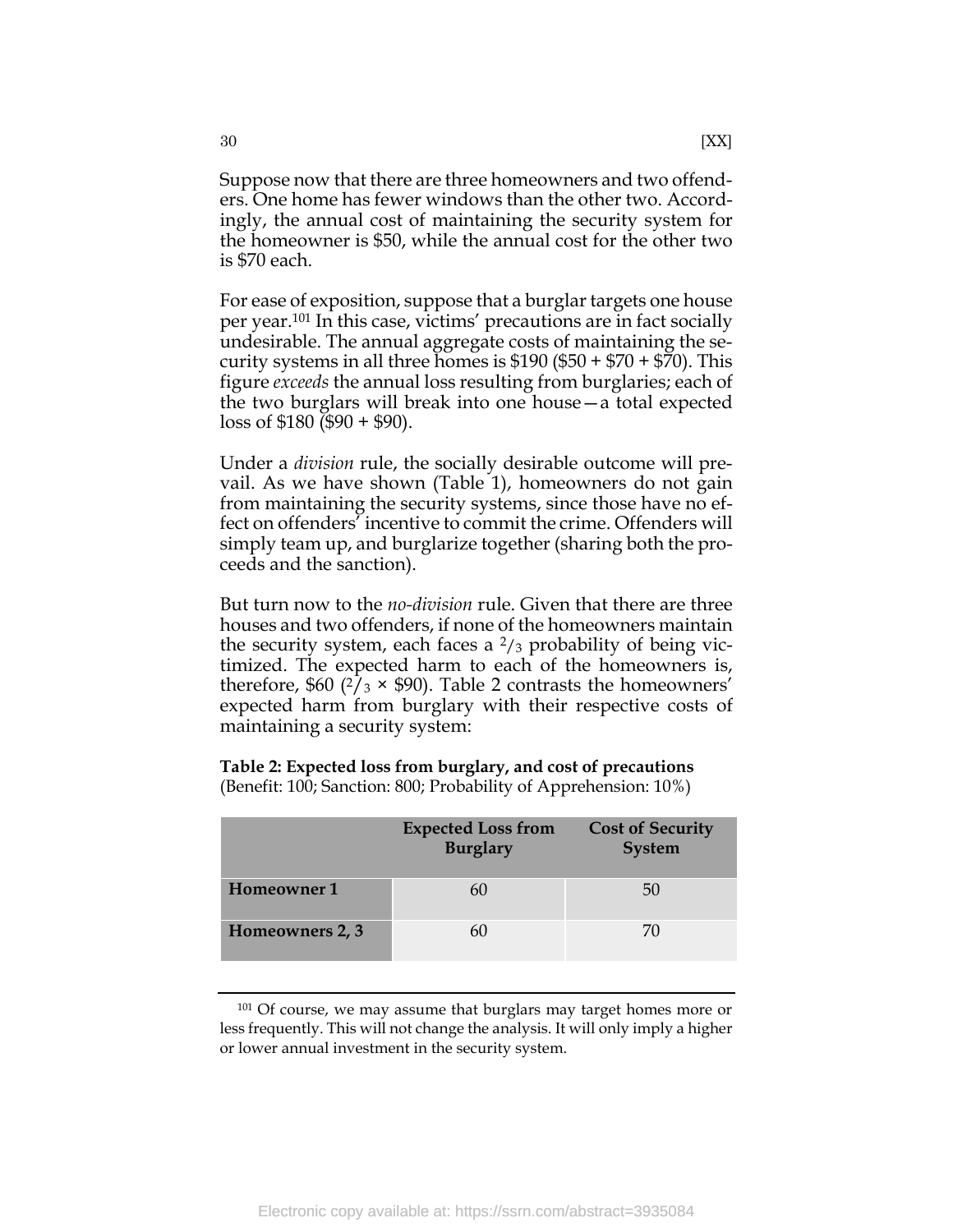Under the no-division rule, *all* three homeowners will in fact invest in the undesirable precautions. As we have seen (Table 1), under the no-division rule, a security system renders the offense unprofitable for the offenders. Initially, only the first homeowner would maintain the system; it is in her interest to incur a \$50 cost to avert an expected loss of \$60. The other two homeowners will not invest \$70 to avoid an expected loss of \$60. Once the first homeowner protects her house, however, the calculus of the two remaining homeowners changes dramatically. Now, each of them faces a 100% probability of being victimized—recall that there are two offenders and two remaining homes. If neither homeowner takes precautions, each looks at an expected loss of \$90. Given this fact, each would choose to incur a \$70 cost to prevent a burglary into her house. Indeed, the investment pays off, as no burglary would occur. Each homeowner acted rationally from her own narrow perspective. But from a social perspective, the homeowners' arms race was wasteful.

This undesirable result stems directly from the no-division rule. As we have shown, under a division regime, the homeowners would derive little benefit from the security systems. 102 Surely, we do not fault the homeowners for acting rationally to protect their properties. Yet, in the aggregate, the no-division rule makes the homeowners (and society) worse-off.

This example demonstrates a general trait of criminal law's nodivision rule. It augments the displacement problem by greatly increasing the cost of criminal collaboration. This in turn incentivizes victims to invest in private precautions that force offenders to collaborate, even when the result is merely the migration of criminal activity.

<sup>102</sup> Under a division regime, a security system carries a benefit to the homeowner, yet a trivial one as compared to the benefit under the no-division rule. Particularly, if the first homeowner has a security system, the offenders now face two options: targeting her home together, or splitting up and separately targeting the two remaining homes. Thus, the system reduces her probability of being targeted from  $\frac{2}{3}$  to  $\frac{1}{2}$  (a reduction of  $\frac{1}{6}$ ). But this benefit  $(1/6 \times $90)$  is smaller than the cost of maintaining the security system (\$50). Thus, under a division rule, none of the homeowners will invest in private precautions.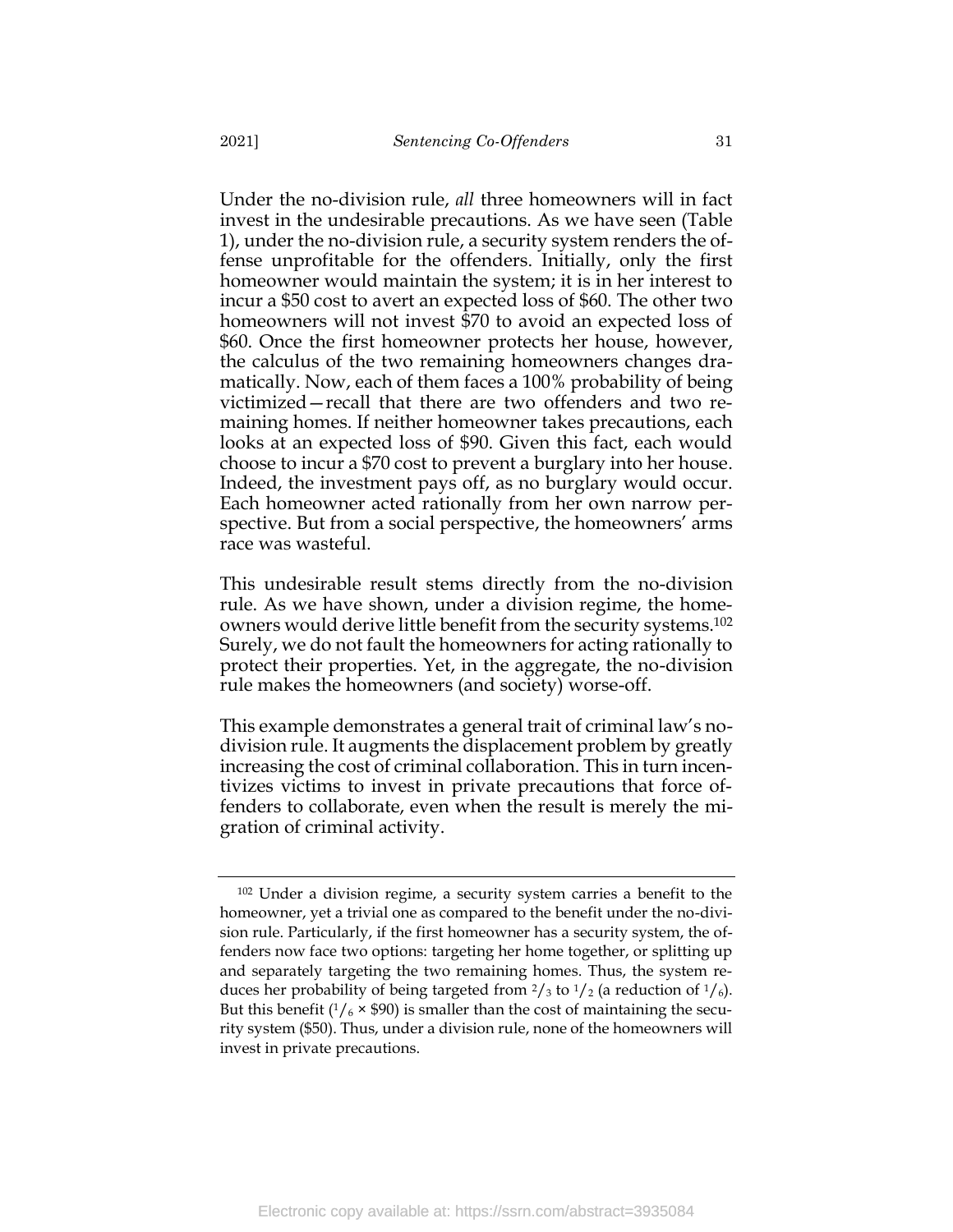It bears emphasis that the problems attributable to the no-division rule are of modern vintage. Specifically, they are the result of two recent developments. The first is the great increase in the number of penalty levels arising from the Sentencing Guidelines. The common law traditionally recognized only two forms of theft, distinguishing between petty theft and grand theft. <sup>103</sup> It had no rule prescribing a categorical enhancement of penalties based on the amount stolen.<sup>104</sup> The Guidelines deviated from past tradition, introducing an elaborate scheme of penalty enhancements based on losses and gains. Furthermore, in the course of the evolution of the Guidelines, the number of penalty levels associated with amounts of losses and gains has significantly increased. <sup>105</sup> The introduction of these multiple degrees of enhancements renders the no-division rule problematic. The more levels there are, the greater the potential disparity between a co-offender's individual gain and the enhancement to which she is subject.

\* \* \*

The second development is the restriction on judges' discretion. While since 2005 judges may *de jure* deviate from the Guidelines following the Supreme Court's ruling in *United States v. Booker*, <sup>106</sup> for the reasons discussed in Part I, *de facto*,

<sup>103</sup> *See, e.g*., Frank O. Bowman III, *Coping with Loss: A Re-Examination of Sentencing Federal Economic Crimes under the Guidelines*, 51 VAND. L.REV. 461*,*  476–77 (1998) (describing the development of the common-law regime and the two categories of theft).

<sup>104</sup> The common-law's two-level categorization is still in effect in some states. *See e.g*., MASS. ANN. LAWS ch. 266, § 30 (Lexis through 2021 Legis. Sess.); D.C. CODE § 22-3212 (Lexis through April.26, 2021). However, the modern trend follows the path of the Guidelines, introducing an increasing number of categories. For example, in New York the law differentiates among five categories of theft. *See* N.Y. PENAL LAW §§ 155.20-155.42 (Lexis through 2021 chs.1-156). Colorado's law goes even further, establishing nine different categories. *See* COLO. REV. STAT. § 18-4-401 (Lexis through 2021 Reg. Sess.).

<sup>105</sup> *See* Derick R. Vollrath, *Losing the Loss Calculation: Toward a More Just Sentencing Regime in White-Collar Criminal Cases*, 59 DUKE L.J. 1001, 1008-12 (2010) (describing the evolution of the Guidelines and the expansion of the number of loss-categories).

<sup>106</sup> See *supra* note [28.](#page-9-1)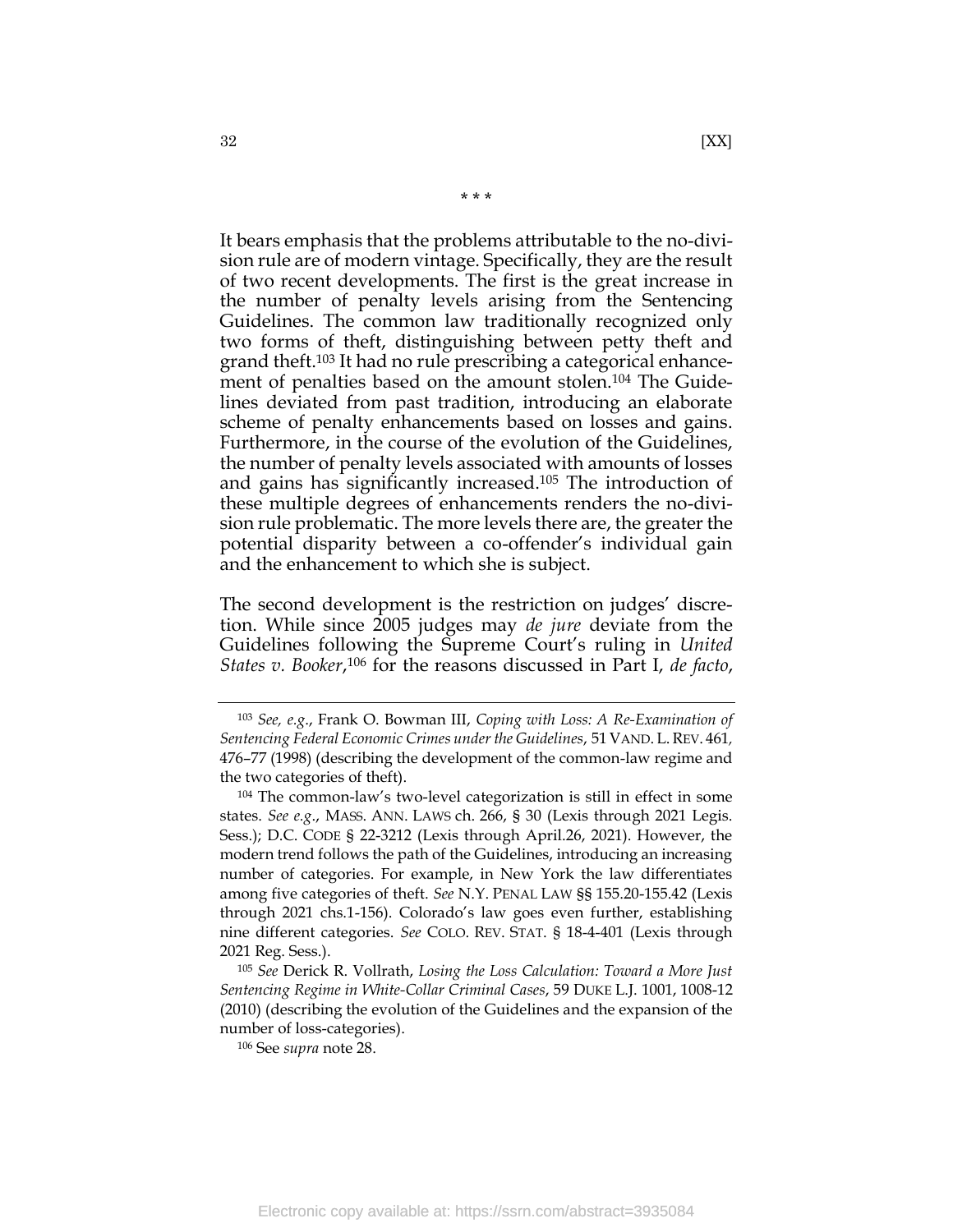the Guidelines have become the standard for sentencing. Courts abide by the Guidelines' formulations, meting out penalties based on the total amount of loss or gain. Accordingly, even when there is a large number of co-offenders, each is subject to the *full* penalty.

### <span id="page-33-0"></span>IV. POLICY IMPLICATIONS

We have shown that the broad application of the no-division rule violates the frugality principle. We have also shown that it has undesirable distributive implications, as well as welfare reducing effects. In this Part, we explore possible policy responses to eliminate, or at least ameliorate, these troubling outcomes. The two central options we discuss are: (a) abolition of the no division rule in the context of financial and property crimes; and (b) diverting public funds to the economically-disadvantaged.

# <span id="page-33-1"></span>A. Splitting Losses and Gains Among Co-Offenders

One possible solution to the distortions created by the no-division rule is to abolish it with respect to property and financial crimes. Implementation of this measure would restore the frugality principle in sentencing, prevent unnecessary deprivations of liberty, and economize on social resources. Under the regime we propose, the amount dictating the enhancement will be divided among co-offenders in accordance with each offender's individual share of the gains. If A and B steal \$100 from a victim and split the proceeds equally, each of them will receive a penalty commensurate with a \$50 theft.

At the outset, it should be emphasized that we do not support a wholesale abolition of the no-division rule. The rule is justified as applied to all offenses in which one violator's gain does not detract from the gain of other co-offenders. In such cases, negating the gain of each individual co-offender requires imposing upon her the full penalty prescribed by law—dividing the penalty would result in under-deterrence.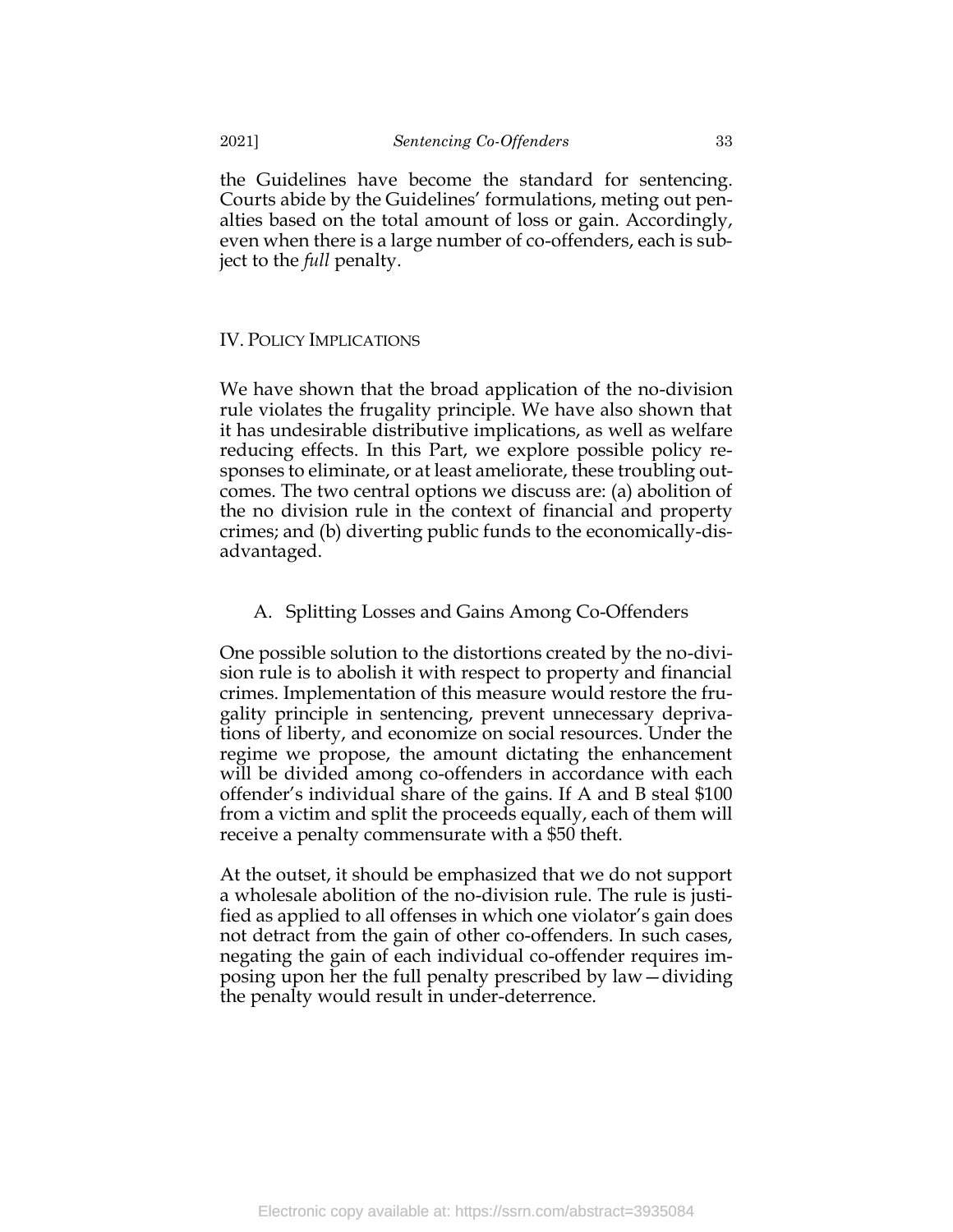The case for abolishing the no-division rule is most straightforward in *gain-based* sentencing. As previously explained,<sup>107</sup> for some financial and property offenses, the offender's gain (rather than the victim's loss) is the key factor. In these cases, deterrence is clearly the Guidelines' predominant consideration. Insider trading, bribery, commercial bribery, and prohibited gratuities are all offenses in which the penalty is set in accordance with the amount offenders gained (or sought to gain).<sup>108</sup> Similarly, when the offense entails a fraudulent scheme, offenders' sentence hinges on their proceeds.<sup>109</sup>

Importantly, in these cases, offenders' gains are not a *proxy* for victim's loss that cannot be assessed. They are the *a priori* preferred determinant of the sentence. Even if the victim's loss is clearly established, offenders' gains remain the touchstone of sentencing. In all of these offenses, the victim's loss may be far smaller or greater than the offender's gain. Such is the case, for example, when a skillful bidder in a public tender bribes an official to overlook her criminal record, which bars her from participating. If the bidder performs her duties under the tender, the public entity suffers no direct harm. In fact, the public entity may ultimately pay *less* for the work than it otherwise would have.<sup>110</sup> Similarly, in cases of insider trading, the harm to the stockholders and investors at large may far exceed the illegal gain to the corporate fiduciary. <sup>111</sup> But the touchstone for sentencing nonetheless remains the offenders' gains. When offenders' gains are the preferred sentencing determinant, the argument for replacing the no-division rule with a division regime is evident.

<sup>107</sup> Part I.C., *supra*.

<sup>108</sup> See text accompanying notes [60](#page-14-1)[-64,](#page-15-2) *supra*. Recall that for bribery this is the case when the amount obtained exceeds the harm to the victim.

<sup>109</sup> See text accompanying notes [65-](#page-15-3)[68,](#page-15-4) *supra*.

<sup>110</sup> There may be other losses associated with awarding the contract to the bidder: the public entity obviously has a preference (or duty) not to deal with such contractors; the entity may need to bear the expenses of a new tender it will need to initiate; and so on. But these losses are not correlated to the bidder's profits. Retribution may thus justify a relatively low penalty, or a very large one.

<sup>&</sup>lt;sup>111</sup> On the protection of investors at large as one of the main goals of securities laws, see Abraham J.B. Cable, *Mad Money: Rethinking Private Placements*, 71 WASH. & LEE L. REV. 2253, 2267-2274 (2014).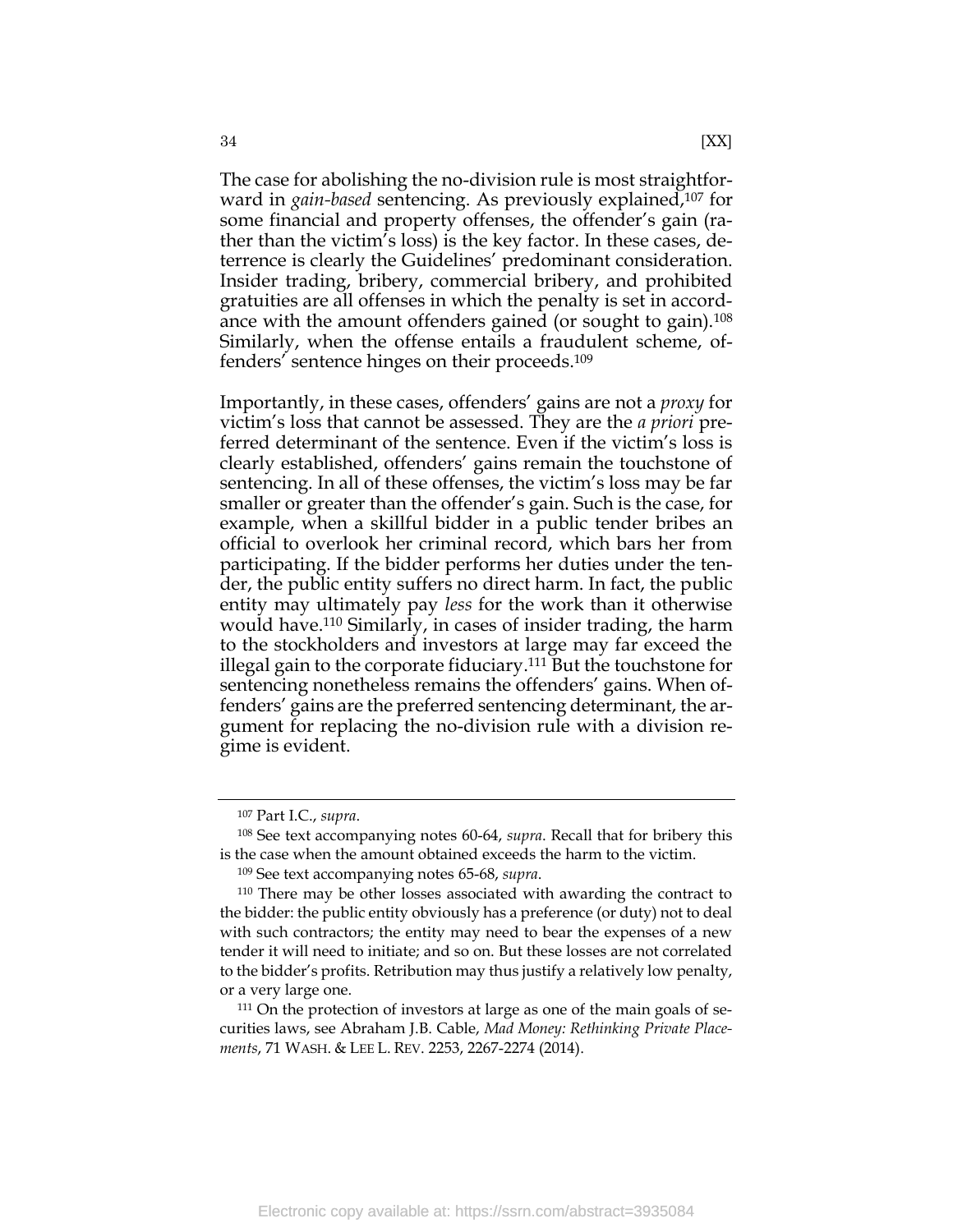Even when the victim's loss is the dominant sentencing-factor, the case for switching to a division regime can be supported by the Guidelines themselves. The idea of splitting a sentence driven primarily by the victim's loss is not foreign to the Guidelines. Antitrust offenses present an example of precisely such a sentencing regime. In antitrust cases, the Guidelines explicitly set the fine to correspond to the approximated *loss* inflicted by cartels, not to cartel members' estimated gains.<sup>112</sup> Nonetheless, the Guidelines calibrate the offense level based on *each* offender's volume of commerce, not on the *overall* harm inflicted on the victims. <sup>113</sup>

For some, the proposed shift to a division regime in loss-based sentencing may appear objectionable on just-desert grounds. Particularly, retributivists could claim that each individual cooffender should bear the full brunt of the law. Just-desert approaches emphasize blameworthiness and moral reprehensibility. <sup>114</sup> Accordingly, they place particular weight on offenders' knowledge of the victim's harm and intent to inflict it. Retributivists focus neither on deterrence nor on the frugality principle, both of which are not at the heart of their analytical framework. 115

We contend, however, that an unadulterated retributivist perspective raises difficulties as applied to co-offenders. The reason is that when the same harm is committed by multiple offenders, a retributivist approach acts as a multiplier of the appropriate sentence, leading to harsh results for both offenders and society. Suppose that two co-offenders committed a property crime that carries a penalty of five years in prison.

<sup>112</sup> USSG § 2.R1.1, cmt. n.3.

<sup>113</sup> *Id.* § 2.R1.1, cmt. n.7. *See* text accompanying note [80,](#page-18-1) *supra*.

<sup>114</sup> *See, e.g*., Gerard V. Bradley, *Retribution: The Central Aim of Punishment*, 27 HARV. J.L. & PUB. POL. 19, 20 (2003). *But see*, Ken Levy, *Why Retributivism Needs Consequentialism: The Rightful Place of Revenge in the Criminal Justice System*, 66 RUTGERS L. REV. 629, 636–648 (2013) (arguing that retributivism should incorporate consequential considerations).

<sup>115</sup> *See, e.g*., MICHAEL MOORE, PLACING BLAME: A GENERAL THEORY OF THE CRIMINAL LAW 153 (1997) ("Punishment is justified, for a retributivist, solely by the fact that those receiving it deserve it . . . . Punishment may deter future crime, incapacitate dangerous persons, educate citizens . . . . Yet for a retributivist these are a happy surplus that punishment produces and form no part of what makes punishment just.").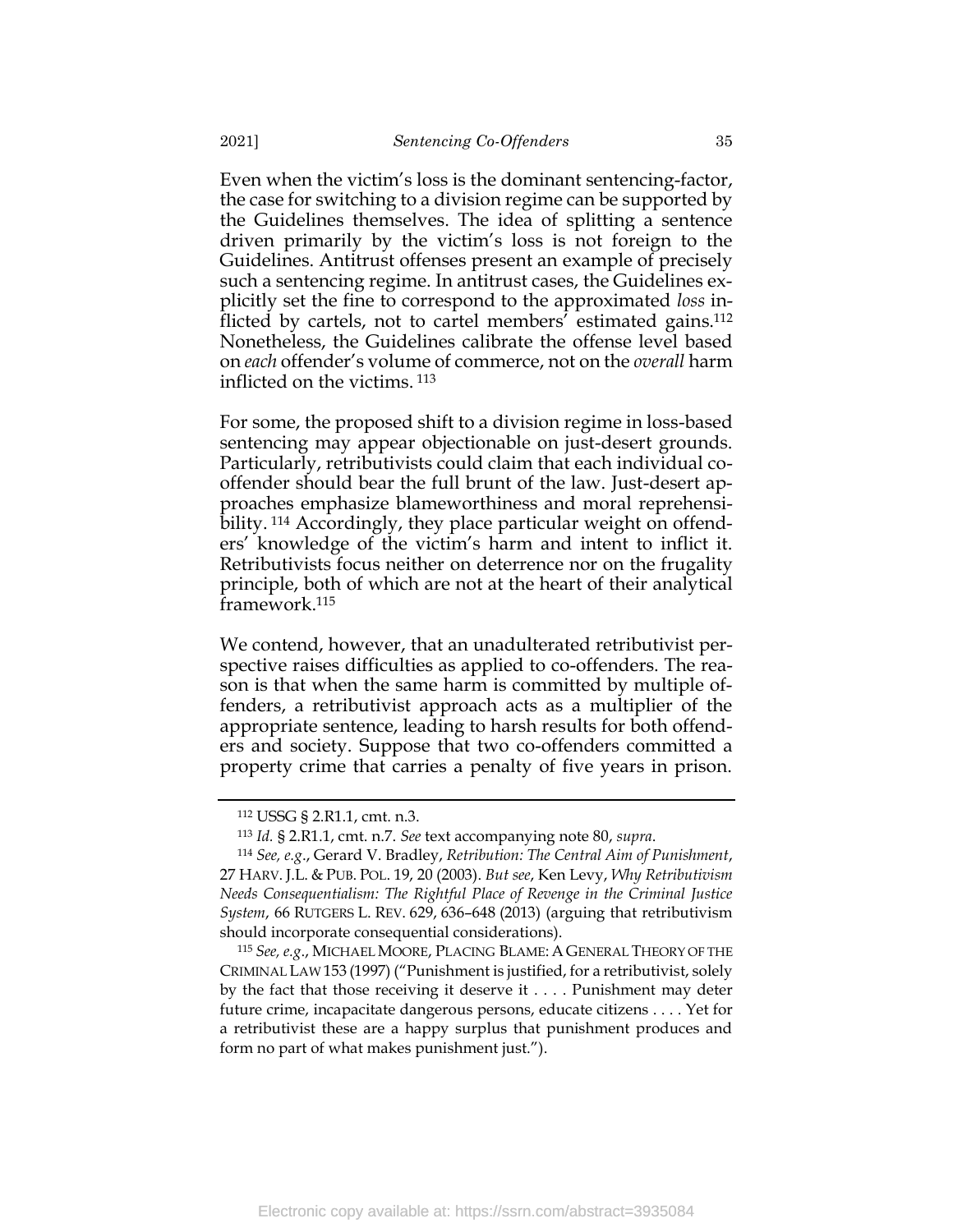Maintaining that each co-offender should bear the full sanction, irrespectively of her gain, retributivists would sentence each joint-offender to five years in prison. Assume now that ten offenders committed the same crime. A retributivist philosophy may support sentencing each of them to a five-year imprisonment term, meting out 50 years in prison to the group. The same logic would apply if 20 offenders were to participate. The lesson is clear: retributivism in itself offers no limiting principle. In the context of property and financial crimes, this leads to the imposition of harsh penalties. The proposed *division* regime offers such a limiting principle.

Finally, it is worth noting that courts have in fact adopted a *division* regime in a closely related retributivist context. Punitive damages are, per the Supreme Court, primarily designed to serve retributive functions.<sup>116</sup> One of the fundamental rules set by the Court is the "single digit multiplier," under which punitive damages generally cannot exceed nine times (and usually, four times) the compensatory damages.<sup>117</sup> Importantly, this cap is subject to a *division* regime. If a number of tortfeasors are subject to punitive damages, the single-digit cap is not multiplied by the number of injurers; the overall retributory payment is split among them.<sup>118</sup> The idea of division thus does not seem to undermine the attainment of retribution goals.

<sup>116</sup> As the Court emphasized, rather than deterrence, it is the reprehensibility of the defendant's conduct that is "[p]erhaps the most important" constitutional guidepost in determining the appropriateness of a punitive damages award. *See* BMW of North America, Inc. v. Gore, 517 U.S. 559, 575 (1996)*; see also* DOBBS ET AL, *supra* note [4,](#page-3-0) at 870 ("Courts applying the Supreme Court's guideposts have focused considerable attention on reprehensibility, at times calling it the most important indicium of the reasonableness of a punitive damages award.").

<sup>117</sup> State Farm Mut. Auto. Ins. Co. v. Campbell, 538 U.S. 408, 424-25 (2003).

<sup>118</sup> *See, e.g.*, Planned Parenthood of Columbia v. Am. Coal. of Life Activists, 422 F.3d 949, 960–63 (9th Cir. 2005) (discussing the application of the single-digit cap in cases of multiple injurers and endorsing a regime under which injurers' *overall* punitive liability is similarly capped).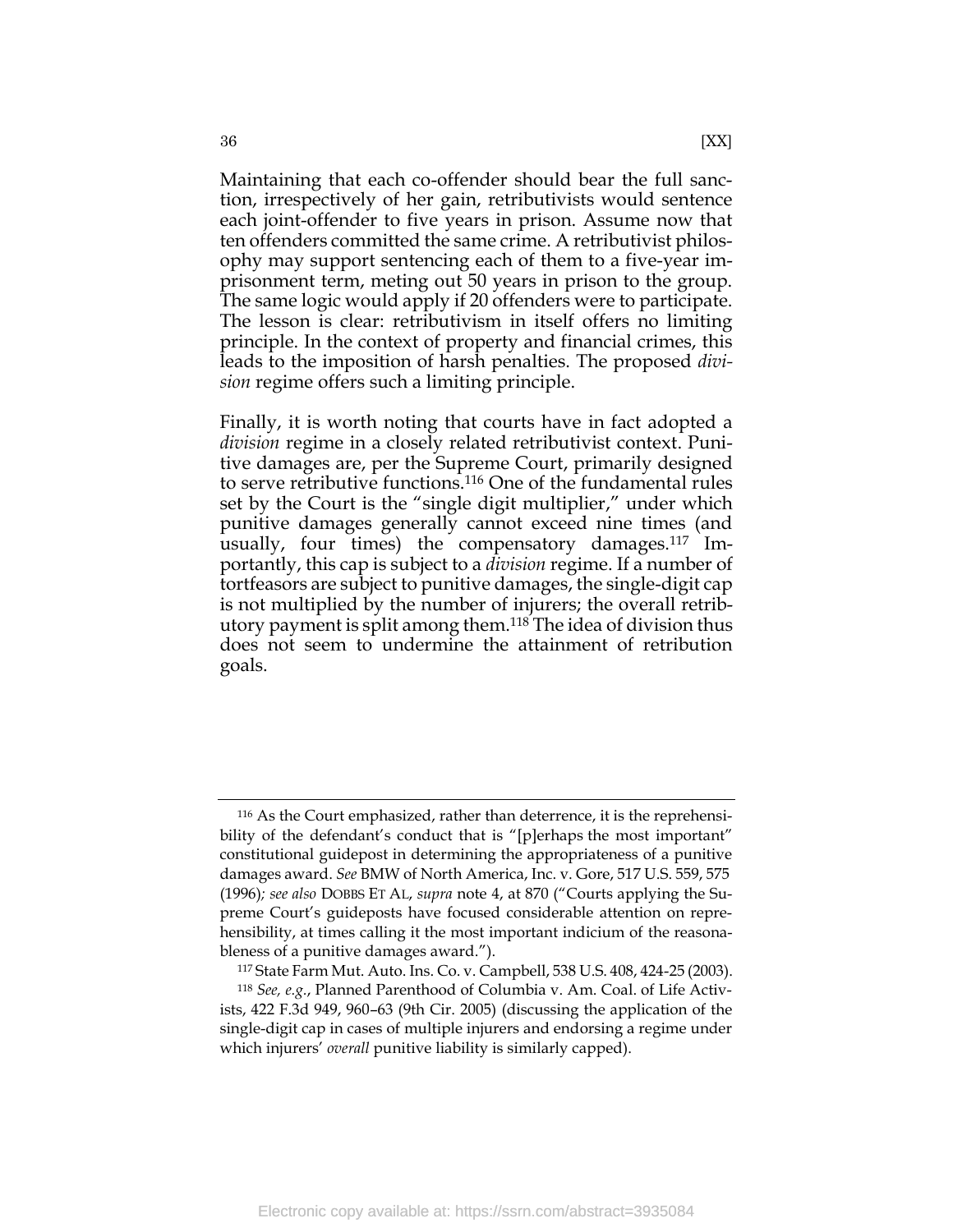### <span id="page-37-0"></span>B. Diverting Public Resources to the Vulnerable

Even if lawmakers choose to retain the no-division rule, they must address the consequences of this decision. As we have shown, the no-division rule disadvantages offenders and victims. Perhaps most troubling, the no-division rule has a disparate impact on poor victims. While the issue of equality is complex, and some inequalities may not mandate governmental intervention, the inequality resulting from the no-division rule is different.

One of the most important services the government must provide is protection from criminal activity. The protection of life and property is enshrined in the Constitution.<sup>119</sup> Importantly, this duty of the government comes with unique powers. The government alone holds the authority to criminalize activities and to impose sanctions on transgressors. Criminal law is a governmental creation. Thus, just like any other governmental service, provision of protection against crime must be carried out in an egalitarian manner.<sup>120</sup>

In the case at bar, the disadvantage of poor victims arises in large part from the penalty regime that applies to co-offenders, an artifact of the government's design of criminal doctrine. It is only just, therefore, to impose on the government the burden of remediating the inequality it created itself.

Two possible approaches can be taken to the problems caused by the no-division rule. First, to offset the heightened exposure of poor victims to criminal activity, it is possible to enhance the penalties imposed on co-offenders who target *poor* victims. The increased sanction would make crime against the poor less attractive, leveling the playfield between the well-off and the poor. While the no-division rule favors affluent victims who

<sup>119</sup> U.S. Const. amend. XIV § 1 ("No state shall. . . nor shall any state deprive any person of life, liberty, or property, without due process of law.").

<sup>120</sup> For an exploration of this duty, see Alon Harel, *Efficiency and Fairness*  in Criminal Law: The Case for A Criminal Law Principle of Comparative Fault, 82 CALIF. L. REV. 1181, 1204–07 (1994)*; see also* Alon Harel and Gideon Parchomovsky, *On Hate and Equality*, 109 YALE L.J. 507, 524–29 (1999) (discussing the government's obligation to employ criminal doctrine in a manner ensuring that potential victims face equal risks).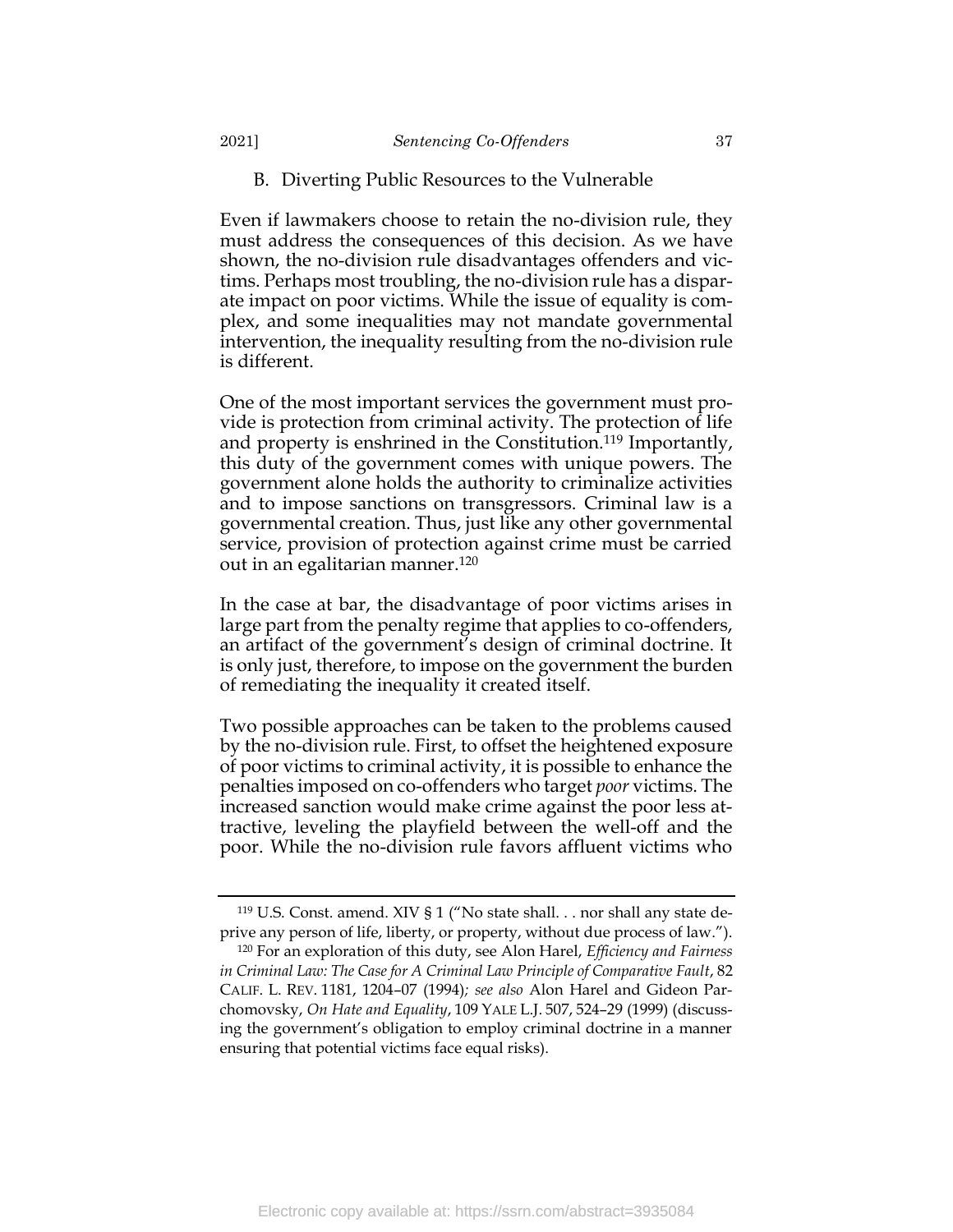can invest greater resources in private protection measures, the steeper sanctions for targeting poor victims can serve as an equalizer. This result can be achieved by expanding the scope of the term "vulnerability" in the Sentencing Guidelines*.* Although, to date, courts have rarely considered socio-economic factors as a "vulnerability" per se, $121$  nothing prevents them from revisiting this policy.

Notwithstanding the potential of steeper penalties to alleviate the plight of poor victims, it comes with a high price and there are compelling reasons not to adopt it. The incarceration rate in the U.S. is staggering. Depriving individuals of their liberty is an extreme measure of last resort. Worse yet, studies show that imprisonment of individuals usually does not lead them to abandon crime, but perversely, increases the chances of future incarceration.<sup>122</sup> This finding is not surprising. Spending time in jail dramatically decreases the opportunities available to an inmate upon release. As the non-criminal options become fewer and smaller, the lure of crime increases and sometimes it becomes the only viable option for former prisoners. This pattern, in turn, helps explain the high recidivism rates in the U.S.<sup>123</sup> Thus, not only the unjust cruelty of excessive punishment, but also its social cost justifies abandoning a rule that multiplies offenders' jail time.

A second approach that may be used to cure the distortive effects of the no-division rule is to allocate greater public resources to impecunious victims. Protection from crime is not limited to the formal penalty. The government can bolster the protection provided to vulnerable victims by adopting myriad tactics, from increased enforcement efforts to provision of better anti-crime infrastructure, such as security cameras and

<sup>121</sup> For a discussion of the case law on the interpretation of vulnerability in the Guidelines, see Harel and Parchomovsky, *id*., at 530–31.

<sup>122</sup> *See* JEREMY TRAVIS, BRUCE WESTERN & F. STEVENS REDBURN, THE GROWTH OF INCARCERATION IN THE UNITED STATES: EXPLORING CAUSES AND CONSEQUENCES 33–69, 130-56 (2014) (presenting findings on the effects of incarceration on criminal activity).

<sup>123</sup> *See, e.g*., Francis T. Cullen, Cheryl Lero Jonson & Daniel S. Nagin, *Prisons Do Not Reduce Recidivism: The High Cost of Ignoring Science*, 91 PRISON J. 48S, 53S–57S (2011) (finding high recidivism rates among former inmates and establishing the effect of imprisonment on recidivism).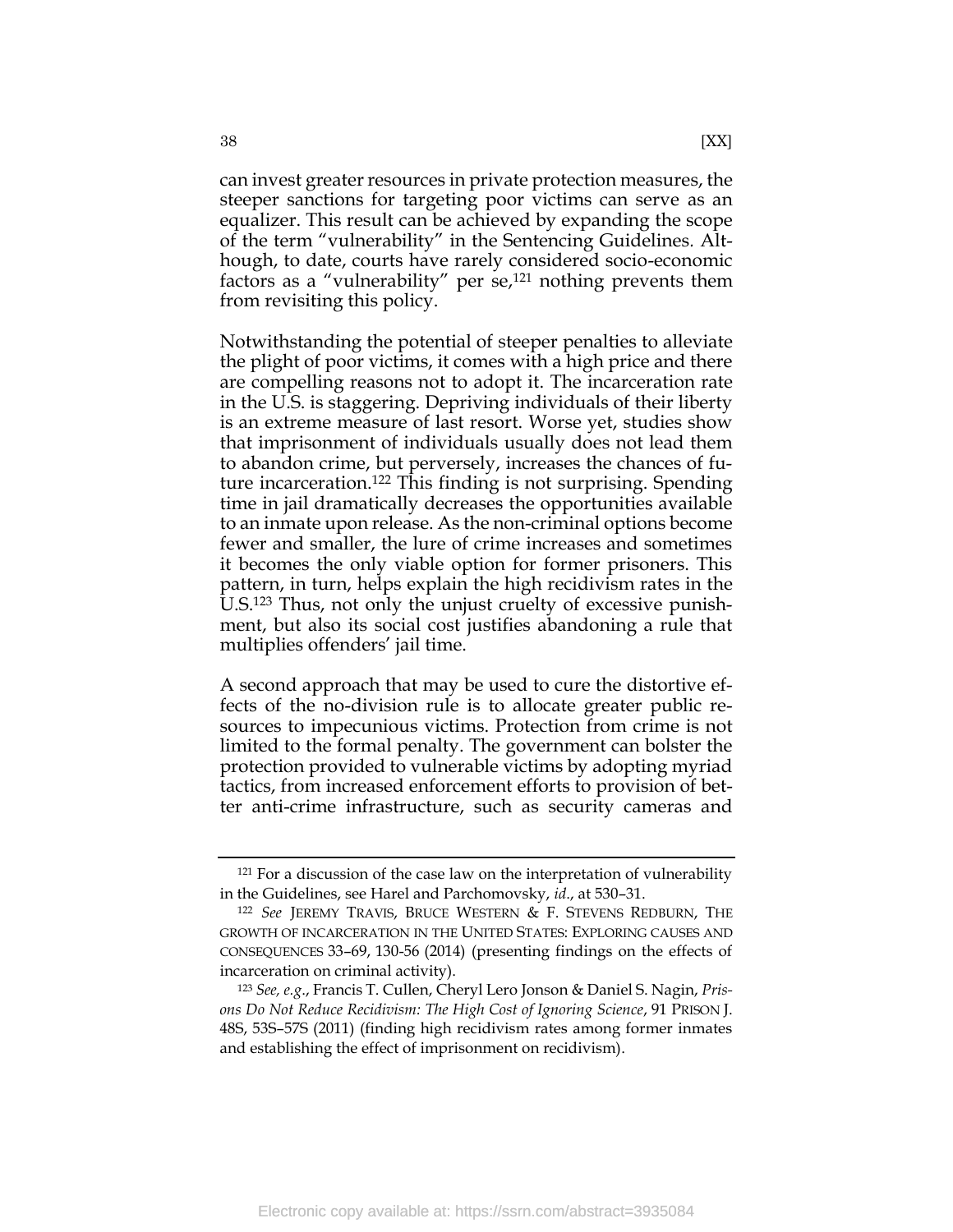street lighting, funding of community services, rehabilitation, and education. These measures can prevent crime from occurring in the first place and therefore help both potential offenders and victims. As importantly, these measures significantly diminish the need for private investments in precautions and public investment in jails.

By funneling greater resources to crime prevention in poor areas, the government would not only neutralize the heightened exposure to crime it created by adopting the no-division rule, but would also generate long term positive effects for the residents. While the no-division rule advantages the rich by taxing collaboration, government investment in anti-crime measures of the sort we identified will reduce criminal activity in vulnerable communities, benefitting those who are made worse off by the no-division rule.

# <span id="page-39-0"></span>**CONCLUSION**

Collaboration among offenders is a common reality. According to current doctrine, co-offenders are sentenced under the no-division rule that requires courts to impose the full penalty on each collaborator. To date, criminal law theorists have largely overlooked the implications of the no-division rule, treating it as an inconsequential doctrinal feature. Against this background, this Article demonstrates the important implications of the no-division rule for offenders, victims, and society at large.

The analysis in the Article suggests that a no-division rule introduces three distortions into the criminal justice system. First, it violates the frugality principle by subjecting offenders to excessive and unnecessary sanctions. Second, it exposes vulnerable victims to a heightened risk of crime. Third, it fuels a wasteful arms race of investment in private precautions among potential victims. These undesirable effects call into question the desirability of the no-division rule. While the rule is justified as applied to offenses in which collaborators do not share ill-gotten gains, it triggers serious concerns when applied to offenses in which perpetrators must divide their gains.